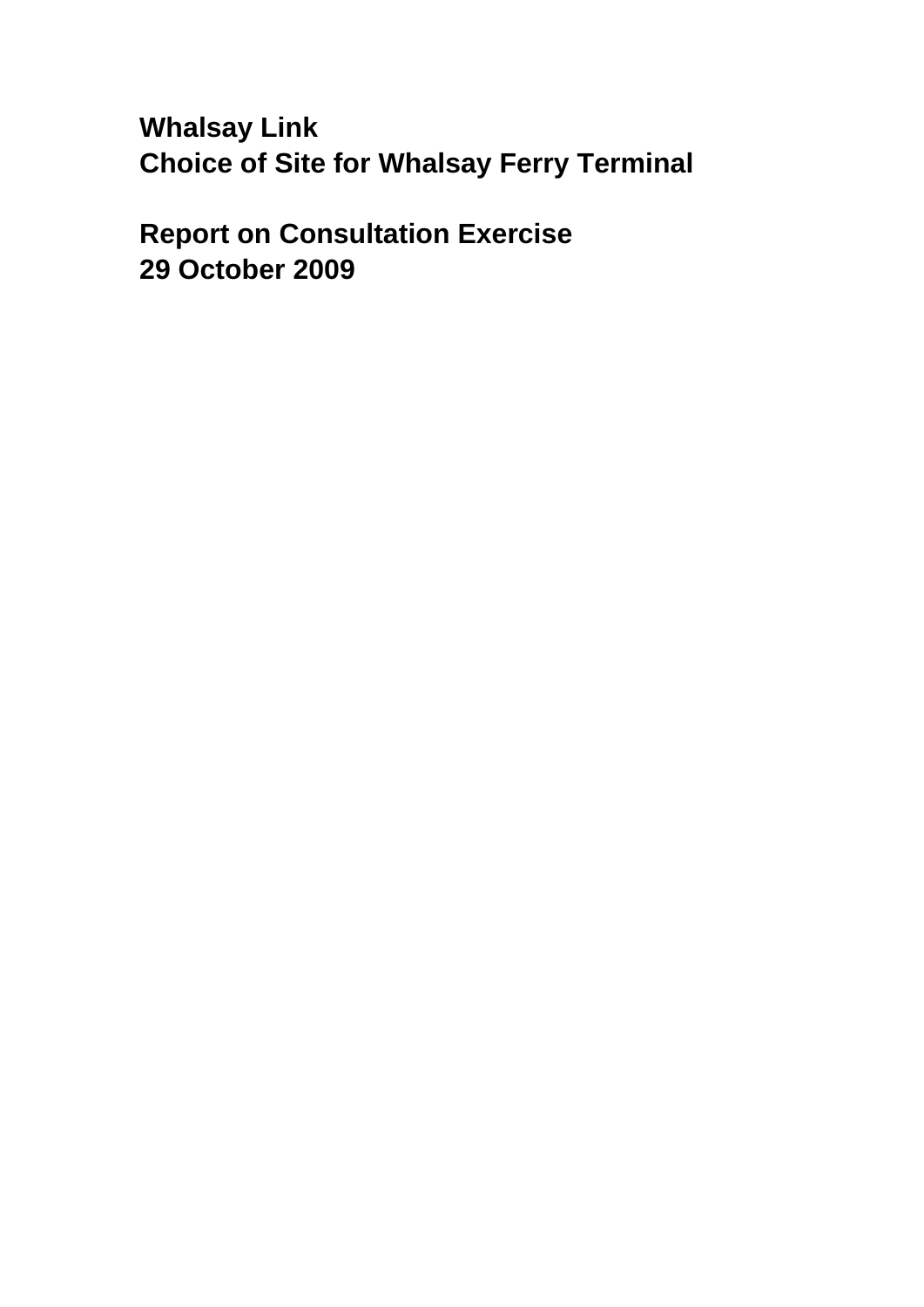# **Contents**

| 1.                | Introduction                 |                                        | 2  |
|-------------------|------------------------------|----------------------------------------|----|
| 2.                | <b>Study Background</b>      |                                        | 3  |
| 3.                | <b>Consultation Process</b>  |                                        | 5  |
| 4.                | <b>Consultation Outcomes</b> |                                        | 8  |
| 5.                | <b>Summary of Findings</b>   |                                        | 16 |
| <b>Appendices</b> |                              |                                        |    |
|                   |                              | Appendix 1 Drop-In Session Comments    | 18 |
|                   |                              | Appendix 2 Workshop Flip Chart Records | 33 |

Report Author: Paul Finch Issue Date: 20 November 2009 Revision 1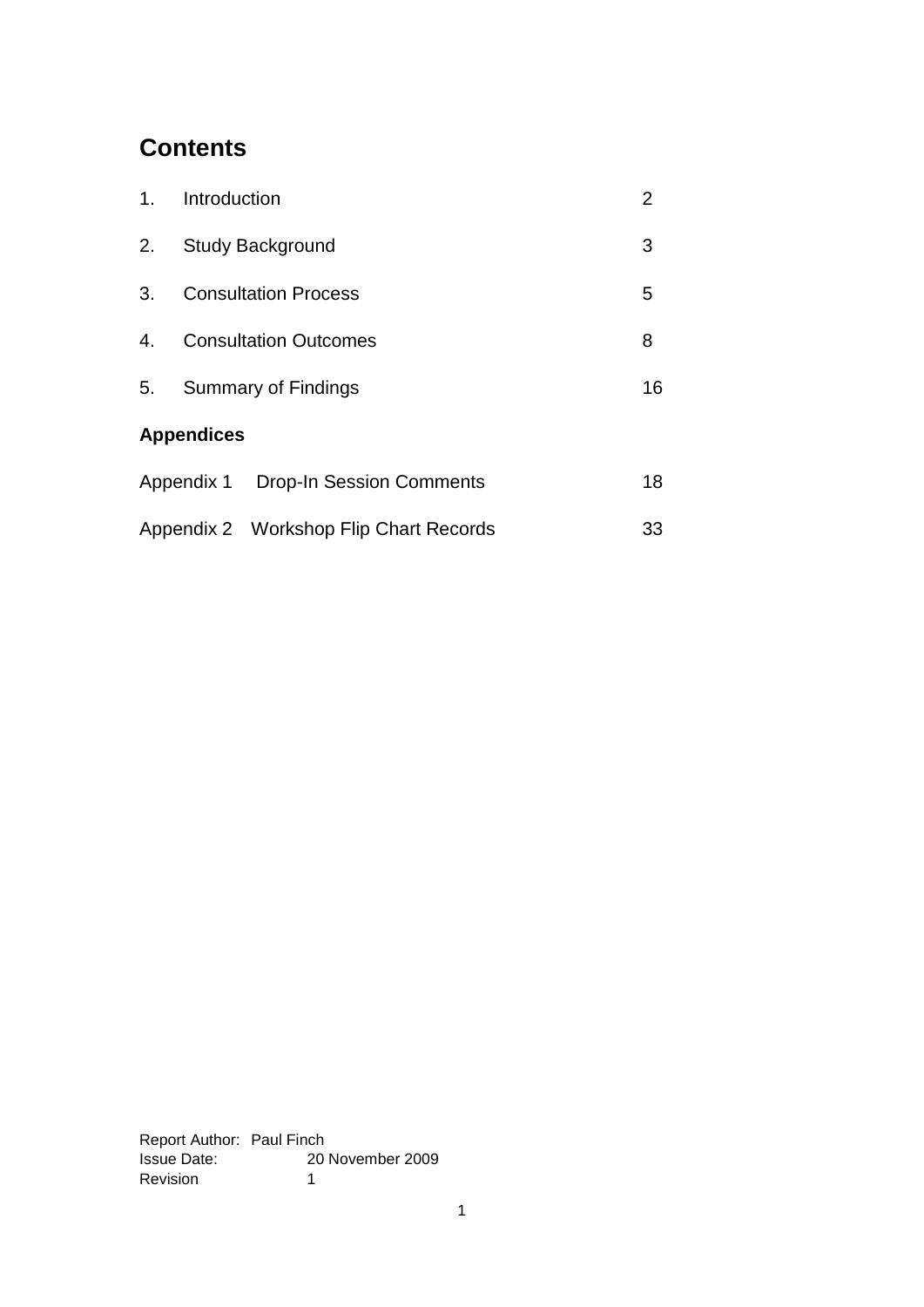# **1. Introduction**

1.1 This report details the overall approach and key findings of a community consultation exercise on Whalsay regarding options for the future location of the island"s ferry terminal. The focus of the consultation activity was a drop-in session, and evening workshop held on Thursday 29 October 2009, although correspondence was received prior to, and following this event. A number of related meetings also took place following 29<sup>th</sup> October.

- 1.2 This report sets out:
- The background to the consultation exercise;
- The methodology employed for the community consultation; and
- The key outcomes of the various consultation activities.

1.3 Copies of this report will be made available to members of the Whalsay community, posted on-line, and also placed in the Members Room at Shetland Islands Council. No comments have been attributed within this report.

1.4 This report was prepared by AECOM on behalf of Shetland Islands Council.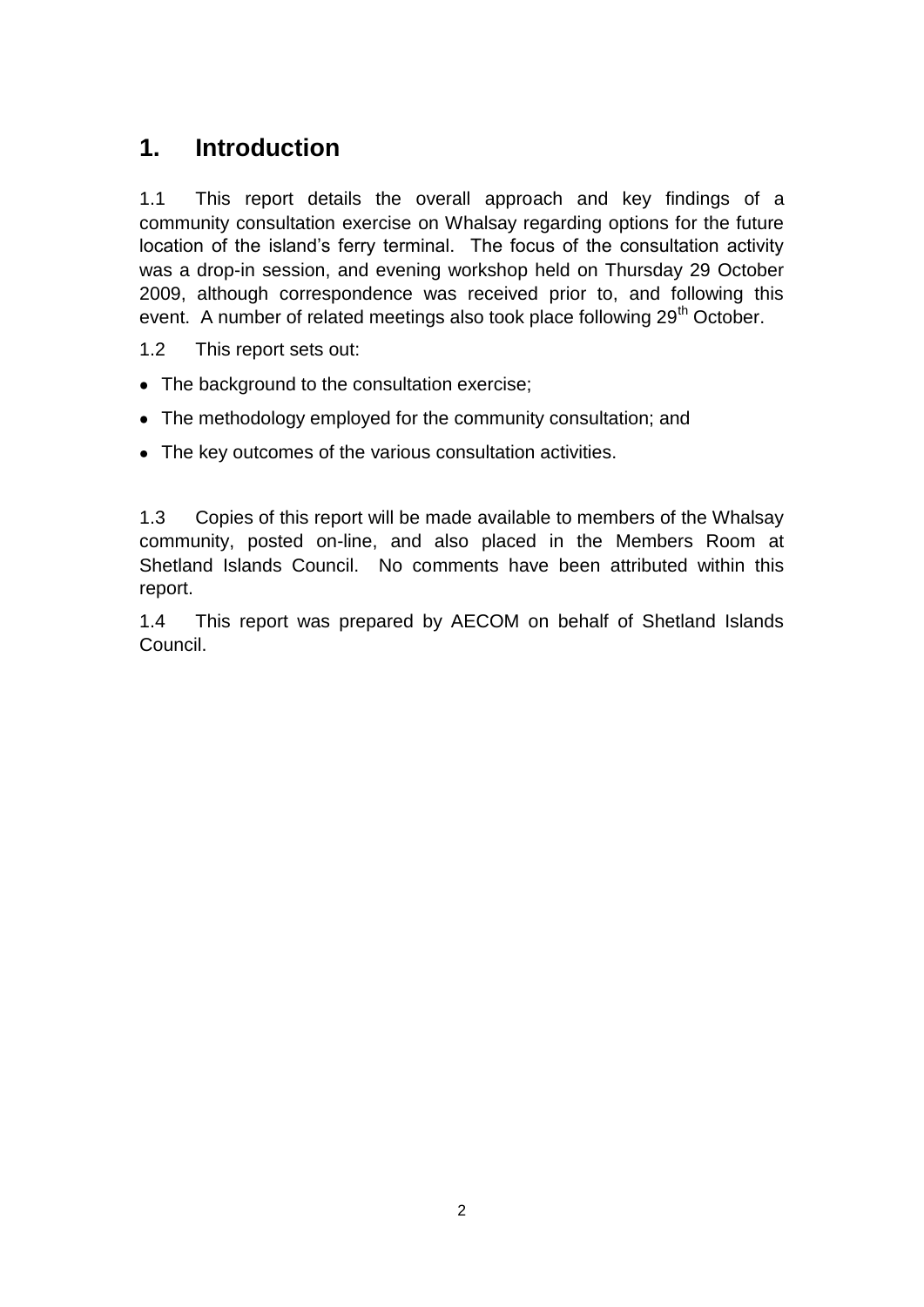# **2. Study Background**

2.1 The current ferry link between Whalsay and Shetland Mainland is facing critical issues related to vehicle carrying capacity; an ageing vessel (*MV Hendra*); and deteriorating ferry terminals. Recognising the range of options available for the link, the importance of the link for the island"s economy, and the potentially significant capital and revenue implications of the choices that could be made, Shetland Islands Council commissioned an initial STAG $^1$  study of the link in 2005.

2.2 Progress on the STAG study was put aside to enable the development and approval of the ZetTrans Regional Transport Strategy, which was submitted in March 2007. The Whalsay STAG study recommenced in autumn 2007, and was finalised in May 2008<sup>2</sup>. Options for both North Voe and options of a re-configured Symbister Harbour were considered within the STAG report.

2.3 SIC"s Infrastructure Committee endorsed the recommendations of the Study in June 2008:

Retention and maintenance of *MV Linga*;

l

- Introduction of a larger sized vessel (31 vehicle capacity with the Yell  $\bullet$ "B600" vessel being the likely vessel type);
- Upgrading of Laxo to accommodate larger sized vessels;  $\bullet$
- Construction of a new ferry terminal at North Voe on Whalsay; and  $\bullet$
- Upgrade of Vidlin to remain as diversionary port capable of accommodating the larger ferry and *MV Linga.*

2.4 Ongoing debate in the community regarding the location of the terminal on Whalsay, along with the ongoing development of both North Voe and Symbister options prompted further community consultation, providing the opportunity for any new information and views to be expressed that had not previously been considered in the STAG report. (Infrastructure Committee 16 June 2009).

2.5 Outcomes of the consultation exercise were reported to Infrastructure Committee on 01 September 2009. Whilst officials recommended that the key

<sup>&</sup>lt;sup>1</sup> STAG stands for Scottish Transport Appraisal Guidance, and is the guidance recommended by the Scottish Government for detailed transport options appraisals. It is a requirement that any proposal requiring Scottish Government support or funding applies this guidance; the approach promoted by the Guidance now represents common practice. Details are available from<http://www.transportscotland.gov.uk/stag/home>

<sup>&</sup>lt;sup>2</sup> Final STAG report available at<http://www.zettrans.org.uk/Implementation/Whalsay.asp>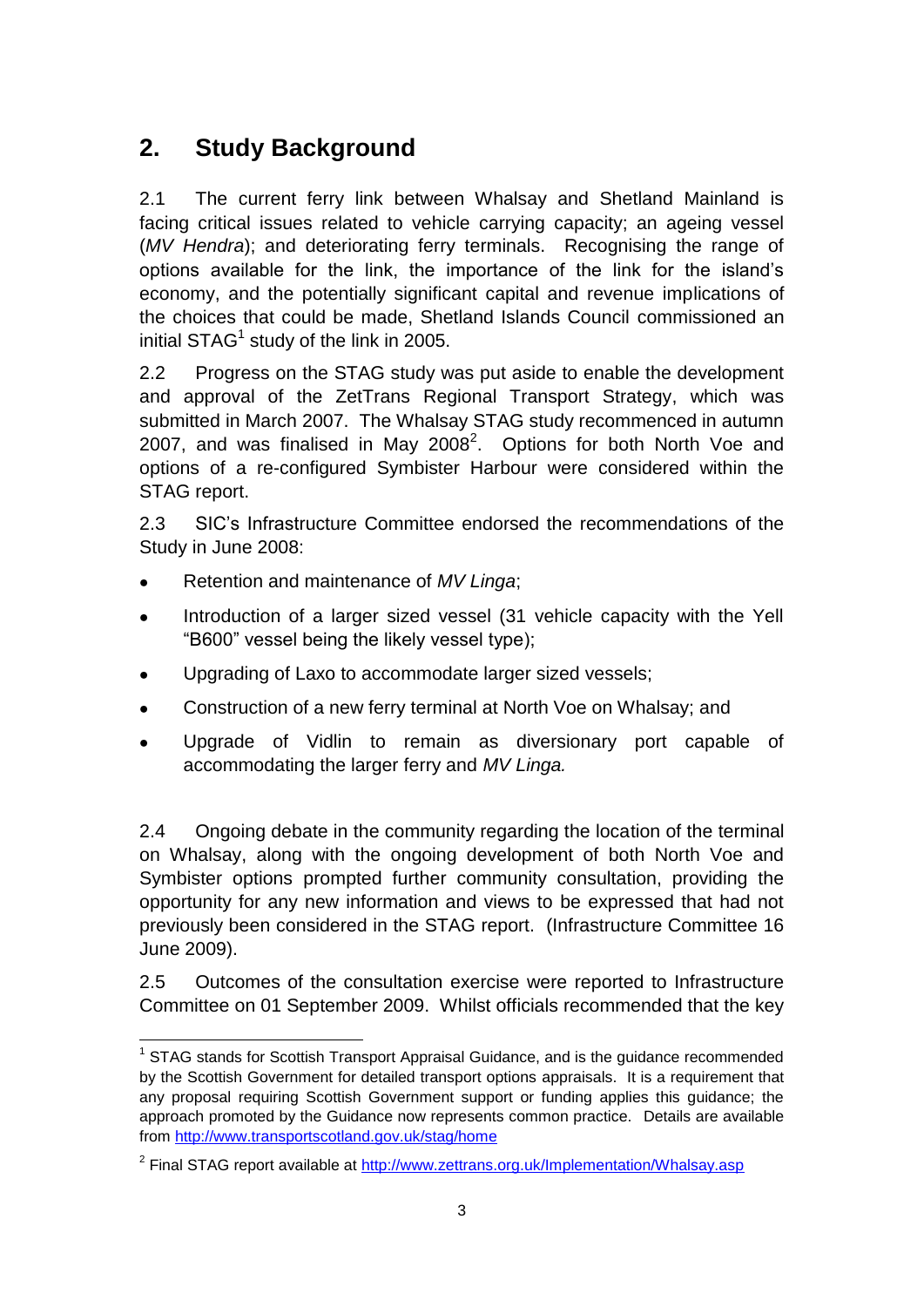recommendations of the STAG report be confirmed, the Committee decided to promote the retention of Symbister as the preferred location for the ferry terminal on Whalsay.

2.6 At Full Council on 16 September, the decision of the Infrastructure Committee was revisited, with Members deciding to allow a further short period of consultation, with the Community, in a public meeting to answer questions about the decision made and explain the detail of the report.

2.7 A methodology for a consultation event was subsequently developed with the aim of ensuring that all members of the Whalsay community had an opportunity to put their views forward. It is the outcomes of this consultation event that form the subject of this report.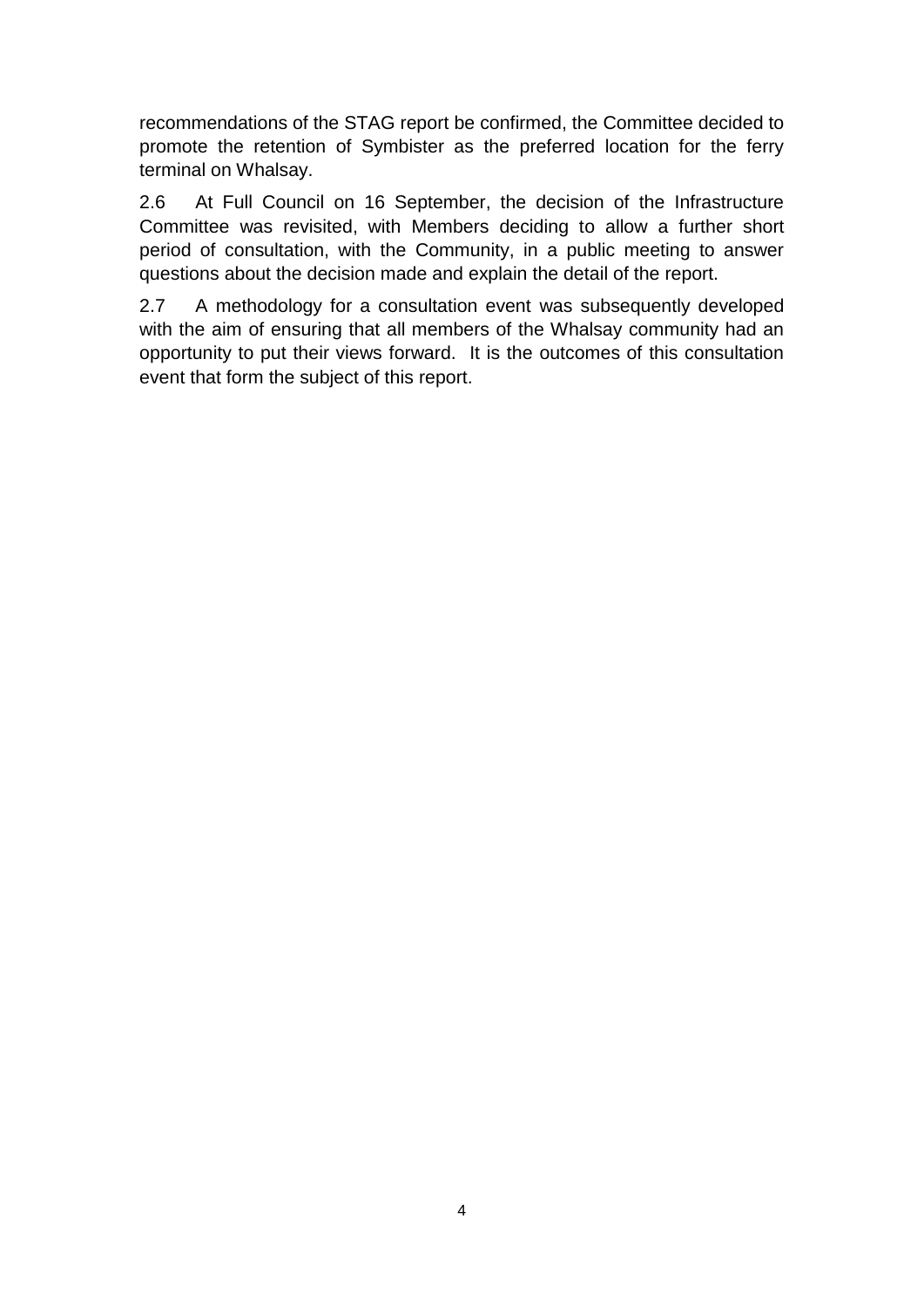# **3. Consultation Process**

# **Introduction**

3.1 With an awareness of the importance of this issue for the residents of Whalsay, and also respecting the range of deeply held views on the issues, three objectives for the consultation exercise were identified as follows:

- $\bullet$ To provide an opportunity for the whole community to contribute to the decision making process;
- To provide an opportunity for the community to understand the breadth of issues and constraints relating to the provision of the transport link to Whalsay; and
- To provide an opportunity for Members to be fully informed regarding the  $\bullet$ key issues when making their decision.

3.2 In order to deliver these objectives, a robust consultation programme was developed, which focussed on the following elements.

- An all-day drop-in session at Symbister Hall between 10.00 hours and  $\bullet$ 18.00 hours on Thursday 29 October 2009; and
- A facilitated consultation workshop at Symbister Hall held between 19.00  $\bullet$ hours and 21.00 hours on Thursday 29 October.

## **Publicity**

3.3 Information on the consultation exercise was communicated in a number of different ways, as follows.

- A letter was issued to all households on Whalsay outlining the  $\bullet$ background to consultation event, providing details on the consultation activities, but also providing contact details (phone, email, address) for any comments that members of the community would like to make prior to the event;
- A press release was issued with details of the consultation event;  $\bullet$
- Notices of the event were broadcast on BBC Radio Shetland;
- Press notices were placed in the Shetland Times; and
- Posters were placed in a variety of locations across Whalsay in the week  $\bullet$ prior to the consultation event.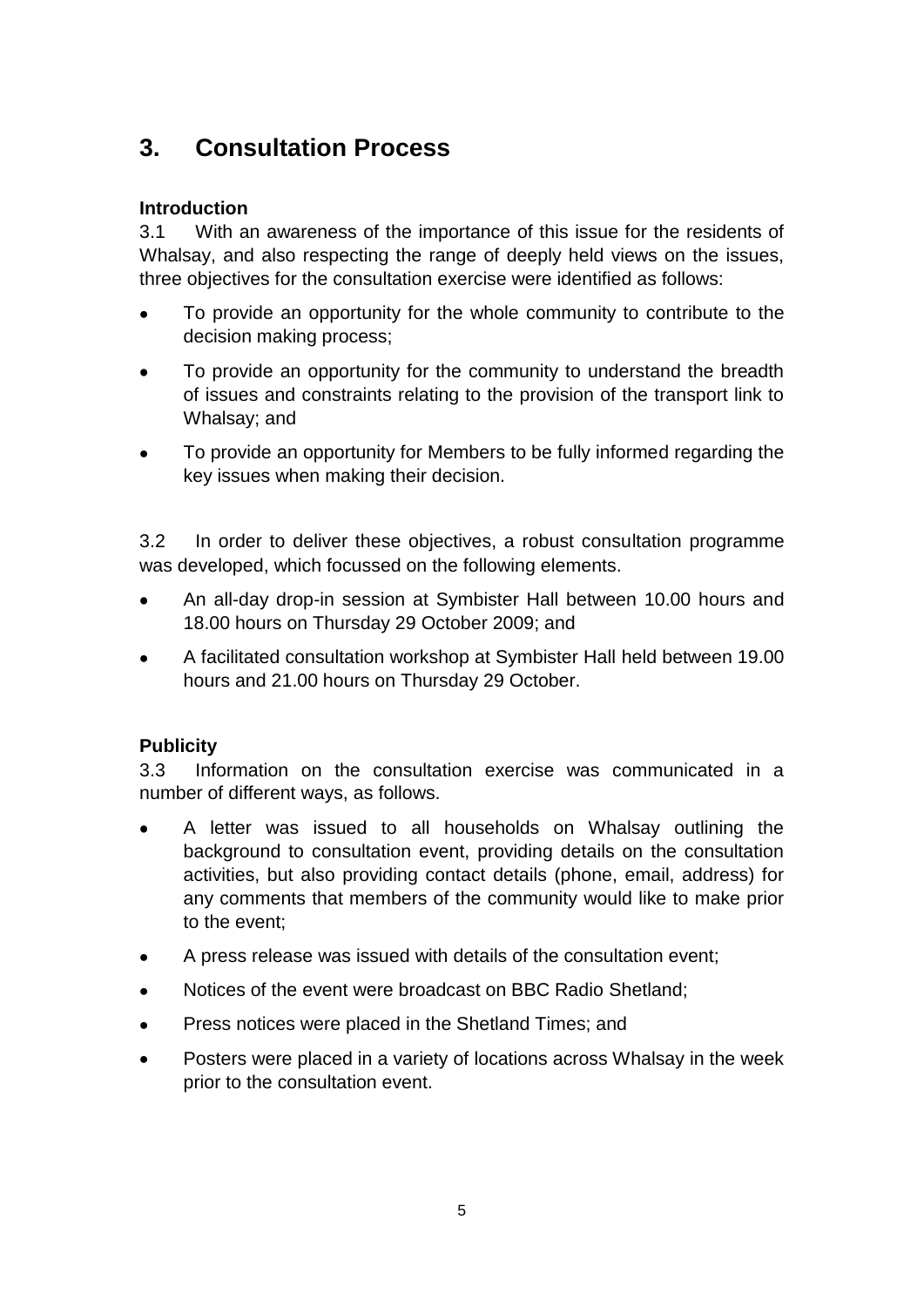#### **Pre Workshop Correspondence**

3.4 The invitation to provide comments or queries that was offered in preevent publicity elicited a number of individual responses, sent either to Councillors of Shetland Islands Council, or the Head of Transport. Each piece of correspondence was logged.

#### **Drop-In Session**

3.5 The Drop-In Session was held in Symbister Hall between 10.00 and 18.00 on Thursday  $29<sup>th</sup>$  October. During the day, the Head of Transport, and officers from the Ferries Service, and the Capital Design were available to answer questions, and discuss the options. Support was provided by two consultants from AECOM who had previously been involved in the preparation of the STAG reports.

3.6 Plans of the option for North Voe, and the option for Symbister Harbour were available for inspection, as were cost estimates for the two options on display. During the course of the day, a lap top was set up which displayed the results of the "Tank Testing" which was undertaken during the development of the North Voe option.

3.7 Paper and pens were made available during the day, and visitors to the drop in centre were encouraged to post any comments / questions into a sealed comments box. Staff facilitating the event also recorded the comments of visitors to the session.

3.8 During the day, a member of the community who had come in to discuss potential options, returned with a laptop computer and photomontages showing alternative options for Symbister Harbour, and was also able to discuss these options with any interested party attending the drop-in session.

3.9 Shetland Islands Councillors also undertook site visits to the North Voe and Symbister sites on the afternoon of Thursday 29 October 2009. They attended the Drop-In Session during the late afternoon, and also had the opportunity to view and discuss all information that was available within the Hall.

## **Facilitated Consultation Workshop**

3.10 The consultation workshop was held in Symbister Hall between the hours of 7.00pm and 9.00pm. Following welcome / introductions by Cllr Hawkins (Chair of Infrastructure Service Committee), and the Head of Transport, the format and "ground rules" for the workshop were confirmed. The "ground rules" were communicated to all attendees, to ensure that all participants had the opportunity to listen, contribute and have their views and opinions respected.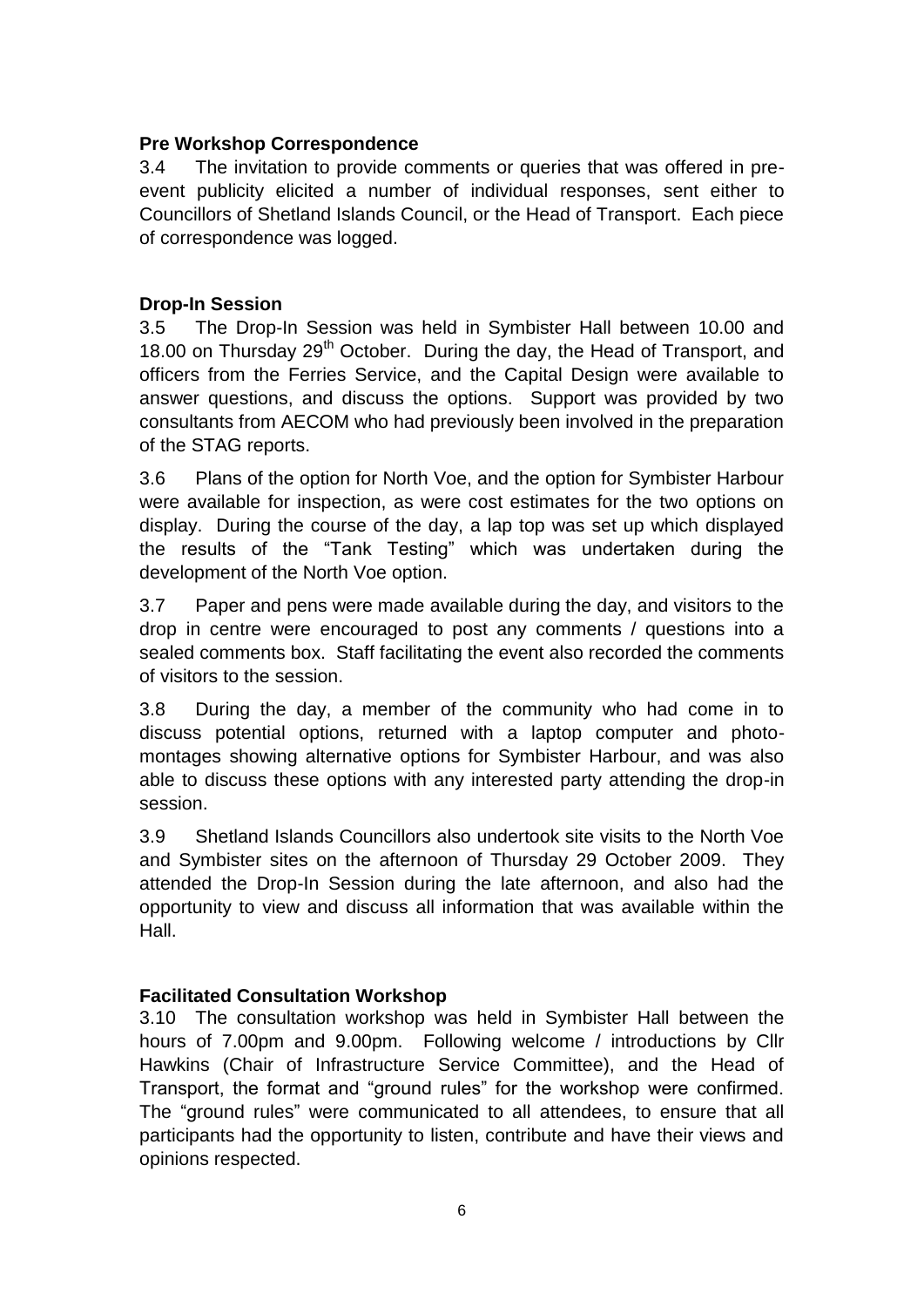3.11 The attendees were then split into 9 groups, on the basis of a number that was placed on the back of each chair. Each group was chaired by an independent facilitator, trained and qualified in Community Mediation techniques. Two workshop sessions were held as follows.

- Session 1 In the first session, groups confirmed the key issues for their community, with respect to the future of the Whalsay transport link. These issues were then formed into priorities; and
- Session 2 The priorities identified in Session 1 were then rated against each of the two options for the Whalsay ferry terminal. Views for and against each option were also recorded.

3.12 Following the completion of the two group sessions, the floor was opened to receive any feedback and answer questions.

#### **Post-Workshop Correspondence**

3.13 In the week following the workshop, further pieces of correspondence were received.

#### **Other Meetings**

3.14 A number of specific meetings also took place in the week following the community workshop.

- Meeting with Ferry crews tool place on 30 September 2009 at 1930  $\bullet$ aboard the Linga.
- Two meetings were held with members of the Fishing Fleet; one on 03 November 2009 with three members of this sector; another on 05 November with nine members of this sector.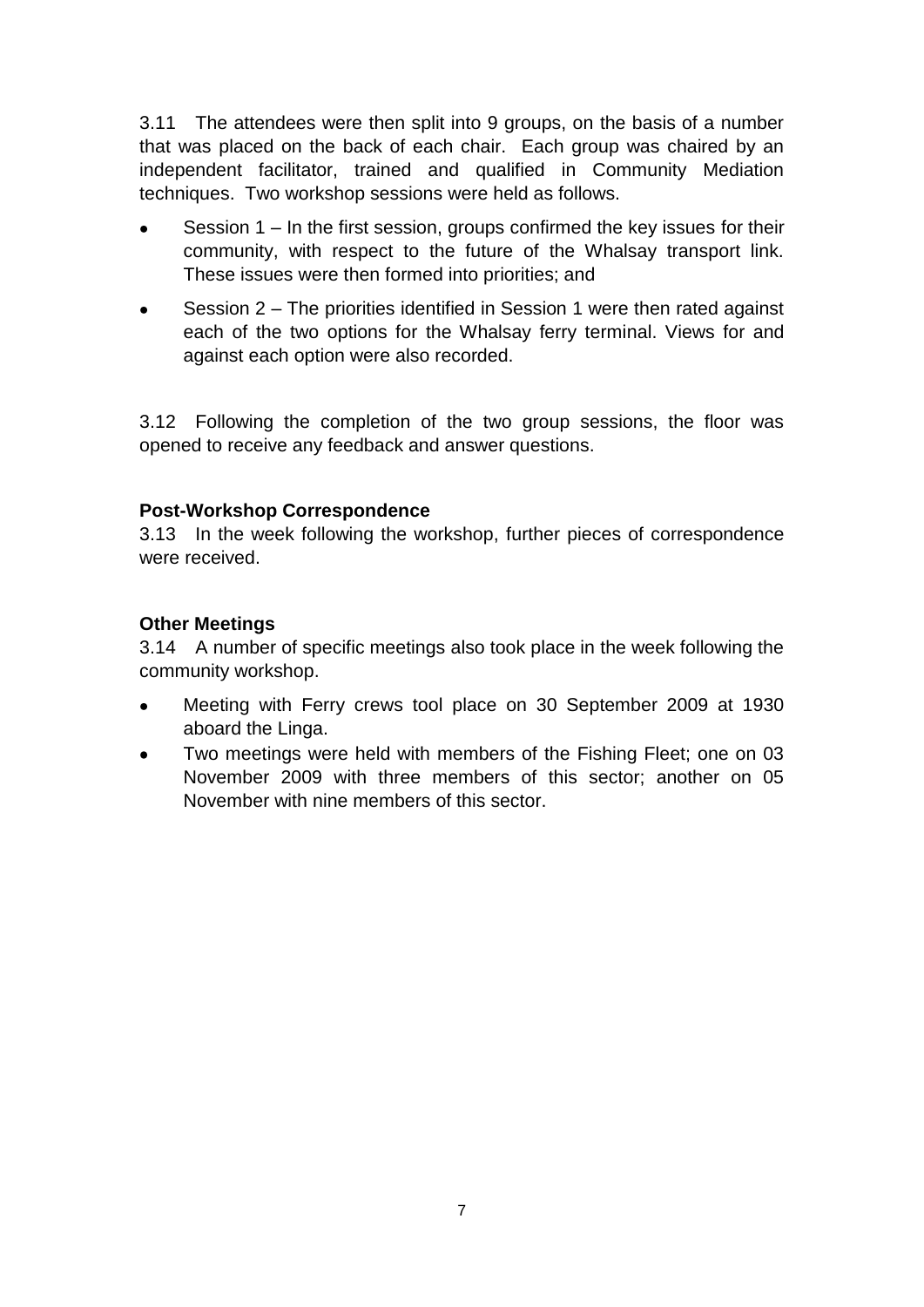# **4. Consultation Outcomes**

# **Pre Workshop Correspondence**

4.1 During the run-up to the consultation workshop event, eight elements of correspondence were received by the Head of Transport and / or Councillors.

| Item | <b>Method/Date</b>     | <b>Comment</b>                                                                                                                                                                                                                                                                    |
|------|------------------------|-----------------------------------------------------------------------------------------------------------------------------------------------------------------------------------------------------------------------------------------------------------------------------------|
| 1    | Letter,<br>06/10/09    | Letter referenced the May 2008 STAG report, and<br>argued that the arguments put forward in this<br>document remained valid, and that North Voe should<br>remain as the preferred option.                                                                                         |
| 2    | Letter,<br>11/10/09    | Letter which urged Councillors to adopt the original<br>STAG proposals. Argues that South Voe is ultimately<br>for the betterment of some sectors of the fishing<br>community, rather than for the whole of the<br>community.                                                     |
| 3    | Email,<br>14/10/09     | Email, arguing that North Voe is the correct option,<br>because of current congestion in Symbister Harbour,<br>and the potential for expansion of marina / fishing<br>activities if the ferries are relocated. North Voe would<br>also not constrain future ferries developments. |
| 4    | Letter,<br>22/10/09    | Letter arguing that North Voe is the correct option, as<br>Symbister is too congested; North Voe safer for all<br>harbour users; concern about a "Linga Accident"<br>occurring adjacent to the marina.                                                                            |
| 5    | Telephone,<br>22/10/09 | Concern about current ill feeling on island.                                                                                                                                                                                                                                      |
| 6    | Email,<br>24/10/09     | Email arguing that Symbister is the correct option,<br>principally due to benefits for the maintenance of<br>Peerie Dock; Marine Safety; Better utilisation of space<br>within Symbister.                                                                                         |
| 7    | Email,<br>27/10/09     | Email correspondence which argues the case for a<br>direct link to Whalsay between Bonidale<br>and<br>Symbister.                                                                                                                                                                  |
| 8    | Telephone,<br>27/10/09 | In support of Symbister – impact of removal of<br>Salmon<br>Farm; impact on Wildlife; concern<br>re:<br>feasibility of North Voe; queries need for 65m vessels<br>for Whalsay; potential benefits for Pelagic Fleet if<br>Symbister option development; support for tunnels.      |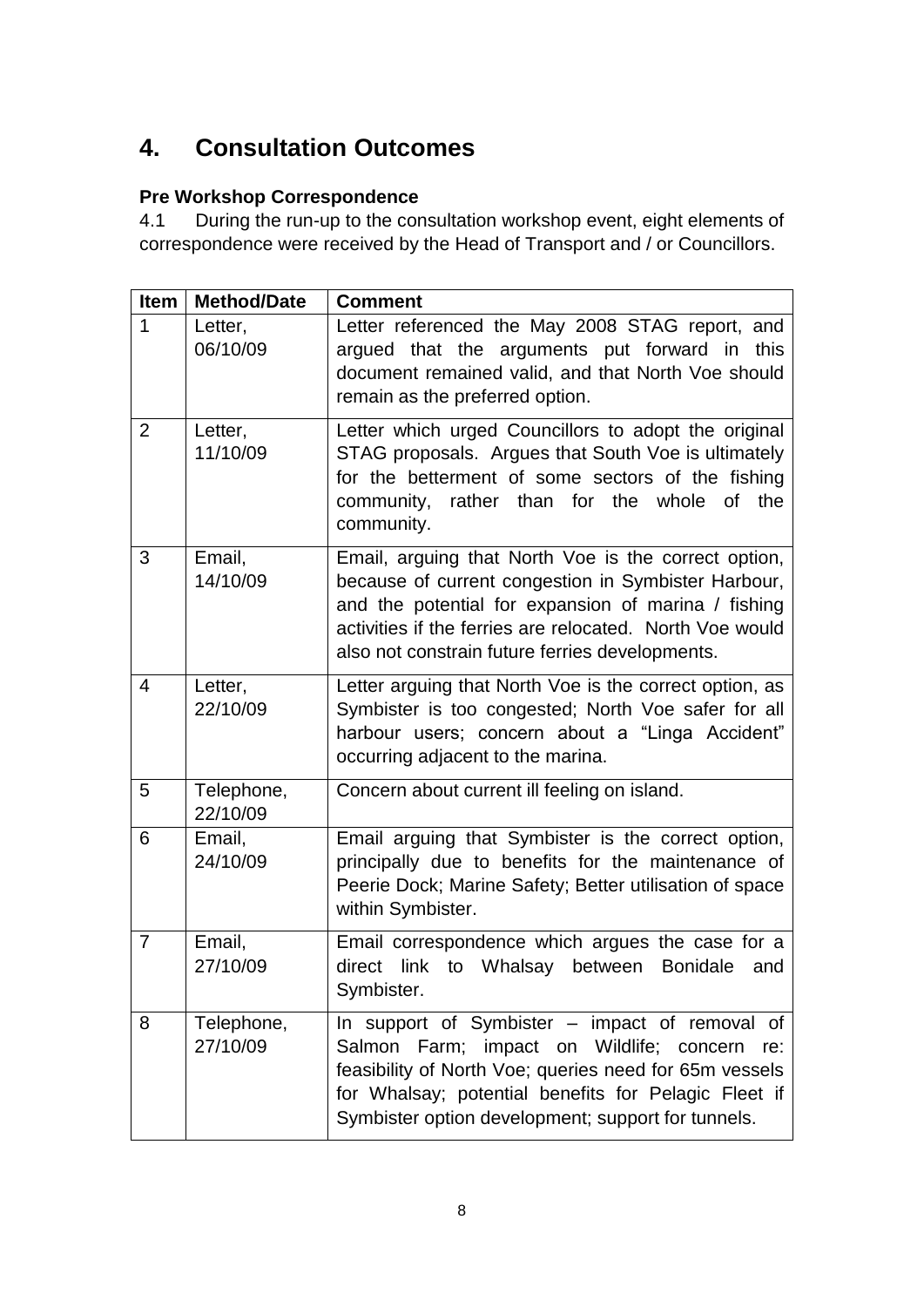# **Comments Raised During Drop-In Session**

4.2 Just over 100 members of the Whalsay community visited the all-day drop session held a Symbister Hall, with the busiest period occurring between 3pm and 5pm.

4.3 Visitors to the drop-in session were encouraged to leave comments in a comments box; also facilitators took notes of the concerns of visitors. All the comments received have been collated and analysed. Details of all the comments received are presented in Appendix A.

4.4 Each of the comments have been summarised, and then categorised into comments which supported North Voe, comments supporting Symbister Harbour, or general observations. These are presented in the table overleaf. The number of times a particular comment was raised within the responses is noted in brackets after each comment.

4.5 Whilst a wide variety of comments were received supporting both the options presented at the drop session, a significant majority of comments were made which highlighted the following points:

- No space within Symbister Harbour;
- No room for future expansion at Symbister Harbour;
- Congestion for Harbour Users within Symbister Harbour; and
- $\bullet$ Detrimental impacts during construction of the Symbister Harbour option.

4.6 The most dominant arguments put forward in favour of the Symbister Harbour option related to Environmental concerns. A variety of arguments were also put forward in relation to developing the existing harbour in a way that would benefit both the ferry service, as well as the fishing industry. There was particular concern that if a significant amount of money was invested in a new facility at North Voe, it would not be possible for any money to be found at a later date for investment at Symbister.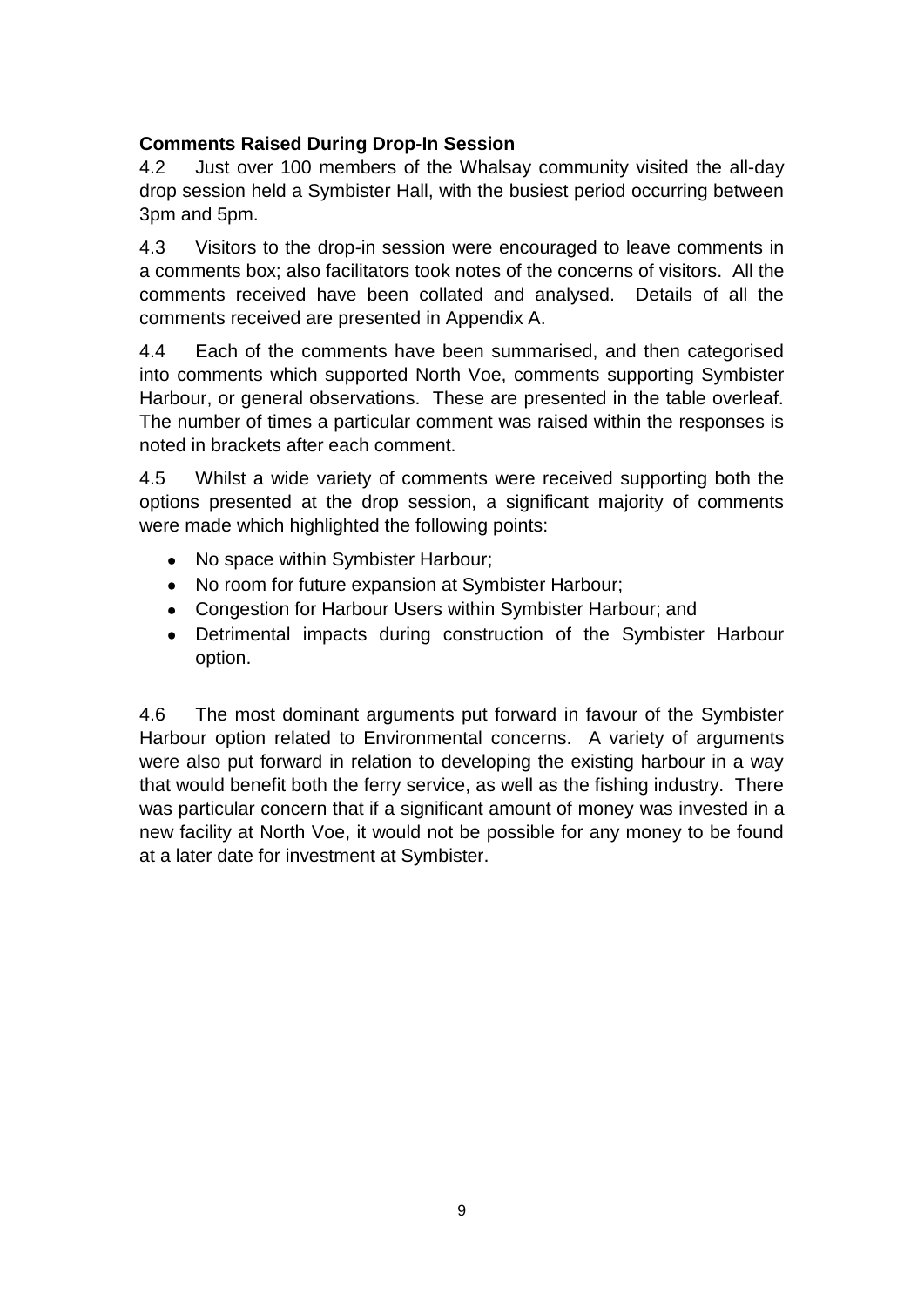| (i) Issues/Comments Supporting North                     | (ii) Issues/Comments Supporting                                                                                                                                                                                                                                                                                                                  | (iii) General Issues/Comments                                                                                                                 |  |
|----------------------------------------------------------|--------------------------------------------------------------------------------------------------------------------------------------------------------------------------------------------------------------------------------------------------------------------------------------------------------------------------------------------------|-----------------------------------------------------------------------------------------------------------------------------------------------|--|
| <b>Voe</b>                                               | <b>Symbister/South Voe</b>                                                                                                                                                                                                                                                                                                                       |                                                                                                                                               |  |
| No space at South Voe (28)                               | <b>Environmental concerns</b><br>Visual impact of North Voe terminal (3)<br>Visual impact of North Voe terminal if a<br>fixed link is later built (1)<br>Visual impact of cars queuing at North Voe<br>(1)<br>Bad for nearby North Voe residents (1)<br>North Voe ecology (1)<br>Sewage impacts and associated health<br>impacts (North Voe) (1) | Service reliability is important (15)                                                                                                         |  |
| More space (at Symbister) by moving to North Voe<br>(21) | Safety concerns (North Voe road) (2)                                                                                                                                                                                                                                                                                                             | Whalsay Fixed Link (6)<br>Once a voe is developed specifically for one<br>purpose, the chance of getting a fixed link could be<br>lost(1)     |  |
| Congestion at South Voe (19)                             | Better weather protection (South Voe) (1)                                                                                                                                                                                                                                                                                                        | Cost implications of two harbours (4)<br>Cost implications - alterations to Symbister looks<br>less but the costs are coming out the same (1) |  |
| Construction disruption at South Voe (19)                | Concern for a worse ferry service at North<br>Voe in bad weather in a North wind (1)                                                                                                                                                                                                                                                             | Either option, but with no detriment to existing<br>service (4)                                                                               |  |
| Addresses Safety Concerns at South Voe (16)              | Exploration of Symbister option which can<br>accommodate 2 x B600s & Filla & provide<br>operational benefits. Various images<br>produced which appeared to illustrate<br>"conceptual" feasibility of this in either "outer<br>harbour" extension, or longer breakwater<br>within inner harbour (1)                                               | Long term solution required (4)                                                                                                               |  |
| Relieves Road congestion in Symbister (11)               | Fishing industry needs the piers and needs to<br>keep them maintained for the future. (1)                                                                                                                                                                                                                                                        | More ferry capacity (4)                                                                                                                       |  |
| Protection of heritage (11)                              | Safety concerns (pedestrians North Voe) (1)                                                                                                                                                                                                                                                                                                      | Access to toilets and waiting room is very poor (1)                                                                                           |  |
| Car parking capacity at South Voe (10)                   | South Voe is safe (1)                                                                                                                                                                                                                                                                                                                            | Big vessels necessary? (1)                                                                                                                    |  |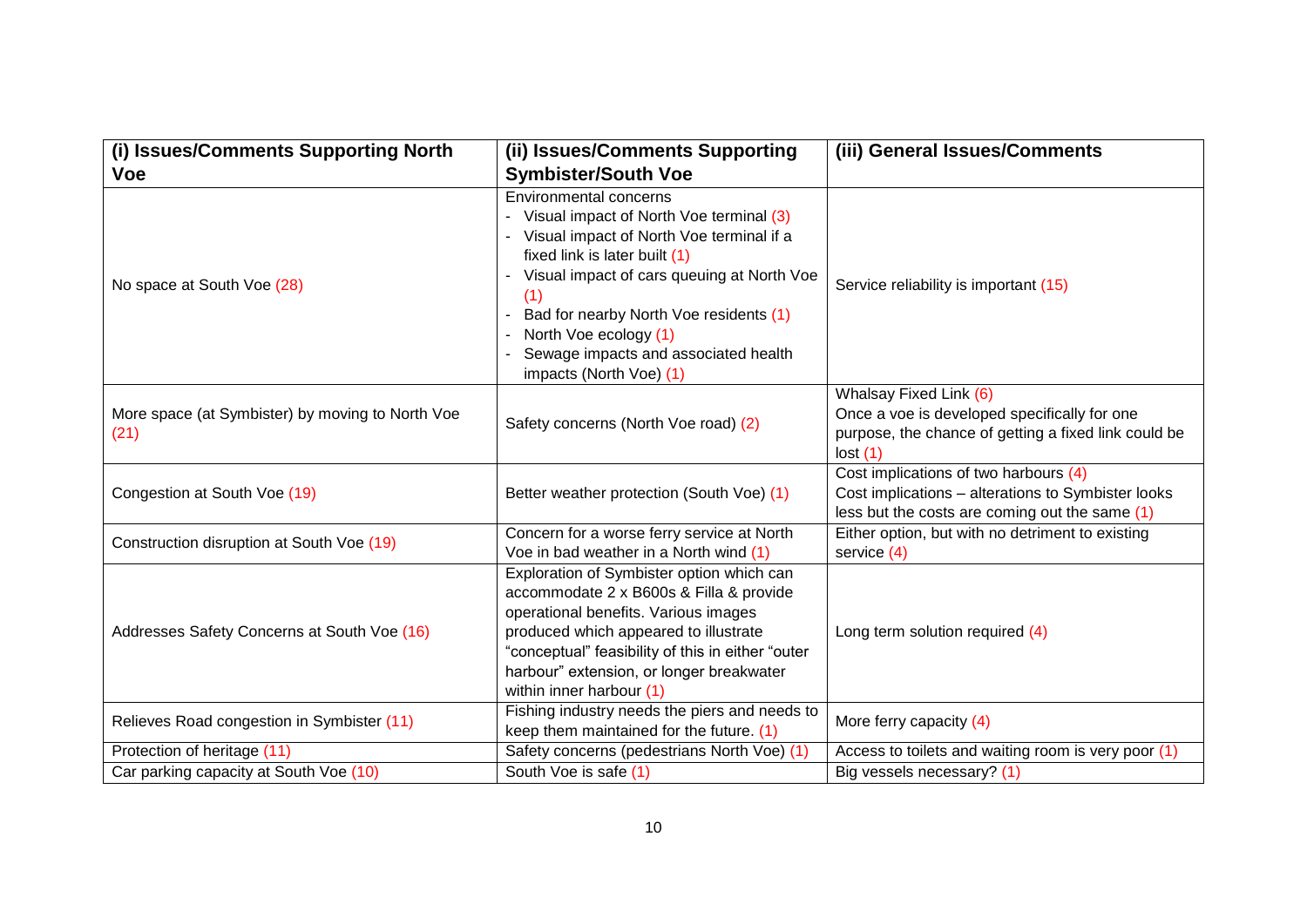| (i) Issues/Comments Supporting North                                                  | (ii) Issues/Comments Supporting                                                      | (iii) General Issues/Comments                                                                                                |
|---------------------------------------------------------------------------------------|--------------------------------------------------------------------------------------|------------------------------------------------------------------------------------------------------------------------------|
| <b>Voe</b>                                                                            | <b>Symbister/South Voe</b>                                                           |                                                                                                                              |
| More space by moving to North Voe (ferries) (9)                                       | Terminal could be accommodated in South<br>Voe(1)                                    | Congestion at the shop is a red herring (1)                                                                                  |
| Development opportunities (North Voe) (5)                                             | Water comes over road at North Voe (1)                                               | Cost of commuting (1)                                                                                                        |
| Poorer service at South Voe in bad weather (4)                                        | Whitefish fleet depleting - may not be any<br>need for more berths in the future (1) | Environmental concerns<br>Impact of big ferries (1)                                                                          |
| Improved traffic at Symbister (if North Voe terminal)<br>(3)                          | Improve shelter and open up the harbour for<br>the ferry $(1)$                       | Implications of a one ferry service? (1)                                                                                     |
| North Voe is safer (3)                                                                | Move ferry to white fish fleet area (1)                                              | Preferred the earlier scheme the meadow area for<br>marina area (1)                                                          |
| Better weather protection (North Voe) (2)                                             | New breakwater outside the harbour for<br>ferries (1)                                | Length of journey time (1)                                                                                                   |
| North Voe is the only option (2)                                                      |                                                                                      | Bonidale terminal option? (1)<br>No need for larger vessel(s) - build an alternative<br>mainland terminal nearer Whalsay (1) |
| North Voe more accessible (2)                                                         |                                                                                      | New terminal at Laxo (1)                                                                                                     |
| Residents close to ferry (North Voe) (2)                                              |                                                                                      | Consultation not an even representation of the<br>island - absence of fishing fleet representatives (1)                      |
| <b>Environmental concerns</b><br>South Voe pond (1); Hanseatic Booth (1)              |                                                                                      | Unreliability in winter (Laxo/Vidlin), problems if car is<br>left on Mainland and service switches terminals (1)             |
| Less service disruption North Voe (1)                                                 |                                                                                      | What are the parking options for North Voe? (1)                                                                              |
| North Voe gives earlier access to main road and splits<br>north and south traffic (1) |                                                                                      | Trial B600's to see if there is room (1)                                                                                     |
| People will still use the amenities in Symbister (1)                                  |                                                                                      | Hook on North Voe outer seems unnecessary (1)                                                                                |
| Proceed with professional opinion of ferry masters and<br>the STAG report (1)         |                                                                                      | Shelter small boats at North Voe (1)                                                                                         |
| Safety concerns (pedestrians South Voe) (1)                                           |                                                                                      |                                                                                                                              |
| South Voe unsustainable in the long term (1)                                          |                                                                                      |                                                                                                                              |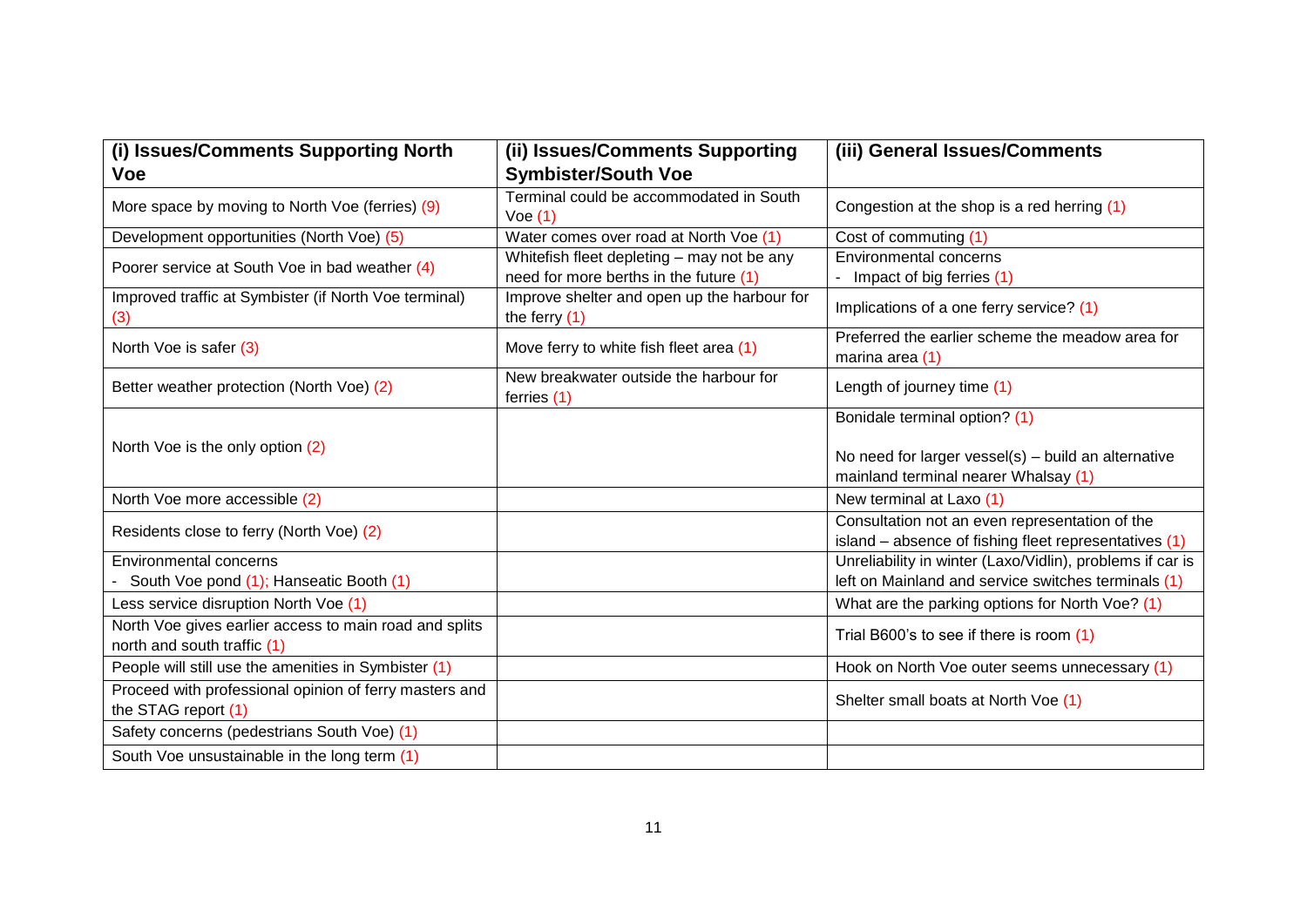## **Workshop Session**

4.7 Notes were recorded on flip-charts within each of the groups. Transcripts of the notes that were made are presented in Appendix B. The initial workshop session was focussed on determining the community's priorities for the transport link to and from Whalsay.

#### *Session 1 - Priorities*

4.8 The following outcomes reported to the wider group by individual groups. Whilst the first few groups reporting back highlighted the key priorities, latter groups typically only reported back really important points, or points which had not previously been mentioned.

- Doing Something is very important a new terminal is required
- It needs to be reliable and safe
- The link needs to respond to all the needs of the island
- It needs to be affordable to get in and off the island
- It needs to be a long-term solution
- It needs to have sufficient capacity
- $\bullet$  It is necessary to have room for future expansion  $-$  both for fishing and ferries
- All weather operation is necessary
- Fixed links were highlighted within the group
- It needs to be affordable
- It needs to take account of weather and wind direction
- It needs to take account of short term and longer term environmental impacts
- It needs to consider the future of young folk on the island, the link could make the difference between them staying or leaving
- It is important that technical considerations such as ferry size, capacity and manoeuvrability are fully considered
- Need to ensure that ferry service grows with the island's population
- Safety is a vital consideration
- Needs to take account of capacity / sizes / issues such as beam roll
- Safety / Capacity / Affordability
- Need to fully understand the impacts of legislation
- Population has changed more folk are now travelling to and from Mainland, this means the ferry service in the future will need to be improved.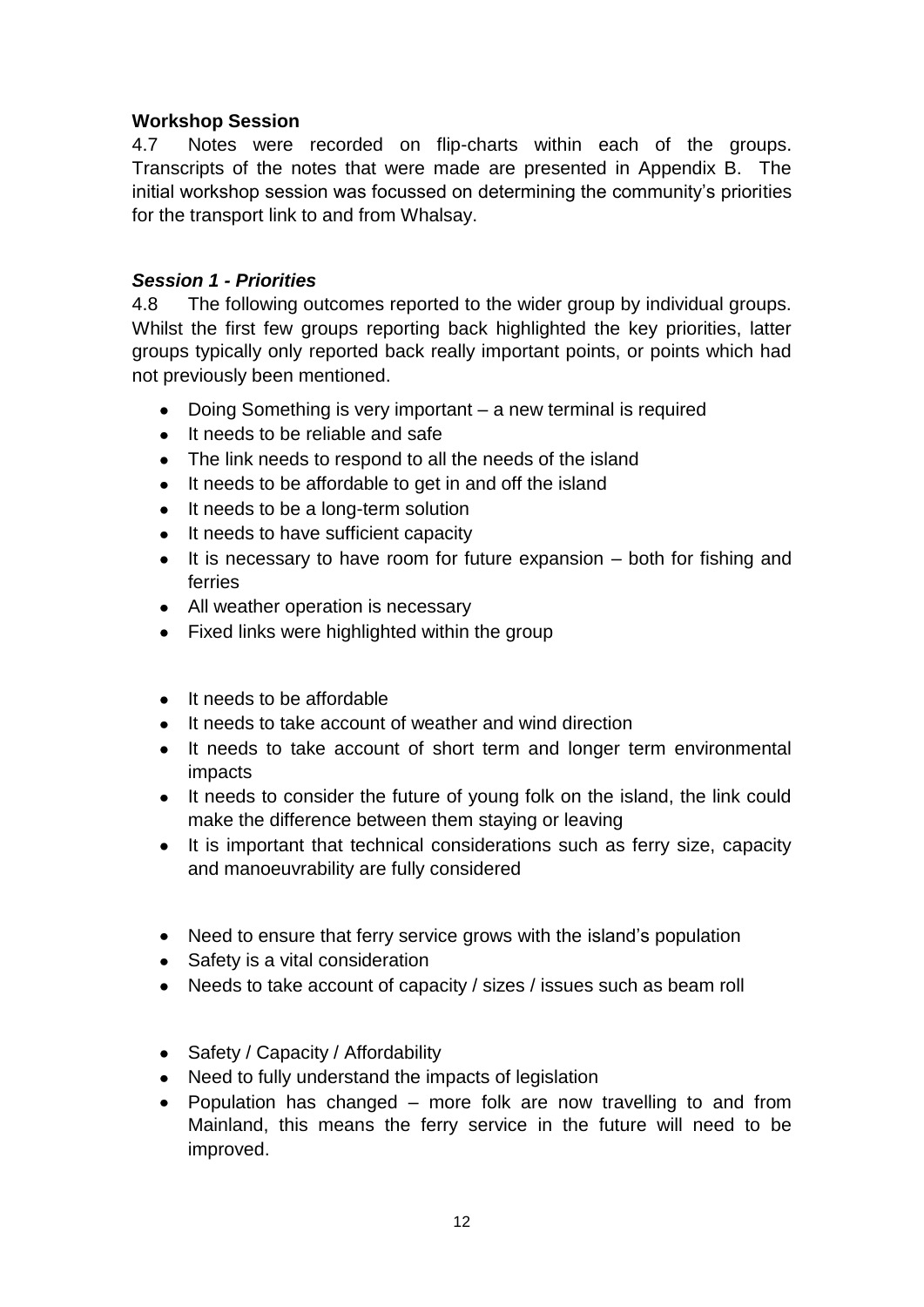- Island depends on its ferry service
- Offer young people discounts
- More later runs in the timetable
- Long operating hours important help keep families together
- Ferry service needs to develop in line with changes in the community
- It's important that Whalsay can keep up with changes elsewhere on Shetland, such as access to later flights, events etc
- The decision making process has to be thorough, and really well thought through.
- Safety is really important for all harbour users, and the ferry
- Reliability is important now and in the future it can't be reduced
- Decision needs to be made in the best interests of the whole of the Whalsay community, particularly the young folk
- Commuting in and out will become more and more important
- $\bullet$  It is important to keep the ferries on the isles
- Really important to keep young people on the island
- There is a sense of urgency regarding this decision, can't continue as it is, we have to move forward

# *Session 2 – Applying the Priorities to the Terminal Options*

4.9 During the workshop, only very limited group feedback was possible on the second session, and this was limited to the key questions that need to be answered.

4.10 A review undertaken of each group"s flipchart notes demonstrate that within each group, the key priorities identified in session 1 were then applied to the option of development at North Voe, or development at Symbister Harbour.

4.11 Interrogation of the comments reveals the range of key issues that were discussed within each group, the key questions that the attendees were raising, as well as the key points for and against each option.

4.12 On balance, the views within each group, and at the workshop as a whole, tended to favour the North Voe option, principally as it was felt that this provided better for the longer term future for the island.

4.13 However, this view was not unanimous, and arguments were put forward for development in Symbister during the course of the discussions.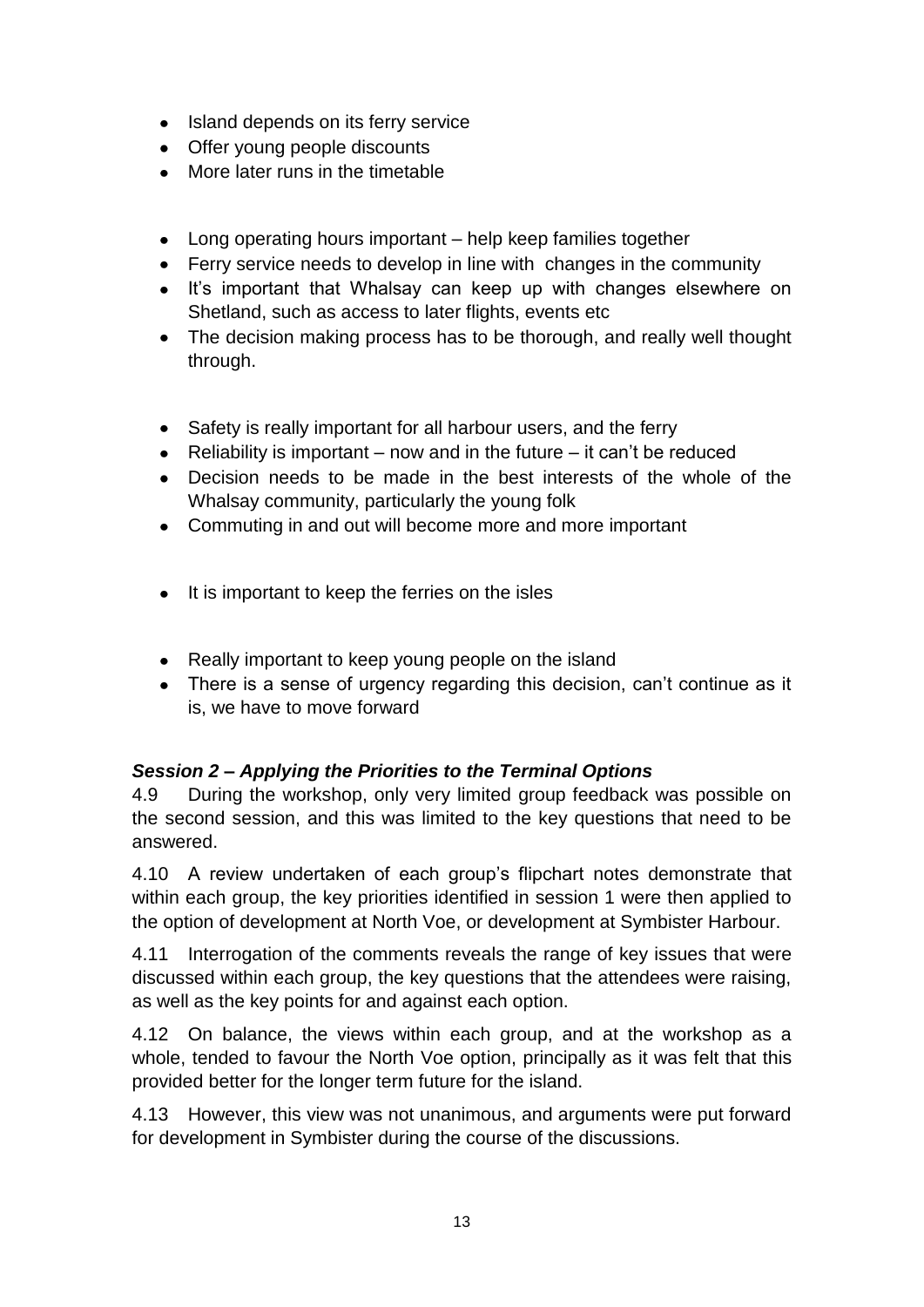# *Key Questions Emerging from the Workshop Discussions*

4.14 A series of key questions have been compiled from the workshop feedback; and the notes taken in each of the groups, and are presented below. Section 5 of this report has this same table but with answers added.

| <b>Ferries</b>                       | Why do we need a bigger ferry? Is this because of EU<br>Rules?<br>Can a 50 – 60m ferry operate from existing site?<br>What happens when MV Hendra gets to the end of its life<br>(around 2010)? |  |  |
|--------------------------------------|-------------------------------------------------------------------------------------------------------------------------------------------------------------------------------------------------|--|--|
| <b>Fixed Link</b>                    | What about a tunnel?                                                                                                                                                                            |  |  |
| <b>Construction</b><br><b>Impact</b> | What disruption would occur during construction of either of<br>the two options?                                                                                                                |  |  |
| <b>Service</b>                       | Would one of the two Whalsay Ferries ever be based on                                                                                                                                           |  |  |
| <b>Pattern</b>                       | Mainland, if there was no room to berth in Whalsay?                                                                                                                                             |  |  |
| <b>Funding</b>                       | Is the funding in place for the terminal works?                                                                                                                                                 |  |  |
|                                      | Is the funding in place for the new ferries?                                                                                                                                                    |  |  |
| <b>Timescales</b>                    | What are the proposed timescales for a decision?                                                                                                                                                |  |  |
|                                      | What are the proposed timescales for implementation?                                                                                                                                            |  |  |
| <b>Process</b>                       | What will be the process for feeding back information to the<br>community?                                                                                                                      |  |  |

## **Post Consultation Workshop Correspondence**

4.15 Following the workshop, four pieces of correspondence were received by the Head of Transport regarding the conduct of the workshop. Three of these expressed concern about how the event had been handled, and also expressed concern that the timing of the event excluded a significant number of Whalsay"s fishing community.

4.16 One piece of correspondence expressed the view that the event had been executed in an excellent, and very fair manner, which gave everyone present the opportunity to comment.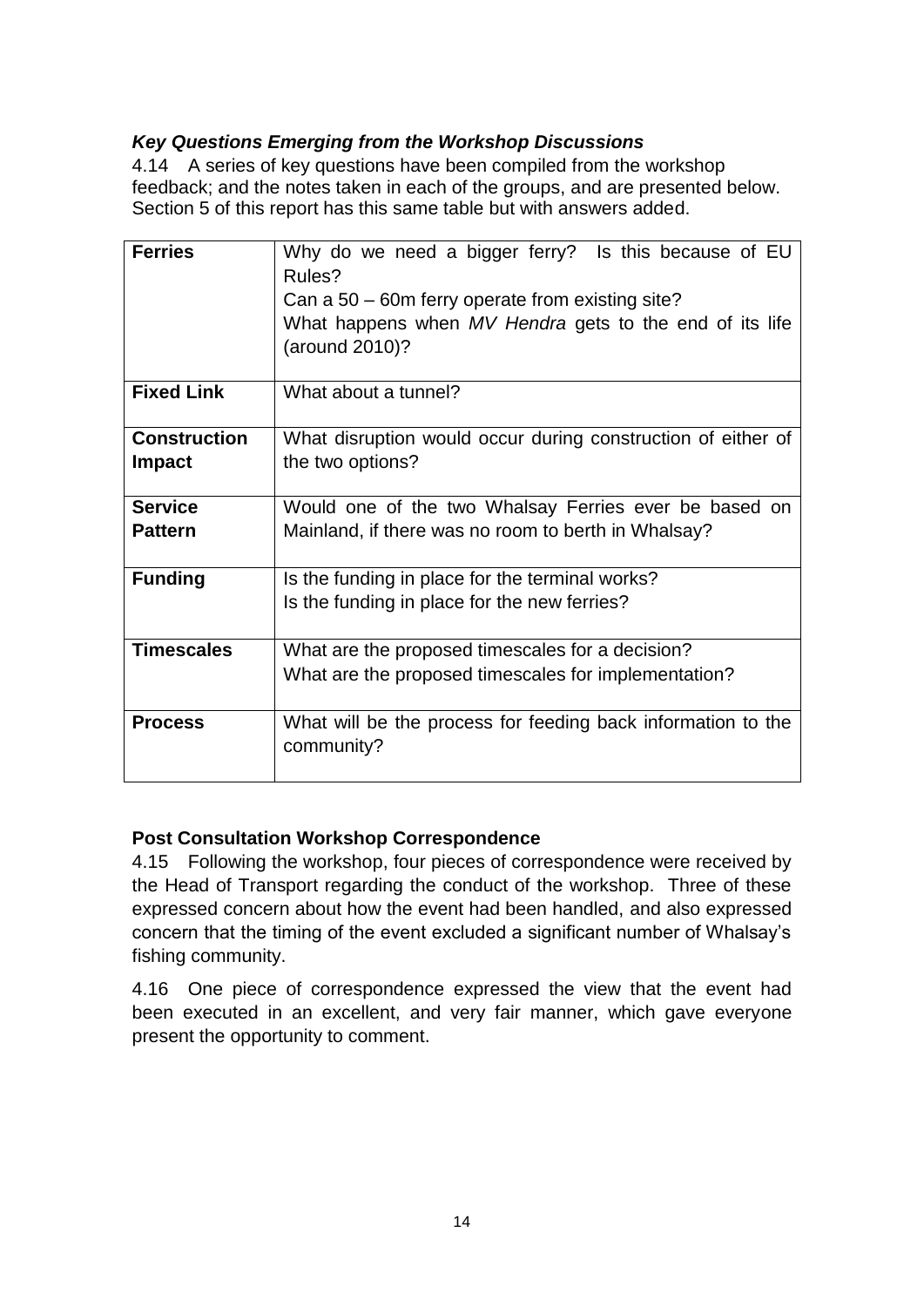# **Post Consultation Workshop Meetings**

## *Meeting with Ferry Crew*

4.17 The meeting with Ferry crew took place on 30 September 2009 at 1930 aboard the Linga. The meeting was chaired by Cllr Robert Henderson (Chair of the Inter Island Ferries Board) and Cllrs Iris Hawkins (Chair of Infrastructure Committee) and Allan Wishart (Vice Chair of Infrastructure Committee) were at the meeting. The Marine Superintendent and the Head of Transport were also in attendance.

4.18 Almost all of crew from the Hendra and the Linga were in attendance and the issues discussed were about the compromises to the operational capability of the Symbister option compared to the North Voe option. There was a unanimous view that North Voe was the preferred option and a very strongly expressed set of concerns around the operational limitations of the Symbister option and unacceptable compromise of safe operations.

## *Meetings with Representatives of the Fishing Fleet*

4.19 The Head of Transport had two meetings with representatives of the fishing fleet. One took place on 3 November 2009 from 1400 to 1730. 3 members of this sector of the community met and also in attendance were two officers of the Capital Projects Unit. The purpose of the meeting was to ensure that the ideas coming from this group were clearly understood by all.

4.20 A subsequent meeting with a further 9 representatives of the fishing sector (giving 12 in total) took place on the evening of 5 November from 1630 to 1900. This was also attended by Head of Transport, two officers of the Capital Projects Unit, but also included the Director of Infrastructure Services. The meeting was predominantly about the configuration of the option they would like to see explored further but there was a strong message that they felt they had not yet had an adequate opportunity to engage in the process and even felt excluded.

## *Meeting with the Community Council*

4.21 The planned meeting with the Community Council did not go ahead and this was their decision.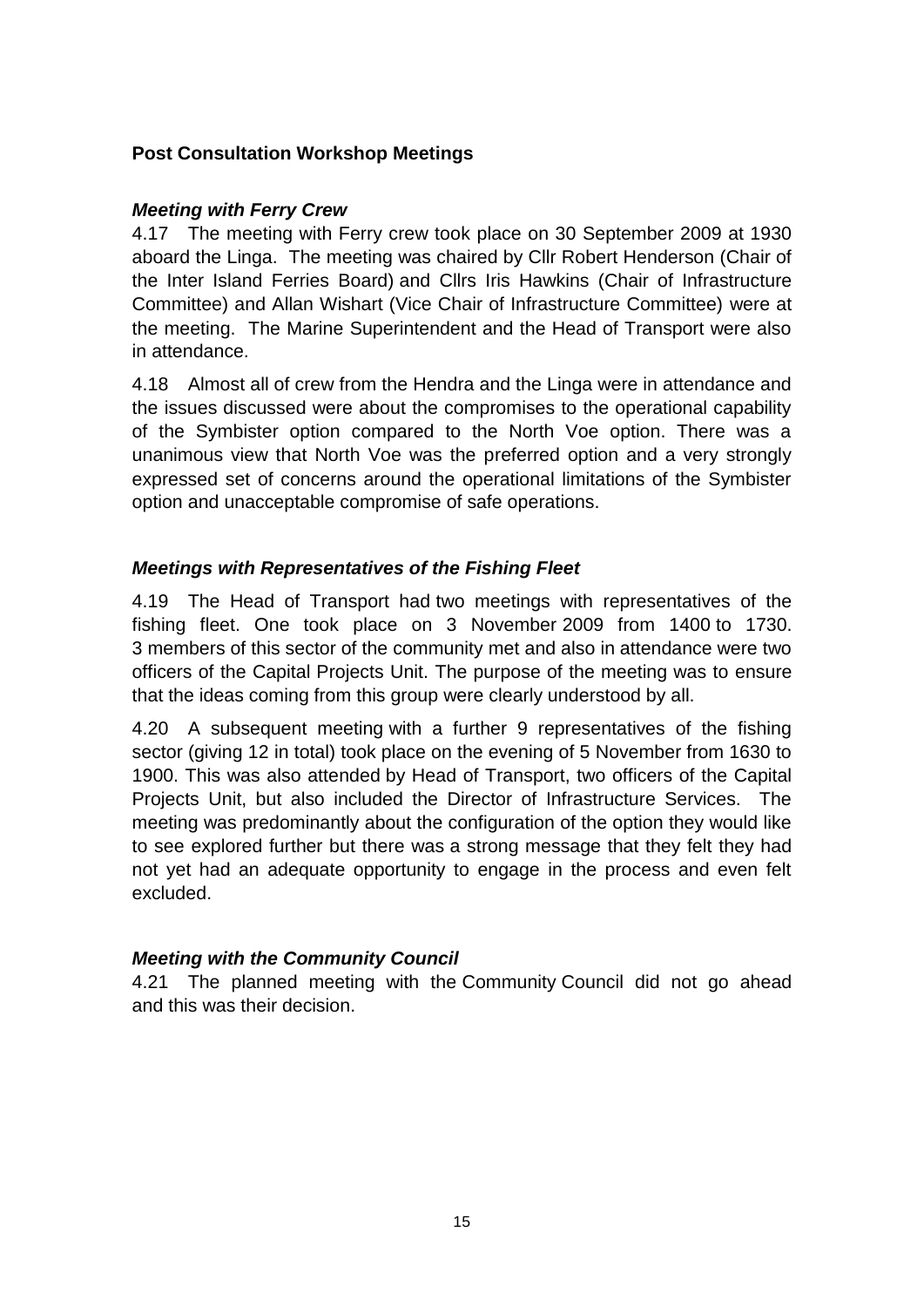# **5 Summary**

# **Introduction**

5.1 A community consultation exercise on Whalsay regarding options for the future location of the island's ferry terminal was held on Thursday 29 October 2009. The focus of the consultation activity was a drop-in session, and evening workshop.

5.2 During the drop-in session, visitors were encouraged to post any comments / questions into a sealed comments box. Staff facilitating the event also recorded the comments of visitors to the session. The evening workshop took the form of discussions within groups, with each group chaired by an independent facilitator.

5.3 Additional correspondence was also received prior to, and following the consultation event. A series of meetings were also held with the ferry crews, and with groups of fisherman following the workshop.

## **Summary of Key Findings**

5.4 A range of comments were received during the consultation event with both North Voe and Symbister Harbour receiving support as the preferred location of the Whalsay ferry terminal.

## *Support for North Voe option*

5.5 The main arguments in favour of constructing a ferry terminal at North Voe are outlined below.

- Lack of space in Symbister Harbour for future growth of the ferry service, thus constraining growth of the island;
- A move to North Voe could create more space for Marina users, and white fish fleet;
- The option would increase conflict between harbour users, causing congestion in the harbour and leading to marine safety concerns;
- Concern over the impact of the Symbister Harbour option on local heritage;
- Road congestion at Symbister and a strain on car parking capacity;
- Disruption at Symbister during the construction period of a new ferry terminal if the Symbister Harbour option was taken forward.

5.6 Regarding the North Voe location, several residents stated that the ferries would have more room to manoeuvre than if the terminal was located at Symbister.

#### *Support for South Voe option*

5.7 The main arguments in favour of constructing a ferry terminal at South Voe are outlined below.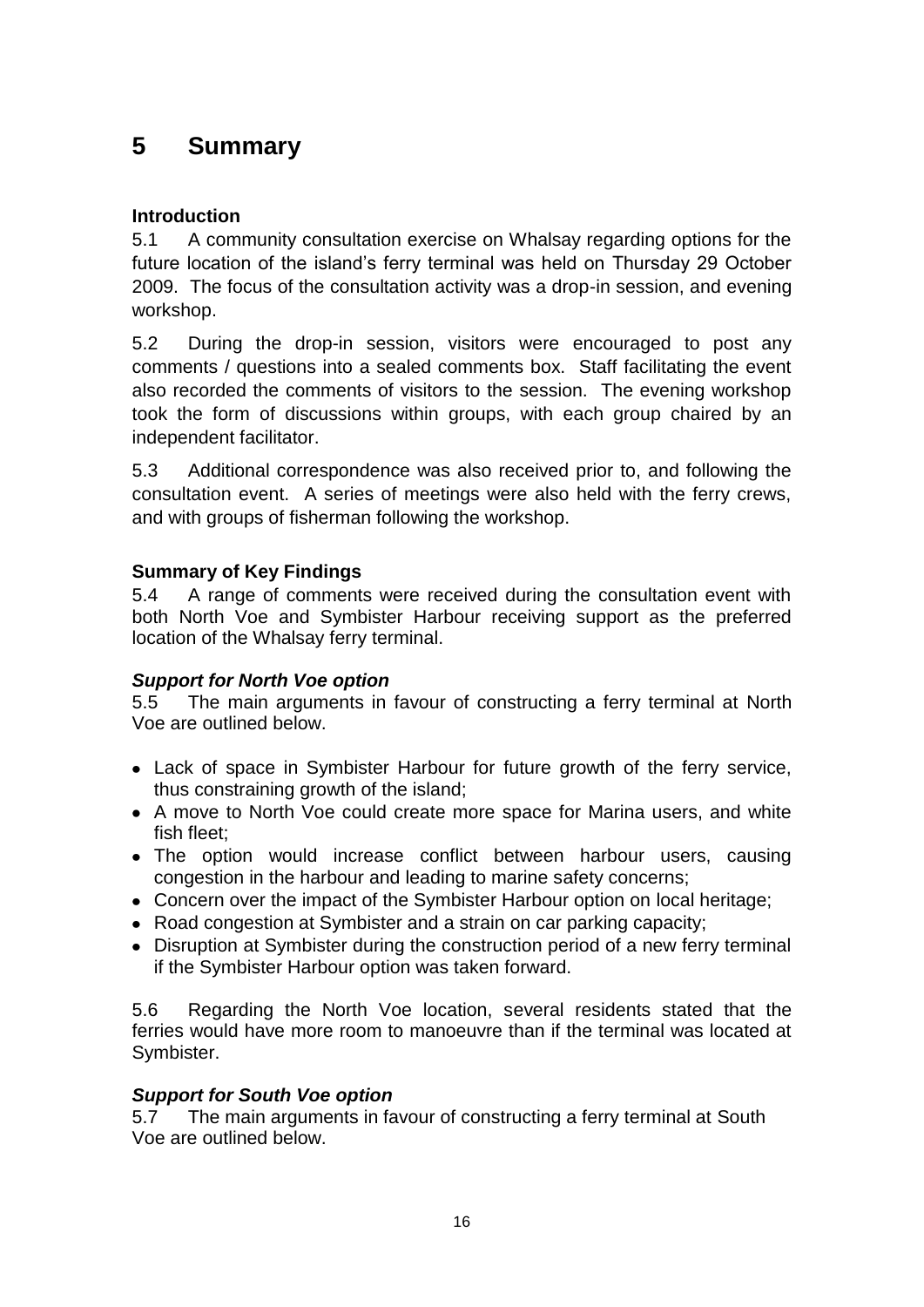- The majority of those comments in support of the South Voe option expressed concern over the visual and environmental impact of constructing a ferry terminal at North Voe.
- There were also concerns over road safety, particularly at the junction where the North Voe terminal would take access.
- Arguments were also put forward for the re-development of Symbister Harbour, in order to benefit both the ferry services, as well as the fishing industry.
- It was also argued that any investment in North Voe would effectively reduce opportunities for future investment in Symbister Harbour.

#### *Key Questions*

5.8 A series of key questions have been compiled from the workshop feedback; and the notes taken in each of the groups, and are presented below.

| <b>Ferries</b>    | Q. Why do we need a bigger ferry? Is this because of EU                                                                                                                                                                                                                                                                                                                                    |  |  |
|-------------------|--------------------------------------------------------------------------------------------------------------------------------------------------------------------------------------------------------------------------------------------------------------------------------------------------------------------------------------------------------------------------------------------|--|--|
|                   | Rules?                                                                                                                                                                                                                                                                                                                                                                                     |  |  |
|                   | A. The principal reason that a bigger ferry (i.e. 65m) is<br>required is to provide the capacity necessary (31 cars) for the<br>current and future needs of the island. Having said that, even<br>it we were to build a ferry of the same capacity as Linga it<br>would need to be around 50m long to accommodate the<br>design standards required under EU Directives for ship<br>design. |  |  |
|                   | Q. Can a 50 – 60m ferry operate from existing site?                                                                                                                                                                                                                                                                                                                                        |  |  |
|                   | A. A ferry of 50m in length is likely to be wider than any of the<br>current vessels and therefore would not fit on the existing<br>linkspans on the Whalsay route. Also, it would have problems<br>turning within Symbister.                                                                                                                                                              |  |  |
|                   | Q. What happens when MV Hendra gets to the end of its life<br>(around 2010)?                                                                                                                                                                                                                                                                                                               |  |  |
|                   | A. MV Hendra had work done in 2004 to ensure a life<br>expectancy of at least 10 years which take us to 2014. The<br>plan is to have a new vessel in place before this date.                                                                                                                                                                                                               |  |  |
| <b>Fixed Link</b> | Q. What about a tunnel?                                                                                                                                                                                                                                                                                                                                                                    |  |  |
|                   | A. The Council has established that the Bressay transport<br>link will be the first tunnel in Shetland. The main reasons for<br>this it that it is the project is closer to being affordable (£34<br>million for Bressay compared to £111 million for Whalsay)<br>and is less technically risky.                                                                                           |  |  |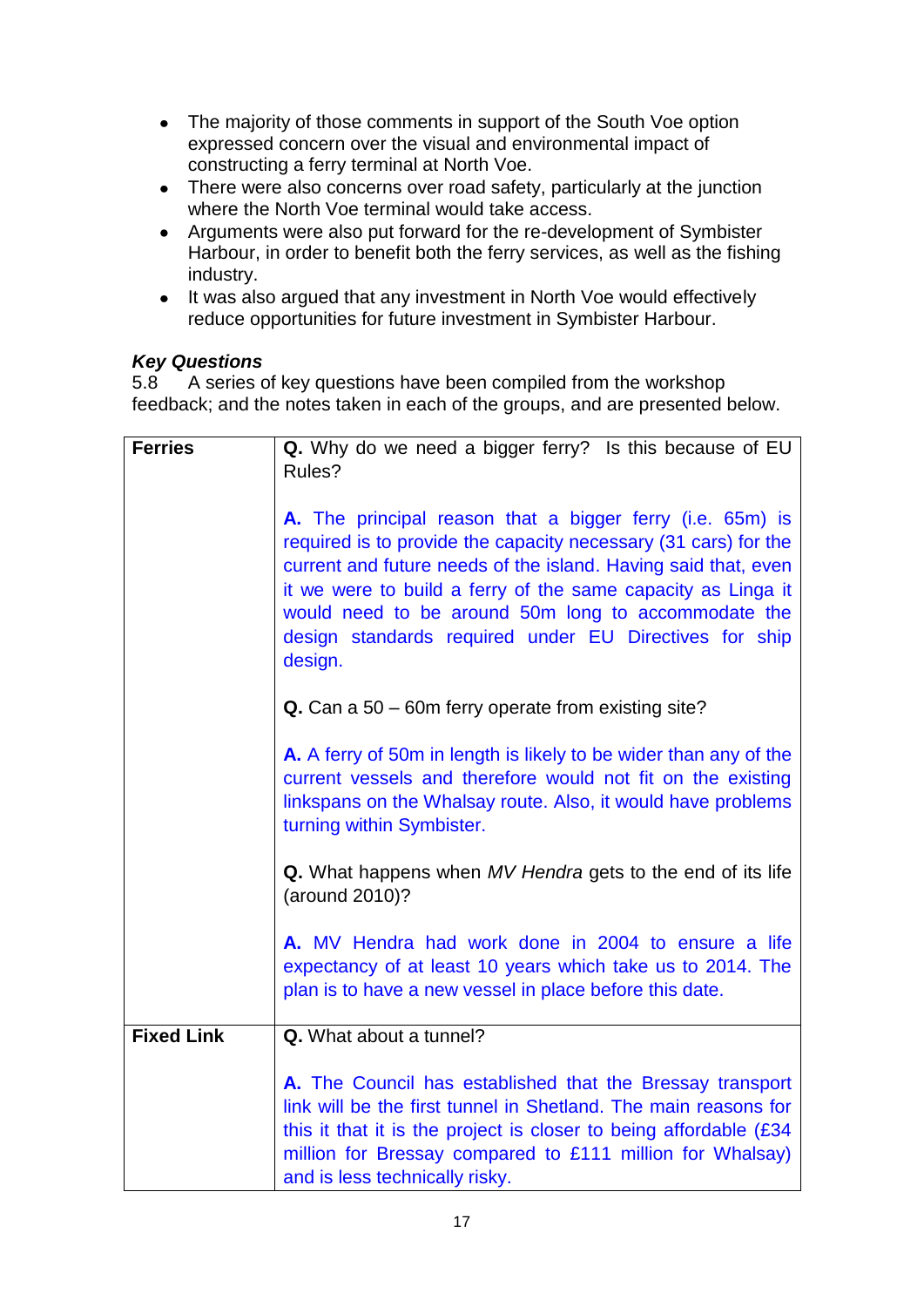| <b>Construction</b> | Q. What disruption would occur during construction of either                                                          |  |  |
|---------------------|-----------------------------------------------------------------------------------------------------------------------|--|--|
| <b>Impact</b>       | of the two options?                                                                                                   |  |  |
|                     |                                                                                                                       |  |  |
|                     | A. The North Voe option could be built with no disruption to<br>either ferry or harbour operations.                   |  |  |
|                     |                                                                                                                       |  |  |
|                     | The Symbister option would be highly disruptive to both ferry                                                         |  |  |
|                     | and harbour operations and the marina would have to be                                                                |  |  |
|                     | relocated for up to 18 months (only viable place being the                                                            |  |  |
|                     | pelagic berthing area).                                                                                               |  |  |
| <b>Service</b>      | Q. Would one of the two Whalsay Ferries ever be based on                                                              |  |  |
| <b>Pattern</b>      | Mainland, if there was no room to berth in Whalsay?                                                                   |  |  |
|                     |                                                                                                                       |  |  |
|                     | A. It is not an objective to base a ferry on mainland Shetland.                                                       |  |  |
|                     | However, if the Symbister option was chosen then it would<br>not be possible to accommodate a second larger vessel in |  |  |
|                     | the harbour and therefore berthing at Laxo or Vidlin would                                                            |  |  |
|                     | need to be considered.                                                                                                |  |  |
|                     |                                                                                                                       |  |  |
| <b>Funding</b>      | Q. Is the funding in place for the terminal works?                                                                    |  |  |
|                     | A. The Council has committed sufficient funding to begin                                                              |  |  |
|                     | work at Laxo in 2010. It is considering its longer term capital                                                       |  |  |
|                     | programme over the coming months and this includes plans                                                              |  |  |
|                     | for funding for Laxo, Symbister and Vidlin.                                                                           |  |  |
|                     |                                                                                                                       |  |  |
|                     | Q. Is the funding in place for the new ferries?                                                                       |  |  |
|                     | A. There is no funding currently in the capital programme for                                                         |  |  |
|                     | ferries but the Council will be considering this in the                                                               |  |  |
|                     | preparation of the longer term capital programme.                                                                     |  |  |
| <b>Timescales</b>   | <b>Q.</b> What are the proposed timescales for a decision?                                                            |  |  |
|                     |                                                                                                                       |  |  |
|                     | A. The Council's Infrastructure Committee will take it's final                                                        |  |  |
|                     | decision on 2 February 2010.I                                                                                         |  |  |
|                     | <b>Q.</b> What are the proposed timescales for implementation?                                                        |  |  |
|                     | А.                                                                                                                    |  |  |
|                     | 2010/2011 – Detailed design and tendering of Laxo terminal.                                                           |  |  |
|                     | 2011/2012 - Construction of Laxo and Detailed design and                                                              |  |  |
|                     | tendering of Whalsay terminal. Design and tendering of new                                                            |  |  |
|                     | ferry.                                                                                                                |  |  |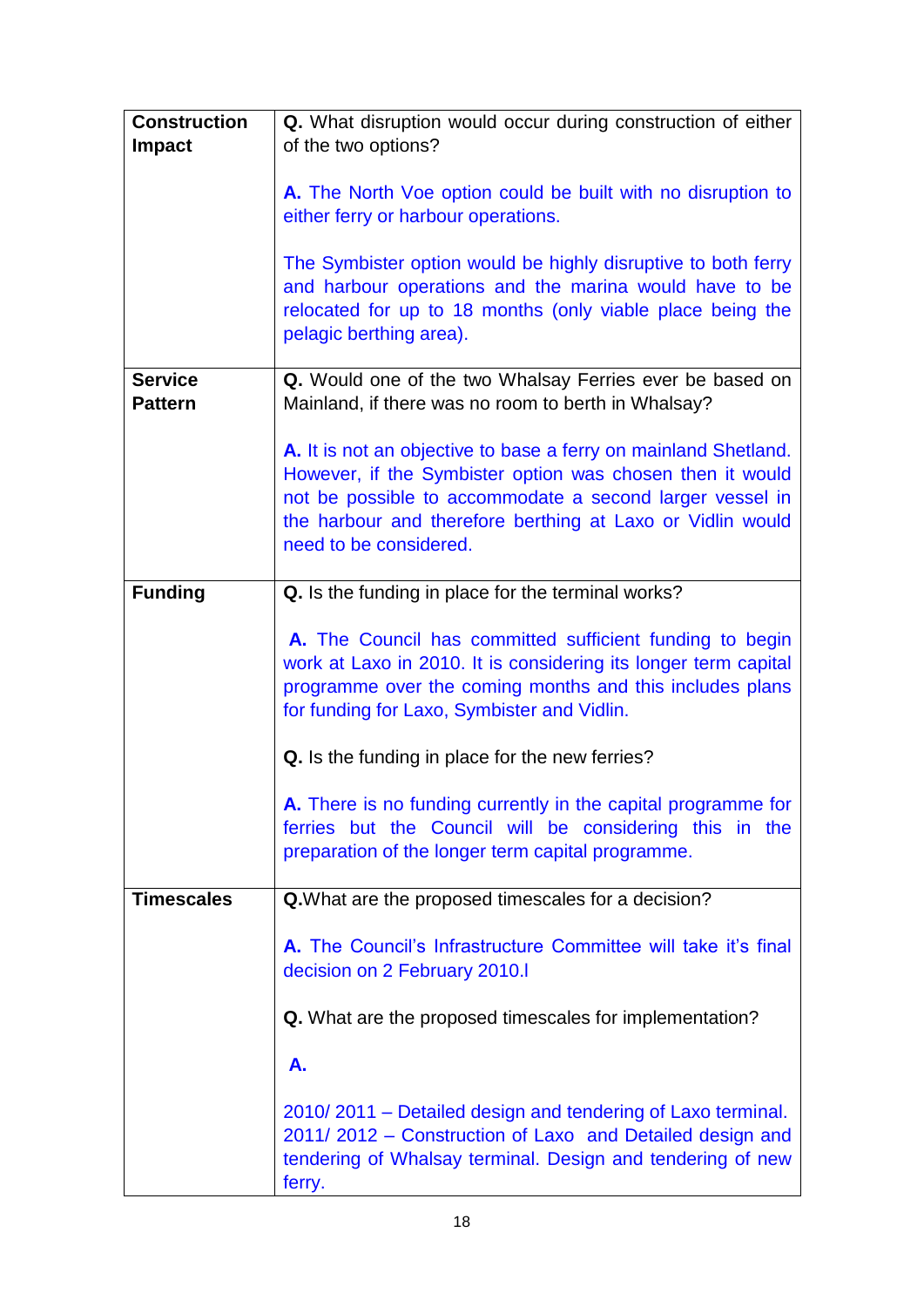|                | 2012/2103 - Construction of Whalsay Terminal and Detailed<br>Design and tendering of Vidlin terminal. Construction of Ferry<br>2013/2014 - Construction of Vidlin Terminal. Conclusion of<br>construction of ferry and delivery.                                                  |  |
|----------------|-----------------------------------------------------------------------------------------------------------------------------------------------------------------------------------------------------------------------------------------------------------------------------------|--|
| <b>Process</b> | <b>Q.</b> What will be the process for feeding back information to<br>the community?                                                                                                                                                                                              |  |
|                | A. This report provides feedback from the consultation<br>carried out on 29 <sup>th</sup> October 2009. People can continue to<br>provide feedback up until mid January 2010 and this will be<br>included in the reporting to the Infrastructure Committee on 2<br>February 2010. |  |

.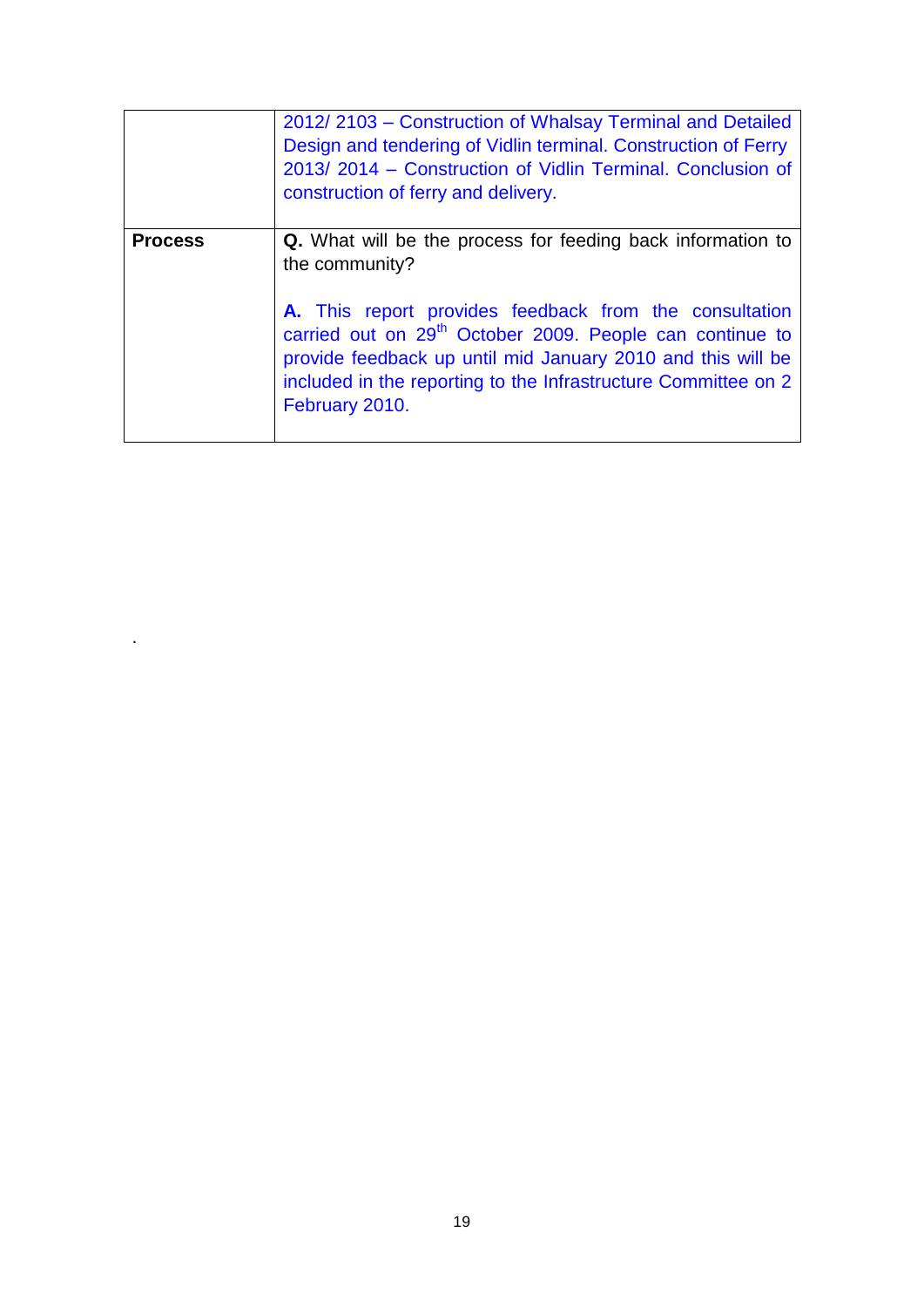# **Appendix A Drop In Session – "Comment Box" Responses**

**1**. The only thing I want is a reliable service that doesn"t compromise anything in the isle. South Voe is too crowded and I"m worried that it will make service worse to stay here. We need more capacity on the ferry it's hard to get on if you don"t book. Road congestion is a real problem. Not enough space for car parking. The pier would look lovely and be more enjoyable if the ferry wasn"t there. The whit fish boats don"t have enough space.

**2.** Keeping the ferry here because it's the hub of the community is rubbish. It's sinful that the Peerie Dock is destroyed its where our community started. We want the most reliable services with best safety. Where it goes from doesn"t matter. It's the one chance to spend money on the community, we need not to compromise. North Voe is giving chance for expansion. The South Voe has our heritage but the scheme destroys it. Blasting by the Hanseatic Booth could destroy it too. It's important to keep it for the tourism. Lots of visiting yachts, we need space for them. If the ferry goes we"d have more space and can meet the needs. Has there been a meeting with the marina's users group?

**3.** North Roe – Whalsay has potential to develop & keep it at Symbister stops development. Marina is full and this will make it worse. It"s too restricted at South Voe for safety. Conflict of usage at harbour. We need more capacity. We need a bigger ferry to meet community needs but for that we need more space. I want to keep the Peerie Dock. The road layout here is awful; the big trucks get congested here. We need to keep Symbister for fishing and North Voe for the ferries. There is woodworm in North Voe so they can"t keep boxes in the North Voe. The café has problems with parking, so if ferry goes there will be more space.

**4.** No doubt should go in North Voe. For the disruption would be a nightmare in South Voe. It would also protect the historic dock. The boats bet bigger here, not smaller, space I needed. White fish might pick up & the North Voe would clear 4 berths.

**5.** North Voe would be better. South Voe's only benefit is it shelters the marina I think it could be workable. I would like to see the Peerie Dock repaired. The more space left for fishermen the better we don"t know what the future will bring. I favour the North Voe.

**6.** I think the North Voe has been concerted effort to get it in there. The group that's been pushing it's the Ferrymen. The fishermen weren't involved in these decisions. Its much more construction than could happen at South Voe. There needs to be roads coming in too. I"ve been looking at outer harbour of South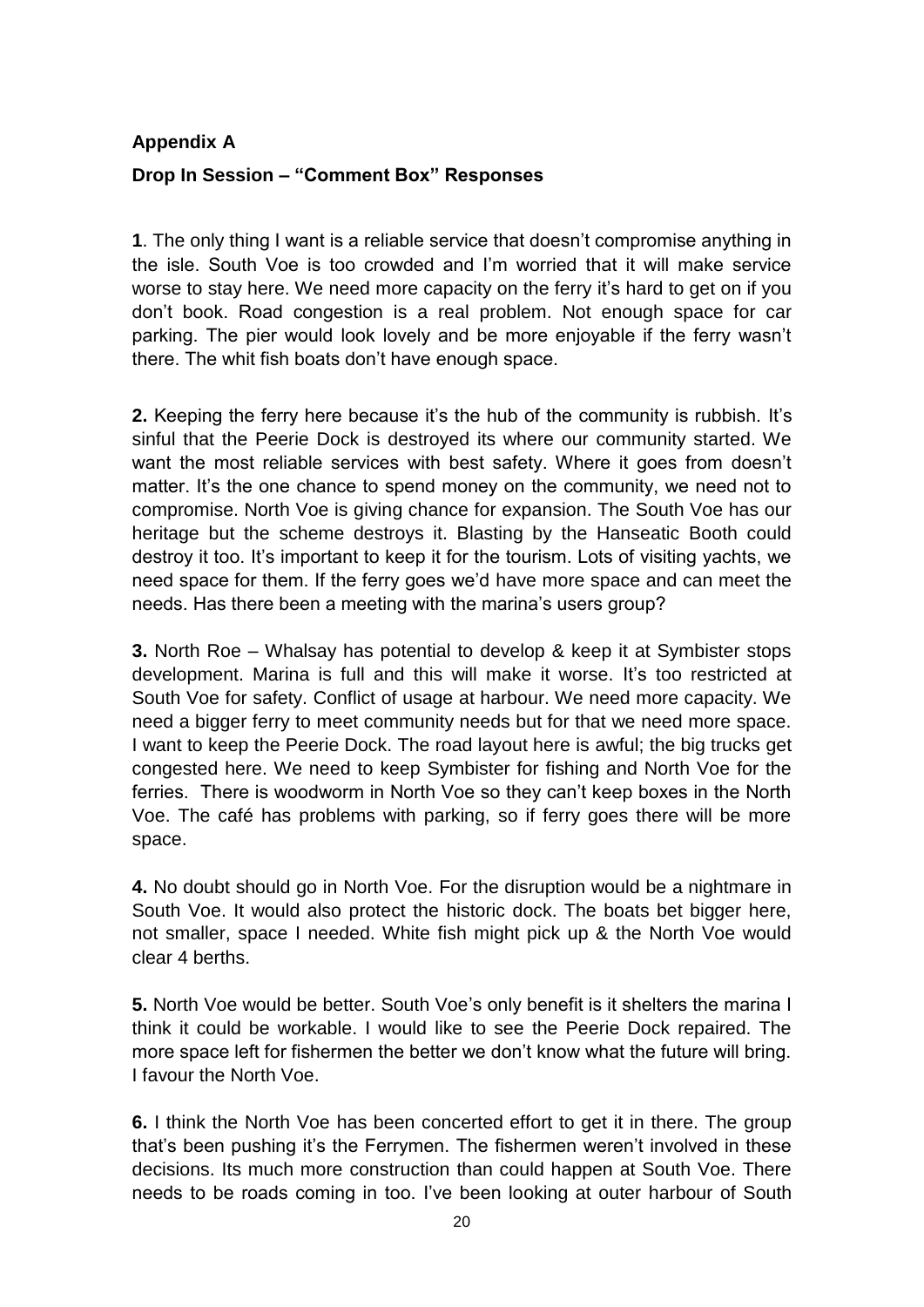Voe – I think the views in the stag (report) are limited; they take out more of the rocks than needed. Moving the ferry to the white fish fleet area, would be an option that hasn"t been considered. The option the fishermen have proposed hasn"t been taken up it would improve the harbour for everybody. (Response: it would still need to get out to deep water.) North Voe – its not going to be as wide an opening.

**7.** North Voe is clear winner. It's clearer, the ferry would be more reliable. Disruption during work for years. The harbour is too congested. There would be no room for development. It"s tight for the boats as it is, and there would be no room for them getting bigger like they are.

**8.** I am a commuter & the disruption is a nightmare, when work was going on recently it was really hard. I think commuters might move out of the isles.

**9.** North Voe is only option. No disruption. What will come of everything? Even look at car parking, won't be better at South Voe after. There would be 2 large ferries once the Linga goes. Would not be able to berth 2 ferries so jobs would move to the mainland. There"d be no disruption during works at North Voe. So congested in South Voe. If the Linga accident happened at Symbister, the Isle would have been cut off. Any incident would cause a lot of damage in the harbour.

**10.** I want a reliable safe service anything that makes it less reliable is a no-no. It has to be for the future not just 5 years time. We need to plan for future development. Need to go to North Voe if not enough space for 2 large ferries. Can" lose the jobs to the mainland. Need to plan for the future, why restrict out marine environment use when we don"t know what will be needed in 10 years. We need to use all our space so we have option for the future.

**11.** If there is going to be 2 ferries (size of Yell) will there be room for all the fishing boats? No. One would have to be based on mainland. That"s not an option - must go to the North Voe. It's not going to effect the shop  $\&$  café – it will still have people coming to Whalsay and using the shop & café. Give us something safe & reliable for 60-70 years to come.

**12.** I think it should go on North Voe. It's for the future. We'd have 2 harbours. There isn't enough room at Symbister. Leaves the berths for the white fish & for future expansion for any vessels. All the ferry skippers say it's not safe for big boats. All the bairns flying round the harbour in small boats, it's not safe.

**13.** I think a fixed link is the answer for Whalsay. A fixed link could be done in stages. A terminal could be put in at Bonnydale. Whatever happens for north Voe & South Voe we need an extended timescale – get to 7.30 airport without staying on mainland. Could stay for late events on mainland. What about new terminal at Laxo – we have bottle necks where people can"t get bookings. As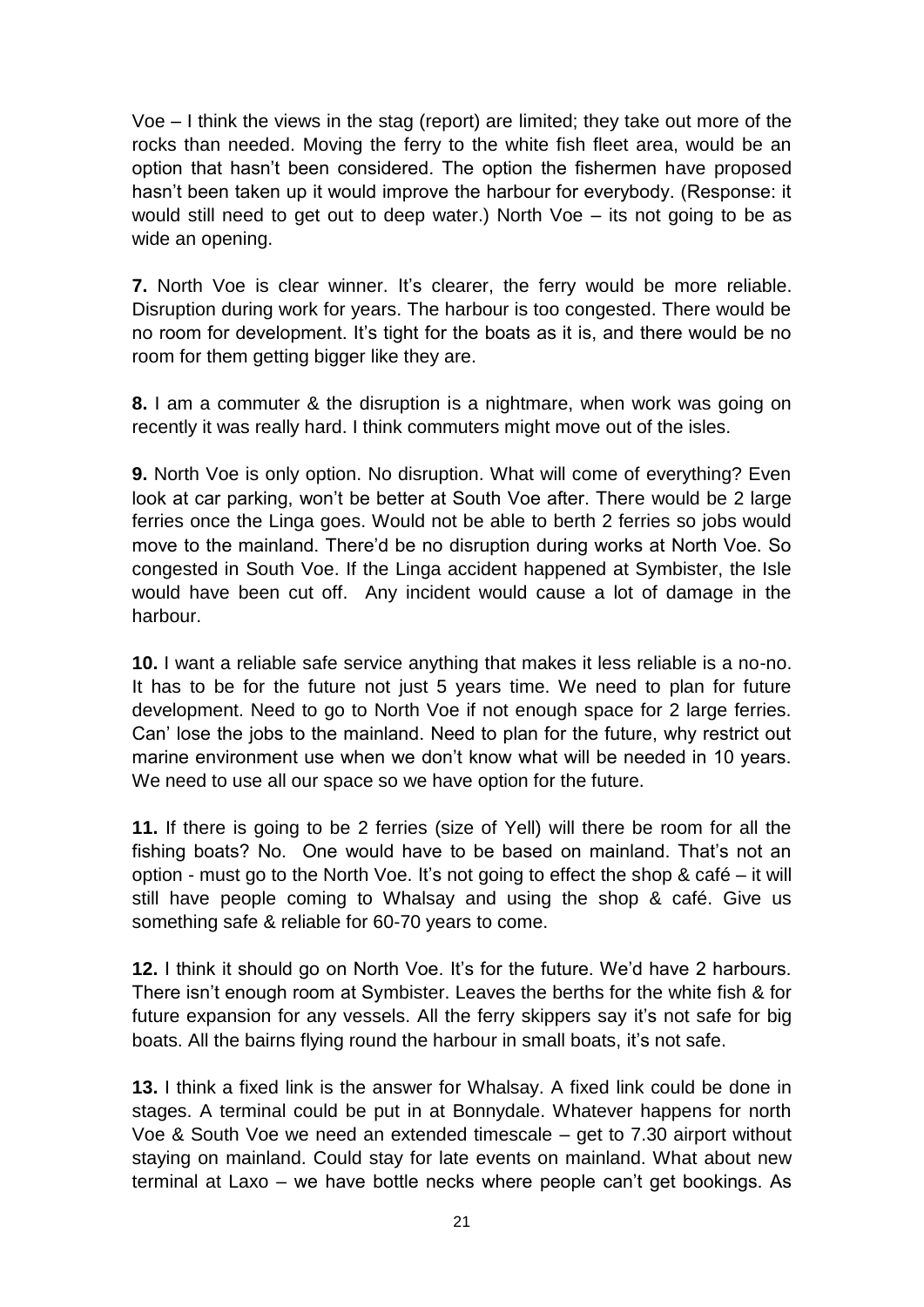regards South Voe it"s already crowded at South Voe, huge disruption during the work if it stays at North Voe. The road outside the hall is a bottle neck already it will be worse when work is going on. Ferries aren"t an answer in the future. I don't think it will change the community and way of life or the loss of services.

**14.** I favour North Voe. There would be lots of disruption for South Voe. You could build it then just change over.

**15.** North Voe, for me & my whole family, it's the way forward, anything else is stepping back. It's for next 50 – 100 years. Lots of mess & congested at South Voe. It means you can get bigger ferries as you need them. Leaves other harbour clear for recreation & fishermen. A ferry harbour that's just for ferries is important.

**16.** Limited space for future. Symbister limited growth for pelagic fleet, larger vessel cannot be accommodated.

**17.** It's too congested at South Voe. It's a bottleneck at this road. We should get a new harbour and make it best for the future and bigger ferries. It should be at North Voe. There wouldn"t be more traffic, or by more dangerous. I wouldn"t want to see the old dock destroyed if money was available in future that could be a tourist attraction like Hays Dock.

**18.** For North Voe – congestion of South Voe. Can"t fill up Peerie Dock which was mainstay of heritage and industry, it must be left it can't be filled in  $-$  no way.

**19.** North Voe – more room. South Voe – struggle with weather. North Voe makes more sense.

**20.** South Voe – it's a safe harbour that's proved over a number of years. It's safe, there have been no accidents. The expense of North Voe, it's an unknown quantity. It will end up costing more money. There are salmon industry in North Voe – its jobs, it could be developed. What impact will that have on salmon? Upkeep of two harbours is an expense that Shetland as a whole would have to bear. It's handy for lorries to fish factory. This might develop too. It's been assumed that we need a big ferry & that there is an agenda to take it to the North Voe. There has been a smoke screen & it"s what the ferrymen wanted. It was always the premise behind the process!

**21.** For North Voe. The harbour is really overcrowded. It's important for the future and for the young people. Trying to cram too much in the one we have. It's not safe to have a bigger ferry with so little room. For future development it has to be North Voe. We need to listen to what the ferry crews say.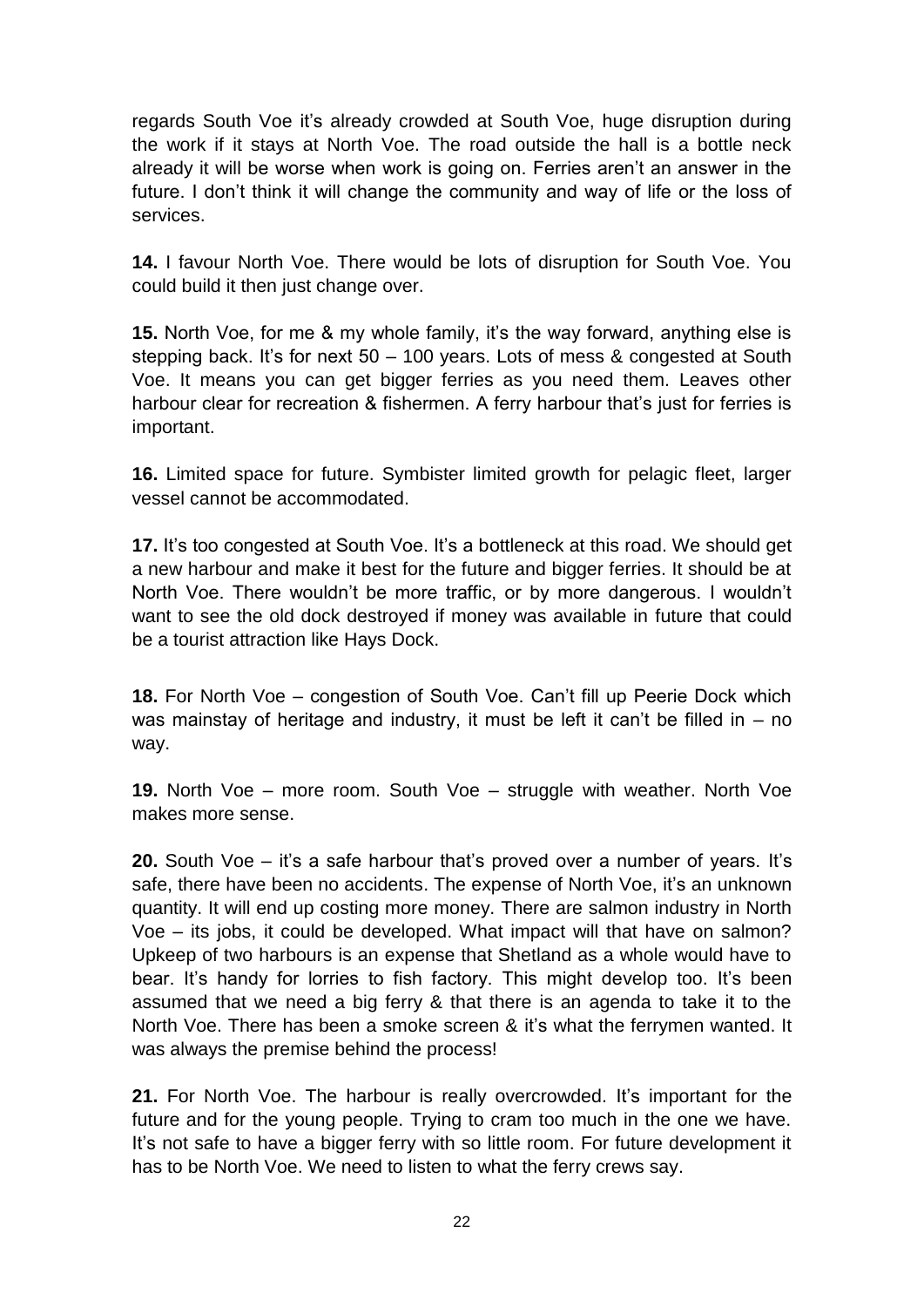My view is the same; no one knows what the future holds so we need the room for future development. The first pier came & the boats were small, but things develop you can't see where it's going. So when the North Voe is being developed there will be less disruption. We can use the harbour, whereas if it"s Symbister being developed there"ll be terrible disruption to the boats and ferries.

**22.** I think South Voe is most practical, the weather in the North Voe is worse. What guarantee is there that there"ll be two big ferries? It may not keep the swell out. I think it wouldn"t be possible to deliver for 8m.

**23.** I assumed North Voe was going ahead. I am easy either way. I just don"t want a poorer service. 2 harbours – more room to go ahead. It's giving people the chance to think about it & talk about it. I don"t think they will stop speaking.

**24**. I don"t want to see it going down to one ferry or being any less that we have already. I don"t mind where it goes as long as it"s best for the isle.

**25**. For North Voe. South Voe is at full capacity. It would leave no room for expansion for the future. It could work for South Voe but North Voe has more scope for the future.

**26.** North Voe for me – the current harbour is too congested. It affects the whitefish and shellfish boats. They need as much space. Look to the future we are being offered two harbours. It's madness to turn it down. Not enough car parking at South Voe. Car parking is bad anyway around shop & hall. It doesn"t deal with the conflict between ferries & other harbour uses. Lots of disruption during the works at South Voe. Environmental impact of the ? also on the Hanseatic Booth. Good ferry is really important or we"ll lose the young people and then the older people. Latest incident with Linga – if it had been in Symbister it would have cost millions. Hanseatic Booth is best photographed area not North Voe.

**27.** North Voe is most sensible. Need to keep entrance clear for whitefish boats dolphin will restrict access. The North Voe isn"t that far away. It will reduce congestion. Coming into South Voe in a big ferry is a real problem. Listen to what the ferrymen say, its madness not to listen to them. I don"t think the traffic will affect the bairns, the cars will be stopping. The beach is still there, no loss of amenity.

**28**. For North Voe – less congested, would shelter small boats at North Voe and have space for lobster creels. North Voe is most practical. Being close to ferry is a good thing for the residents.

**29.** For North Voe – it should have been there, its handier for the whole island. There isn"t enough room for fishing boats already. Keeping ferry separate would be better. There is not enough parking here. There is a bottleneck by the shop.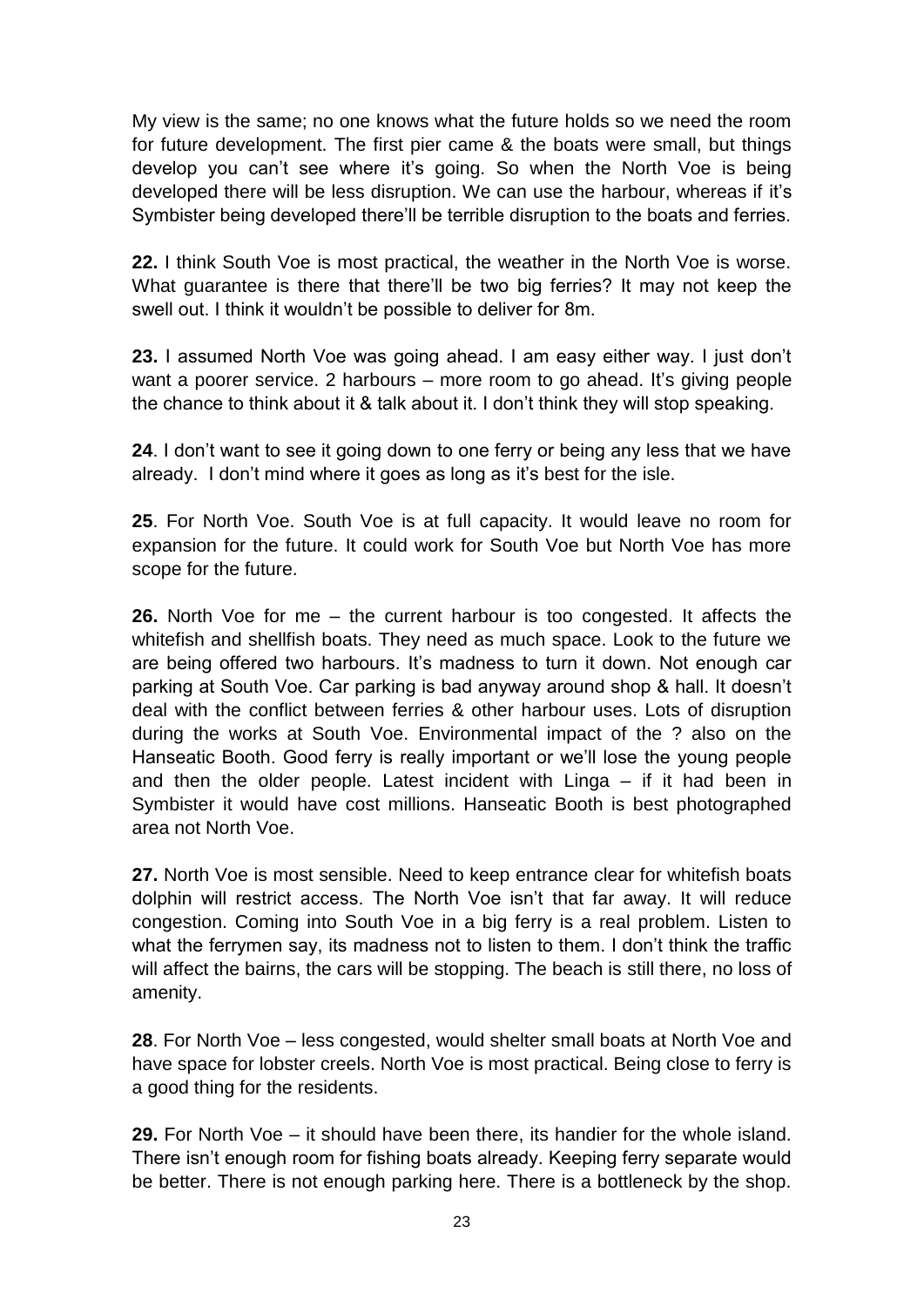The children are having to pass the bottleneck, so it's not safe already. We need more room not less we have options for future if we need a bigger ferry. It's just a one off at South Voe we'd have a problem we'd need to sort again.

**30.** I don"t want it to be worse than the service we have now. Need the space for the other users of the harbour. Don"t mind where it goes. Just make a decision and get on with it.

**31.** Fixed link is what we need rather than wasting more money on ferries. It"s essential for the sustainability of the Islanders. There have been accidents on the corner at North Voe. The road is not safe and gets icy in the winter.

**32.** For North Voe. The South Voe is maxed out and unsuitable mainly due to the entrance. Whatever you create in basin the entrance is the problem. You limit opportunities for other uses. Its mayhem at the road, people parking everywhere, it"s tight with all the road congestion by the shop. This Voe being cleared means more berths for whitefish boats & the marina. The North Voe can be developed further. It opens opportunities for the future and makes the best of an empty Voe. Only a fool would turn down a brand new harbour and get the opportunity of two for the price of one. Common sense must prevail. The island is commuter orientated the ferry service must get better. The South Voe + big ferry = worse service especially in worse weather.

**33.** With big ferries have no option but to go with the North Voe. It's not safe to come in in heavy weather in the South Voe. It"s no use for commuters to have ferries that stop in bad weather. It's important to get a final decision so we can move on.

**34**. My favourite option would be to have a new breakwater just out side the harbour to take the ferries. The local residents in North Voe aren't in favour. I wouldn"t want to see the old dock filled in its been here 100 years and its part of our heritage. Not one penny has been spent on it. We need to restore it. We should refurbish the harbour and go for a tunnel in the near future. Everyone would like to see that. It will be very congested in this harbour with the big ferries. If they dredge this area the Hanseatic Booth will collapse. The marina dolphins aren"t big enough for all the small boats. We need to maximise space for the small boats.

**35**. We need to clear the harbour for the small boats. Can"t have the ferry coming in. it's too busy at the marina. There isn't space for the lobster boxes, they need to keep them for Christmas, selling them sooner makes no money. Let the ferry have a place for themselves.

**36**. Population has not increased. No need for larger vessel/s. Why not build a mainland terminal nearer to Whalsay?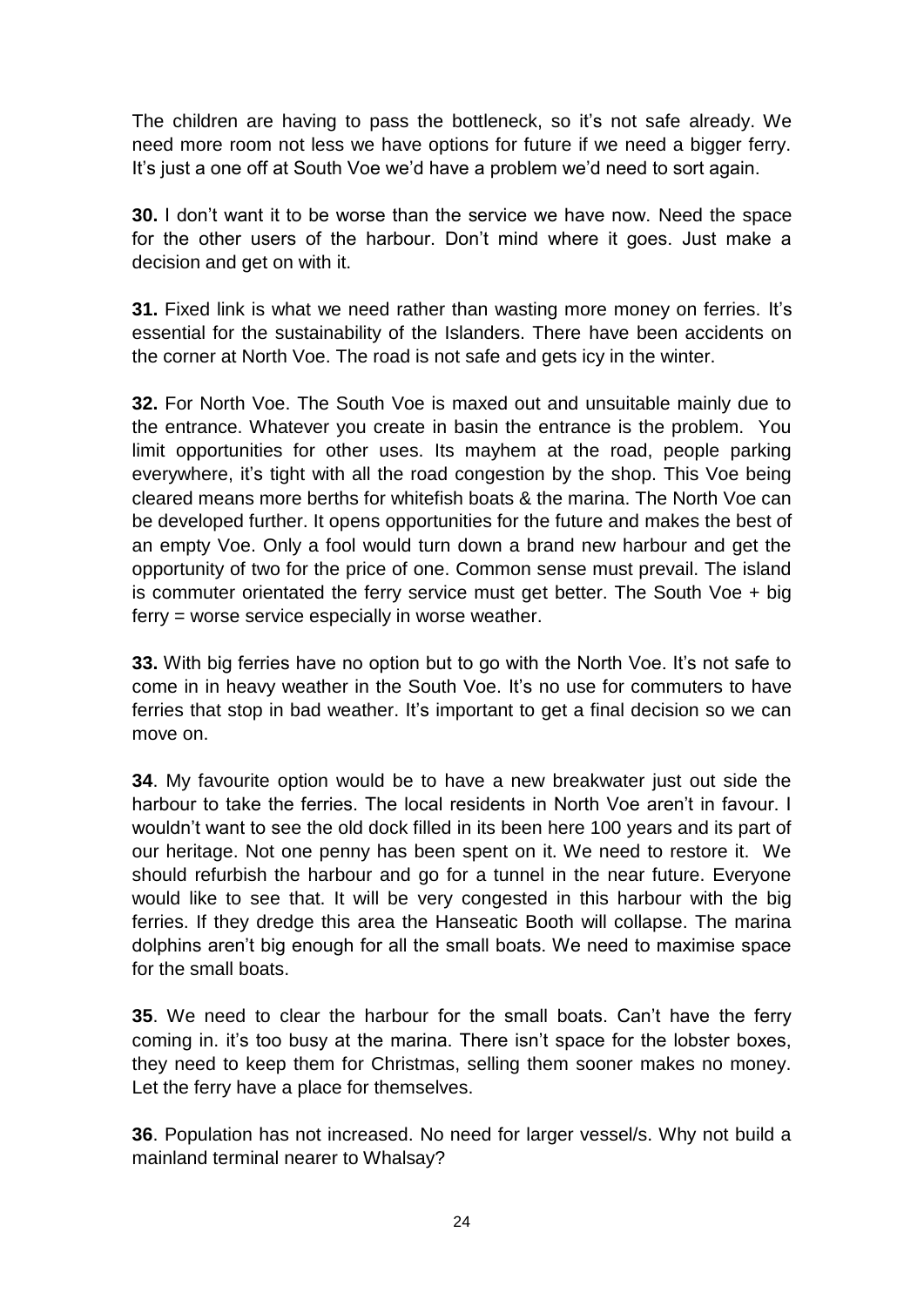**37.** No disruption for the North Voe. South Voe – works would effect ferry service & be disrupted until it's complete. Dolphin at end of pier will affect entry for whitefish boats. It's important they get a much space as possible.

**38**. The North Voe will be more accessible.

**39.** I think North Voe gives best ferry service. Not enough space in harbour. If whitefish industry grows then will need more space. Less disruption while work is going on. Ask the ferrymen – they know the answer. X3. If rough & the ferry can"t go then it costs for the air ambulance. If its rough and the ferry can"t go the children won"t get taught. Need to look to future & we need the right ferry service that means in most weather so people can stay in the island. The boats are getting bigger so are need to keep the space for the whitefish boats. Its no safe for the marina & ferry at the same place – see Linga accident, it would have been a disaster.

**40**. When weather is bad the whitefish boats can't get in. Won't be more traffic as they come this way. It's very congested by shop. Congestion will improve at North Voe. The café etc doesn"t mind if it went to North Voe. Should see how congested the pier gets, we need the space. Not enough parking at Symbister. We need a decision now. It's not good enough to put it off again. We need to get it sorted out and do what is best for the island not individuals. It will be fine to watch the ferries coming into the North Voe. Bigger vehicles & caravans on the ferry now, so we need a bigger ferry.

**41**. No real preference between North & South Voe. What is important to me: Reliable service, Regular service, reasonably priced service, Passenger comfort and safety, Capacity. I would also like to think that the option of a fixed link to Whalsay be seriously considered.

**42**. I think the South Voe option is too cramped. Starting with a blank sheet in the North Voe would enable you to make a terminal more suited for purpose. North Voe gives earlier access to main road and splits north and south traffic immediately.

**43**. Where is the parking area on North Voe option? Will need parking for commuters.

**44**. South Voe compromises future options for the community.

**45.** It would take less time at North Voe. The ferry won"t be disrupted and you could just get on with the work without needing to stop for ferry. Will have less impact on the commuters.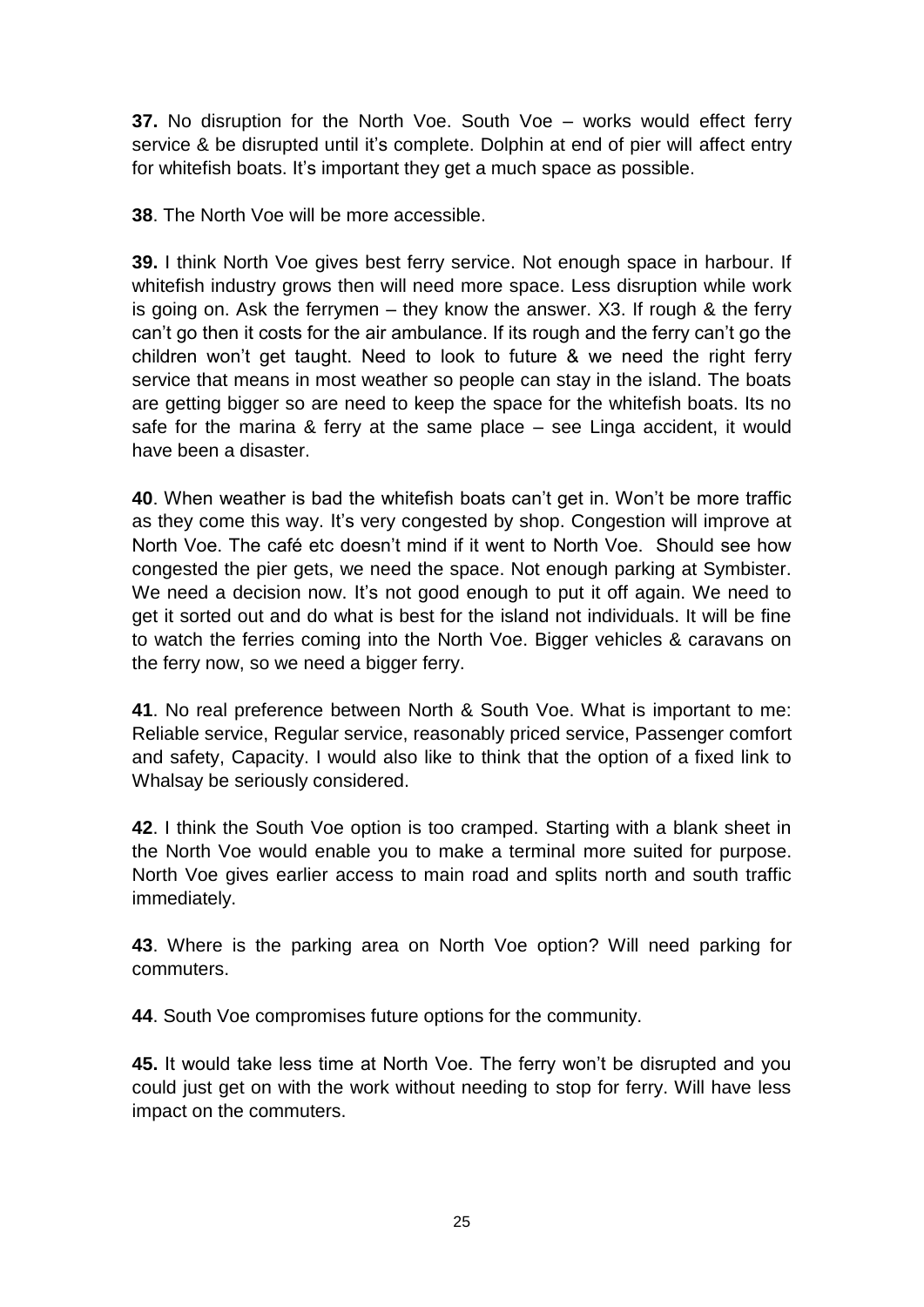**46.** In an ideal world I like the North Voe as it is, I don"t want it to change. The ferry men have to be confident where they take it. I don"t want to see cars and people queuing up and ruining the area.

**47.** I think North Voe. When it's windy it's not safe to come in such a congested harbour. I can't come home to my family. One boat came in last weekend and it hit another boat. A ferry has top operate all the times. Bigger ferries need a lot of room. Listen to ferry men they know what their job is. If put dolphin on small pier it will be tight and in bad weather it will be impossible to manoeuvre into the harbour. Boats get bigger so we need more space not less. The whitefish fleet is getting more boats so get more space.

**48.** North Voe – 100%. Further development potential. Sheer disruption & congestion for developing the South Harbour. If in South Voe, there is no more chance for development. If it goes to North Voe can develop both Voes.

**49.** I simply think there is no need to move to the North Voe. The environmental damage that would happen would be horrendous and we would be left with a concrete eyesore. Leave Symbister harbour as it is because in the future tunnels will be here. We simply cannot afford to be constantly replacing ferries every 5-10 years. South Voe is the main hub of Whalsay please leave it that way. The financial and environmental damage needs to be looked at further.

**50.** North Voe – there isn't enough room in the South Voe. I don't want to see big ferries coming through South Voe harbour entrance – not enough room. No disturbance whilst it"s being built. No disturbance to ferry run during works for communities. No room for keeping boxes for lobsters in the South Voe option, this brings money to the community so should be accommodated. Taking ferry out will create space in harbour and will allow more development for future. South Voe – in bad weather the ferry will stop more often, poorer service. Improve things for the future don"t make things worse. Need to keep young people in Whalsay, if they can"t commute they will leave.

**51.** As a master on the Whalsay route my views are for the safety and the service and to maintain the service we have at the moment it must go in the North Voe. The South Voe is too small for the proposed size of vessel which is needed for the good of the isle. With certain weather conditions I would be very concerned about taking the vessels in the South Voe compared with the North Voe. Only 1 place for the terminal to go for the good of the isle and that is the North Voe.

**52.** North Voe – will be designated only for ferries, easier access less chance of collision. Symbister entrance too small especially for the bigger ferries. Moving to North Voe opens up harbour for small boats and fishing. If you keep ferry in South Voe, no expansion in the future, restrict development & marina. Linga accident – if it had happened in Symbister would have taken out marina & could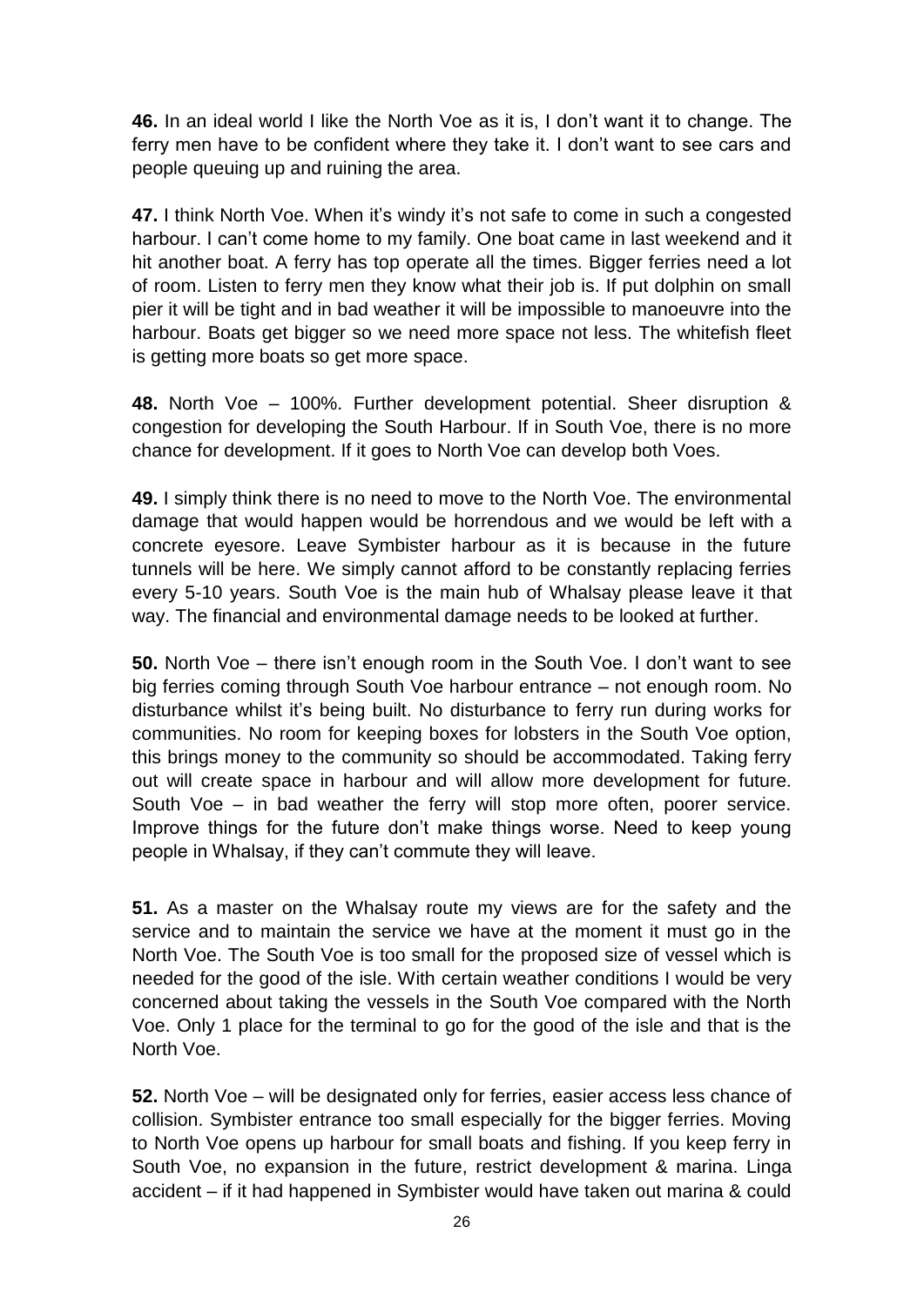have had injuries. South Voe lots of traffic in & out esp. in the summer. I prefer the North Voe especially for safety, it's not normal to have ferries in the middle of a harbour.

**53.** North Voe. Safety – congested harbour already and it will get worse if stay in South Voe. Small boats – boys fly around harbour, at risk with other boats it"s too busy. Every red buoy in harbour is a small business, they need amenities. South Voe will limit development, nothing more can be done. Youth need reliable, good ferry service. Ferry won"t run so often if stay in South Voe in bad weather. If stay in South Voe one ferry will be berthed in mainland, takes 20 jobs out of island. The Ferries bring people in to live and work.

**54.** If Linga accident had happened in Whalsay it would have been carnage. It would have cost a lot if it hit the small boats.

**55**. Congested South Voe, it is hard for ferries to get in. The dolphin will disrupt whitefish boats tying up. South Voe will be big disruption whereas North Voe would just be ready to go. Will be easier to work on site without traffic coming in and out. Not enough room on roads, congested for artics & lorries going into fish factory. Parking and people waiting make the road full anyway. Parking is bad already and won"t improve. North Voe is fit for purpose and will be ready to go. Ferry needs to go; I can't not get to work. If ferry isn't reliable then it can't work for commuters and the whole community. I can't always get to work when I need to. I go out earlier than I need to. You can only move back to Whalsay if you get jobs. Commuting will increase & you need to meet more capacity.

**56.** Does not matter what goes on inside Symbister harbour entrance is too narrow.

**57.** A tunnel would be best but if there isn't a good ferry service then my kids won't want to live here. Regular service is most important can't have reduced service or schedule. Concern that big boats mean less boats running. Disruption to service when building South Voe will be crazy whereas starting on North Voe will be easier and less problem. North Voe means the marina & fishing can have more space & berths. Pond at bottom – lots of rare birds. Impact of big ferries on the environment.

**58.** Safety – not enough room for big ferries its too tight at Symbister. Be hard to manoeuvre in bad weather. Berthing easier at North Voe. Takes time to berth, North Voe is easier, more room less congestion. Free up South Voe for development & expansion. North Voe provides best service, I would rather see it stay the same than to end up with a less good service by they South Voe development. North Voe provides best service. Disruption during building the South Voe development. Ferries won"t run and they will have to stop work for the ferry. It's important for commuters. If you want isle to develop & have potential for more whitefish boats then need to free up South Voe for expansion.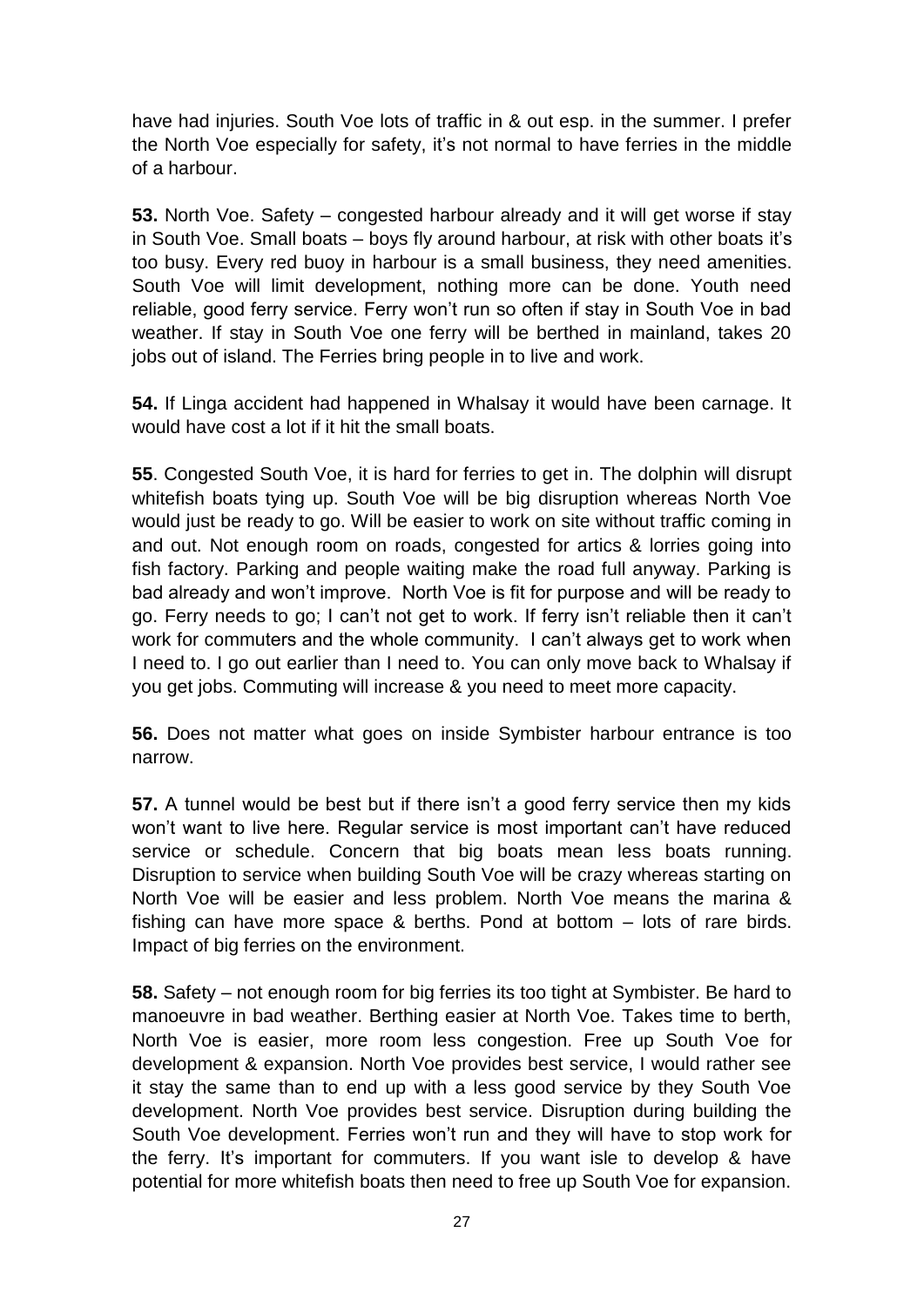**59.** Preferred the earlier scheme the meadow area for marina area. Need more space for the marina & need to reduce congestion in the area. We could improve shelter and open up the harbour for the ferry. Costs can change so this should be revisited as an option. Move on with this to stop divides in the community.

**60.** The road outside is hellish sometimes, North Voe will improve traffic. The marina of South Voe will leave them exposed. If I want a job on mainland I need a decent service. Teachers & others commute into Whalsay, we need to keep them able to get in. The ferry is not the hub. The services & the buildings matter not where the ferry happens to come in.

**61.** North Voe is the only place this terminal can go.

**62.** Please listen to ferry skippers, mates and crew, who by now know what they are speaking about and having to deal with at this time. They are out and in the harbour 244 times a week 12,688 times a year plus extra hire runs. Today you will have seen all the space they have to manoeuvre in and bigger ferries expected in the future, all the space is gained in south Voe will maybe not be significant. Just imagine if the Linga had malfunctioned inside Symbister harbour instead of Laxo maybe that should be thought about.

**63.** We prefer Symbister. My major concern is where the North Voe road goes. The safety of the bairns really worries me. They will all have to pass the ferry terminal. 28 children in the North Voe area and they walk to school, worry about the dark & ice, it"s not safe for them to go there. The cost also worries me. The alterations to Symbister looks less but the costs are coming out the same – it doesn"t make sense. Water comes over road at North Voe it comes in with some force. Will there be money to maintain the piers for both Voe's? The fishing industry needs the piers and needs to keep them maintained for the future. Fishing is really important to Whalsay. They need to keep the Pier at Symbister. \* Important Concern \* The whitefish fleet is depleting so there may not be any need for more berths in the future. Would it not be better to keep in Symbister? North Voe is beautiful, its used by children fishing and swimming bairns come from all over Whalsay to try fishing at Symbister, wildlife would be gone – seals, others. Some concern about possibility that will go down to one ferry in future – what happens in an emergency if only one boat?? \* concern re 1 boat \* Coming into the "s bend" for the ferry in bad weather, North Voe is more exposed and it's a concern that it will be worse ferry service if it went to North Voe in bad weather especially in a North wind.

**64.** North Voe. White fish boats tie at other ports as not enough room when bad weather Filla etc. None of men home we feel we need to come in & back them up. Ferrymen should be allowed to air view, they know best, along with fishermen. Caravans, bigger cars etc taking up more room, will this keep getting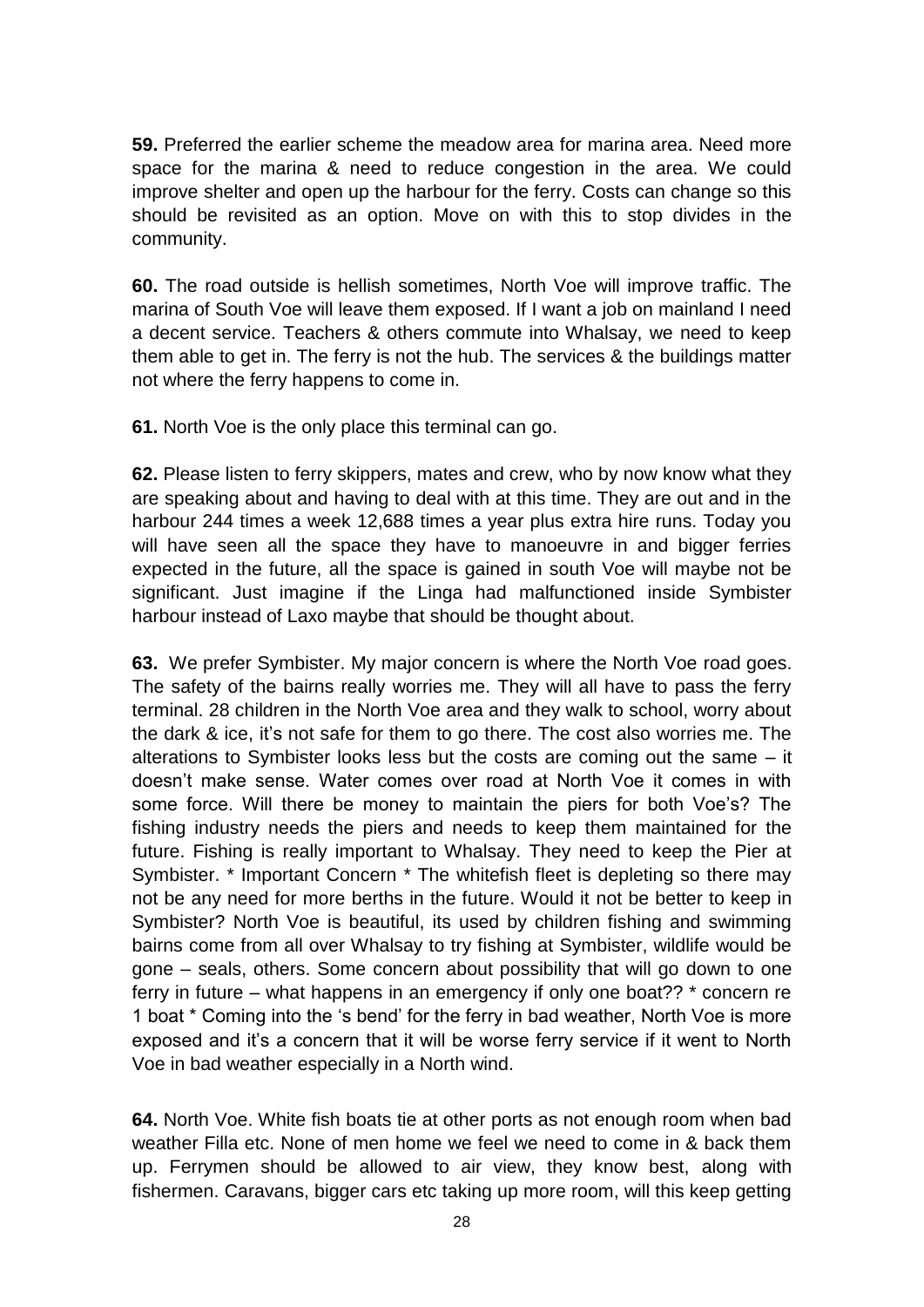bigger. Marina & sailing ramp not suitable any further in. Café at pier, WBC, Symbister shop – folk would go anyway – no opposition. Use of North Voe as play area not valid reason these boys will be men needing berths for boats. Traffic around North Voe area would be no worse than it is just now? Symbister shop area impossible at times when goods come in e.g. Tue & Thurs afternoons. If in North Voe this would be eased considerably due to ferry traffic. Lack of fishing boats at pier, better if they would have come up when fishermen were home to air views. Not enough parking area at Symbister. If super ferries are to be how many? & capacity?

**65.** Don"t" go with South Voe. Must have a ferry service that can, at the very least, provide a service like what we already have but also have the capacity to provide service for next 40 years. The South Voe option, with possibility of "diminished service in certain weather conditions" should have been thrown out as soon as the words "diminished service" appeared. Heritage – South Voe – filling in Peerie dock and possible damage underwater blasting might do the Hanseatic booth foundations. We should promote heritage & tourism. Safety in South Voe – conflict with other users – the removal of ferries from South Voe would allow young boys who are learning boatmanship in small boats the safety to go about the shelter of Harbour. Biggest fear for 13yr old is that they steer small boat before ferry, as marina & ferry terminal so close. As far as I have seen, those against North Voe option argument is "not in my back door" mentality. These minority must not be allowed to hinder the future viability of living on Whalsay but having to work on mainland and children's education commuting teacher into Whalsay. In a few years those people will have learnt to live with ferry in North Voe. If ferry goes in South Voe the repercussions will have far reaching consequences for Whalsay as a whole. Listen to ferrymen & stag report and let common sense prevail.

**66**. Listening to discussions locally and come o the conclusion that it would be best for the isles future for the new ferry terminal to go to the North Voe. Room must be allowed for the development of the harbour in the future for all our young folk and Symbister is too congested already, overcrowded really. Pity you cannot view Symbister Harbour when all the large pelagic boats are in port and all the whitefish boats, not to mention the ferries constantly on the move and the many small craft in the marina.

**67.** Key point of argument was exploration of Symbister option which can accommodate 2 x B600s & Filla & provide operational benefits. For same/equivalent cost of North Voe. Various images produced which appeared to illustrate "conceptual" feasibility of this in either "outer harbour" extension, or longer breakwater within inner harbour.

**68.** The cost of North Voe is too big – I think it will go down to one ferry in years to come as council tightens its belts. I don"t bide around here but if I did the view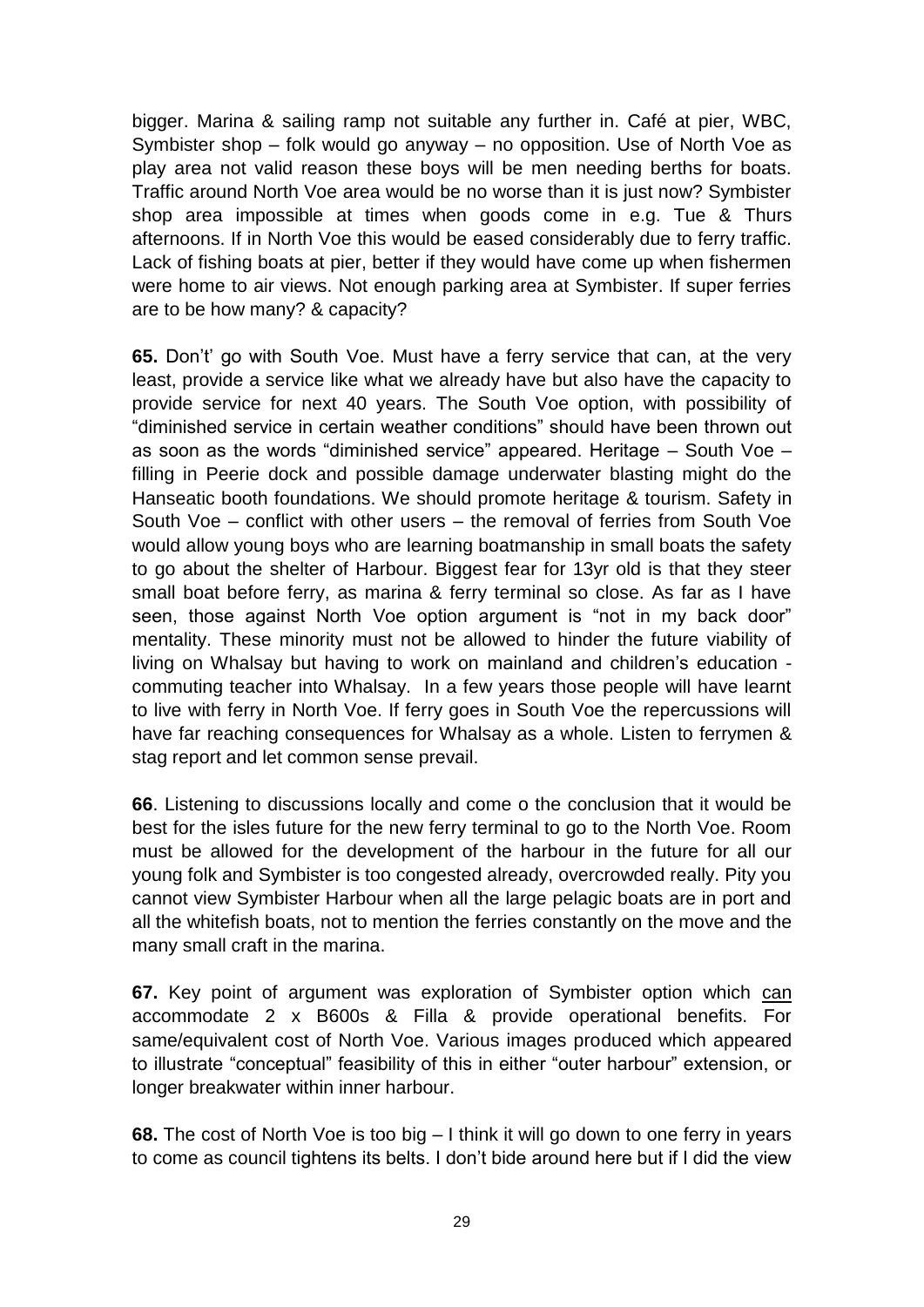being taken away at North Voe. Lots of children come to school; it's a concern for me. (This is secondary comment to earlier North Voe comment).

**69.** North Voe – plenty of room it's entirely congested in the harbour. Lots of disruption. Looking into the future for the bairns. Dependable ferry service. It"s dangerous with the road congestion at shop and ferry. Peerie Dock – if the ferry wasn"t there then there would be more berths. There would be no room for future expansion. The boats are getting bigger, we need more space. We don"t want the historic dock filled in its part of its heritage. It's only 300 yards different to the Hall from North Voe compared to Symbister. 13 bairns walking, 8 bairns but most days it's none walking. I've been paying attention.

**70.** It's the only place for it – North Voe. Need to listen to the ferrymen. If the Linga accident had happened here it would have been a disaster. There really isn"t enough space. The white fish boats without thrusters already have problems, worse on new dolphin. There would be less berths, we can"t expand the Marina. In years to come North Voe could be developed, at Symbister it"s the end of it. North Voe is the best for the future of the Island. Need to listen to the Ferrymen. They are the ones taking the boats in and they know what"s safe.

**71.** North Voe – South Voe is too congested. This can be developed in future whereas Symbister…

**72.** Concern re future & size of vessels. Sees no necessity for size of vessels. Didn"t want the big vessels. Pelagic – very opposed. Hook on North Voe outer seems unnecessary.

**73.** Congestion at the shop is a red herring. There have been crashes on the road where North Voe pier comes in, due to the camber. There is inadequate gritting at North Voe. Does hook on North Voe have an effect on South Voe? Aesthetics… North Voe…Ecology impacts… No where quite like that on Whalsay. Sewage impacts and associated Health impacts. Believe it could be accommodated in South Voe.

**74.** South Voe – tight/no space. South Voe – where store things during construction? North Voe easier to construct than South Voe. Waiting list for berths. North Voe gives room for expansion for marina. It enables construction of more berths, bigger berths and opportunities for visitor berths.

**75.** Not enough room in South Voe - too tight with a 46" vessel, possibly increases the risk. Perhaps unworkable. Northerly…No shelter in northerly wind with South Voe option for some of the marina berths. Visiting vachts constrained. Lots of young boys are doing yacht activities. North Voe enables the Pier to be expanded on.

**76**. Storage lobsters. Big disruption. Fishing vessel / marina users constrained. Has to be North Voe – no room at South Voe.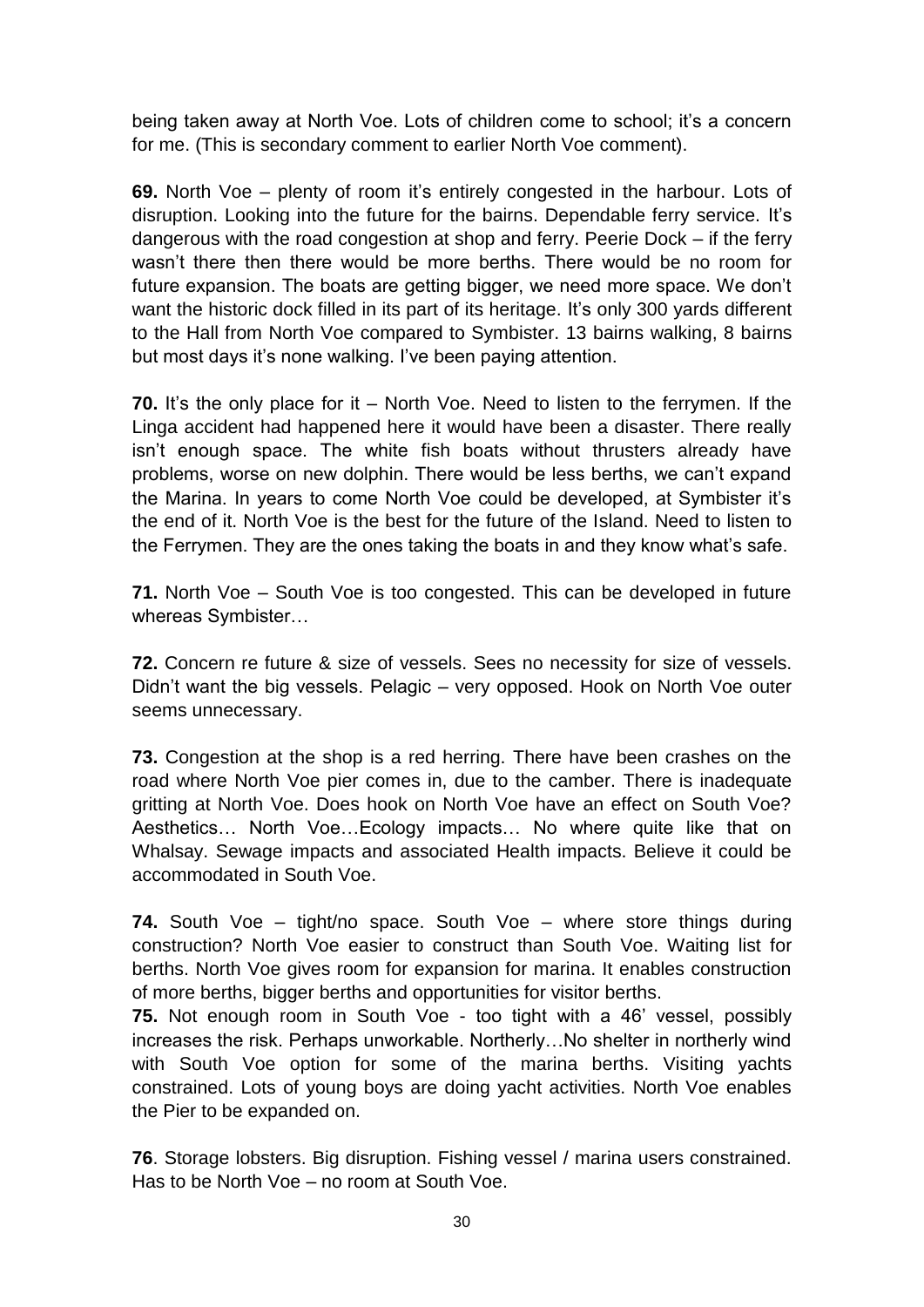**77**. Why has there been no consultation on this up to now? Why not try and bring in the B600's to see if there is enough room?

North Voe better serves community – Linga too big for harbour already.

**78.** 160 commuters, and on the increase. These should be catered for by providing the best and most reliable ferry service possible. All the evidence points towards the North Voe.

Teachers, for example, commuting to work in Whalsay require a good reliable ferry service. The implications of more disruption to the ferry service would have a very negative effect on children"s education for obvious reasons. Likewise, teachers commuting from Whalsay need a good service for the same reasons. The same argument can be applied to all commuters.

Ferry men – who are charged with the responsibility of passenger safety and providing an effective service – are strongly of the opinion that the North Voe is best for providing a reliable and safe service.

Duration of crossing – the speed that the Zephyr and others come to the pier is ridiculously slow – without having to negotiate the inner parts of the harbour. These boats have much more power, and much greater bulk under water.

Safety for commuters and other harbour users. The destruction caused by the Linga at Laxo recently illustrates why it would be mush safer to remove the ferries from Symbister.

North Voe is effectively expanding Whalsay"s harbour potential. This is an opportunity that we must not miss.

It is widely accepted that the South Voe is almost full capacity. Which option would offer most potential for development? For most potential for more whitefish berths? The obvious solution is to move the ferry terminal to the North Voe.

Traffic at Hall & Shop will be eased.

**79**. North & South Voe Whalsay; Background.

Something that may be difficult to comprehend, for anyone outside Whalsay is, when the great division among its populace re' the sighting of a Ferry Terminal, something that has to serve all.

To understand any such division, there must be an understanding of that community"s History. The North and South Voe dispute did not start with the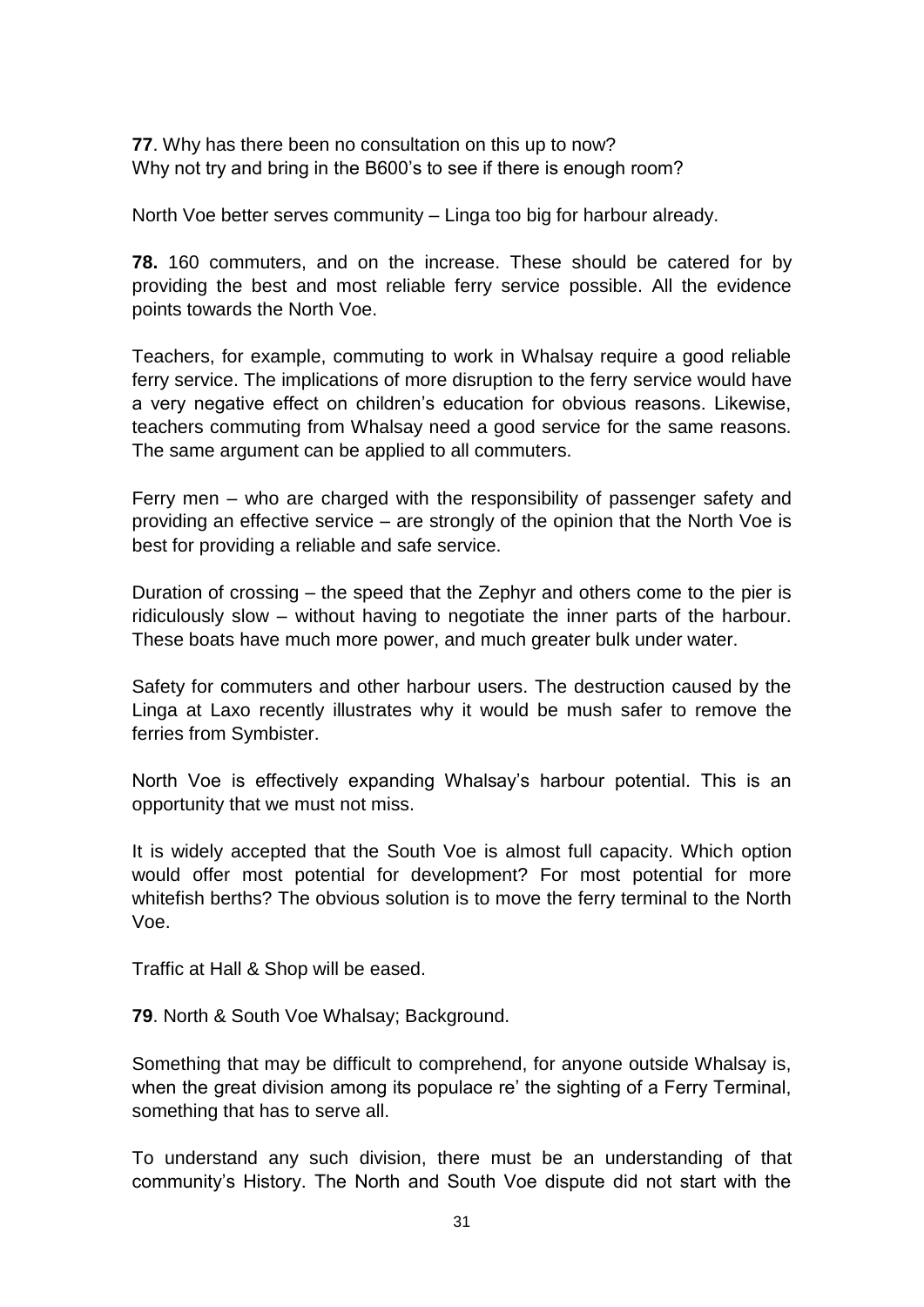Ferry Terminals, it started over fifty years ago with the sighting of a fishing harbour.

Lines were drawn and arguments raged, protagonists for North Voe maintained they had the support of the majority of the Islands Population, if they did they were obviously not heard. This of course caused resentment, and I believe is part of what is still fuelling this dispute today, especially when they see some of the same people who made (as they see it) a mistake last time prepared to make the same mistake over again.

I would urge the decision-makers in all this to, listen to the arguments, but to look for a clear consensus of opinion is a vain hope. They must surely therefore go by the professional opinion, of the Masters who operate the Ferries and, the professional opinion contained within the Stag report, to do otherwise is to build on shake foundations.

**80**. I see this new ferry terminal as being very very important for the future of our island and because of its importance this is a chance we must take to ensure that it be built wherever it enables us to get the more reliable service and with safety in mind for the future get ferries that can make our crossing as fast as possible because a faster reliable service might encourage our youth to remain living in the isle. I do not agree that ferry terminal must be the hub of the community in fact there are more possibilities of accidents arising with it being situated there bearing in mind that youths are often working around in small boats.

I went to the pier today and the ferry traffic was right out passed the head of the dock on the middle of the main road the cars before me and myself had a problem getting passed, also the weekend that they were fixing the terminal at Symbister I had to drop people off at the ferry and was caught up in a traffic jam it was chaos so I wonder what it will be like if the terminal is built in South Voe. I do not want to see the DOCK being filled in.

The ferry could carry on as it is just now while a new terminal is built if it went In North Voe whereas I"m sure there will be a big disruption while being built if it is as the South Voe.

Then we have the T-junction at the hall which causes problems especially when there are functions in the hall and that"s after you have come up around the shop corner passed all the cars which are parked outside shop.

The access to toilets and waiting room is very poor.

I am not a North Voe South Voe person but common sense and everything I"ve seen and heard tells me that the North Voe is the only sensible option and I must stress that it is the ferry men who are taking us across and back so they should have the biggest say in where the new terminal should go.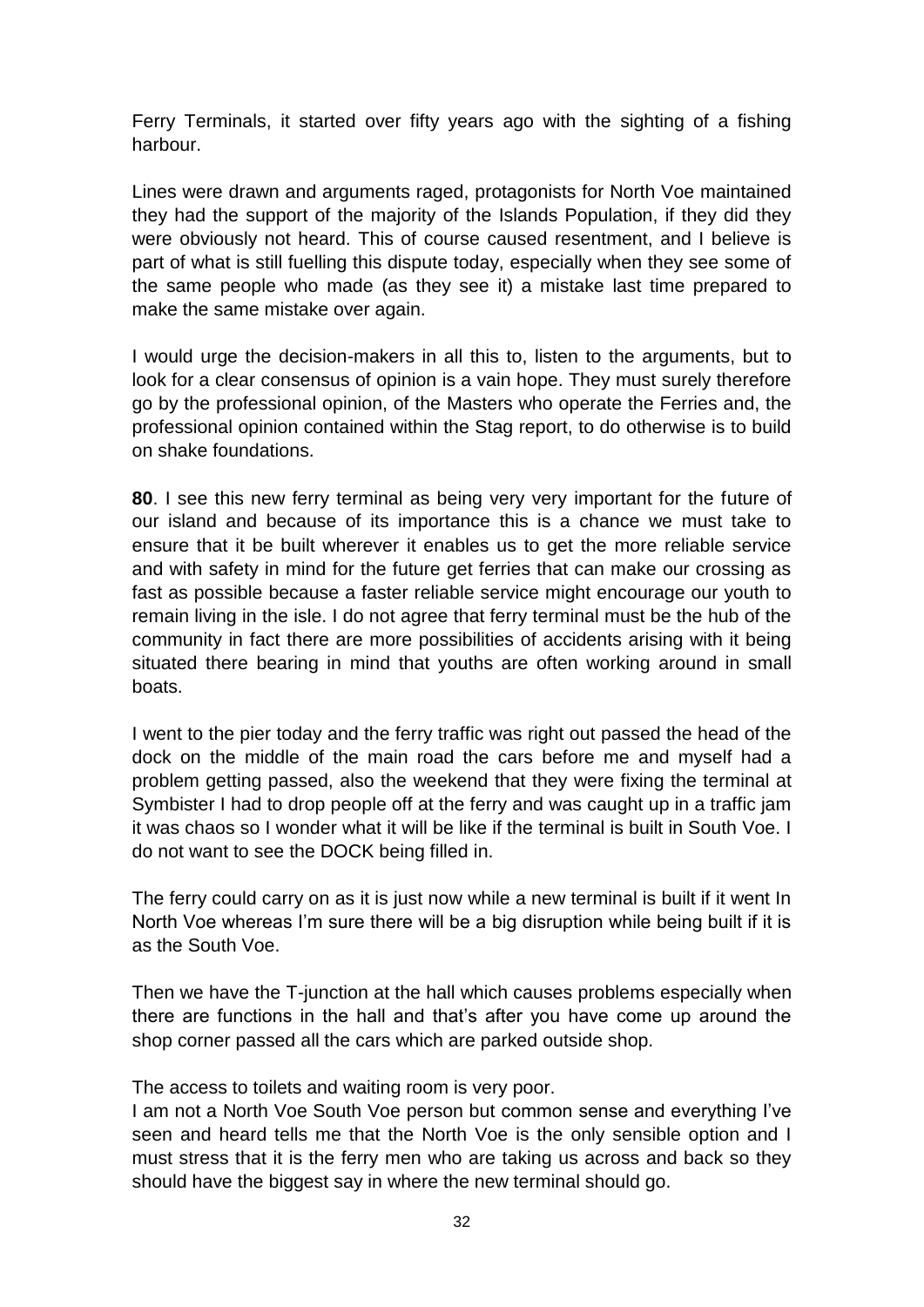Most important too is that our fishermen can have their Voe back giving them the must needed room they require I"m sure it would benefit the small boat marina also.

# **81**. **Whalsay Consultation: Individual Submission**

#### **Structure of the consultation**

- Ferrymen have already had their consultation with councillors should they have been involved?
- I expected to be able to put across my views in confidence, without the stress of intimidation.
- We were effectively pitched head-to-head with people with opposite views and interests.
- We understood that councillors were not to enter the discussion. However, in one group, councillor Laura Baisley voiced an opinion.

#### **Commuter issues**

- Big-capacity ferries are not the answer to commuters' needs. Even if these ferries were used, we would still encounter the same problems:-
	- the cost of commuting.
	- the length of time the journey takes
	- the unreliability of the service in winter, when it has to swap between Laxo and Vidlin. People who need to leave their cars on the mainland, in order to cut down the cost of travel, face problems when the service switches terminals.
	- one problem is the booking system. At present, people book cars on at peak times and do not use the booking. This is frustrating when you can't get booked on - but you still usually get aboard. However, you don"t have the peace of mind that you"ll definitely get to work on time.

## **Environmental issues**

- Ferrymen are naturally trying to safeguard their future. However, once a voe is developed specifically for one purpose, the chance of getting a fixed link could be lost.
- $\bullet$  If the North Voe was developed and later a fixed link became possible – the islanders would be left with a legacy of concrete.
- As far as I'm aware, no ferry terminal has been constructed within such close proximity to communities of houses. This raises concerns of noise pollution, road safety and invasion of privacy.

I am concerned that the community workers who chaired each table got the impression that the opinion of the island is nearly unanimous in favour of the North Voe. The lady who summed up at the end thanked us for the civilised discussion, where everyone's views were heard. This simply was not the case. A lot of the men in the hall were ferrymen, and with the absence of a huge chunk of the fishing fleet, it was not an even representation of the island. There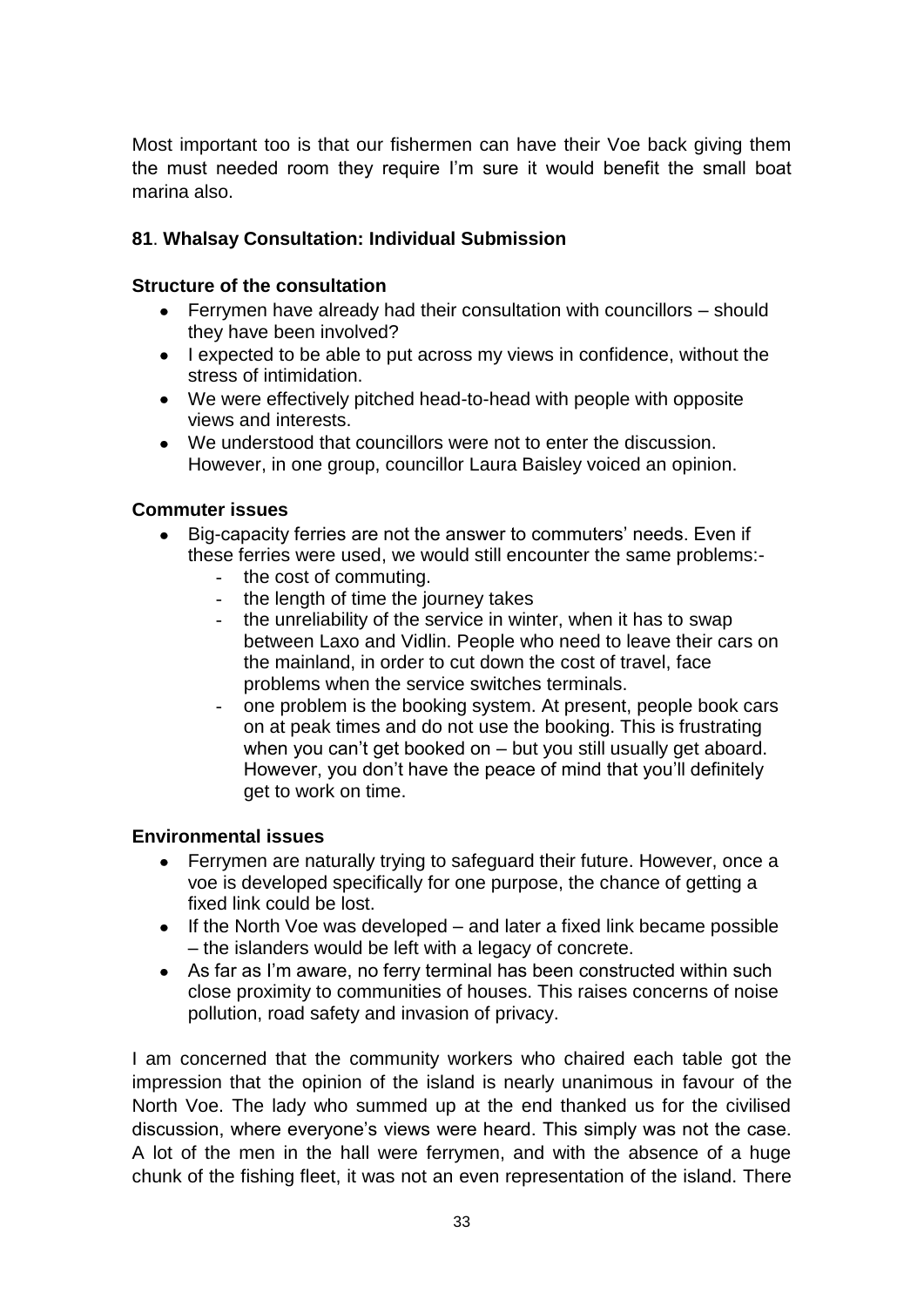are many who felt unable to express their views due to the random groupings – and did not find the experience at all positive or comfortable.

On a more positive note, I congratulate the council in seeking the views of the people affected by the decision they are about to make. I just feel that it could have been structured in a less intimidating way. I also feel that it was totally wrong for some groups to have votes on which voe they prefer.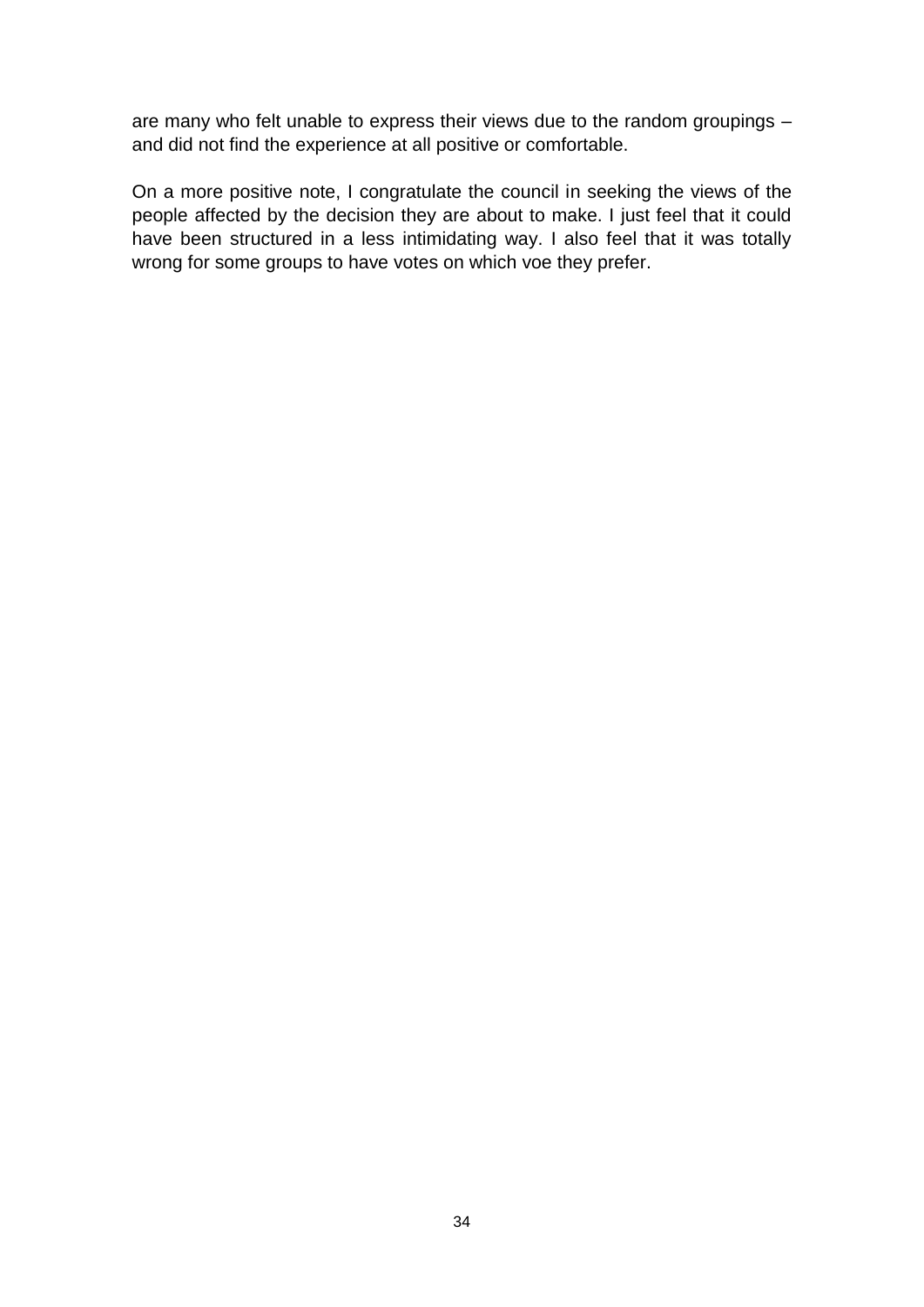# **Appendix B – Workshop Flip Chart Records**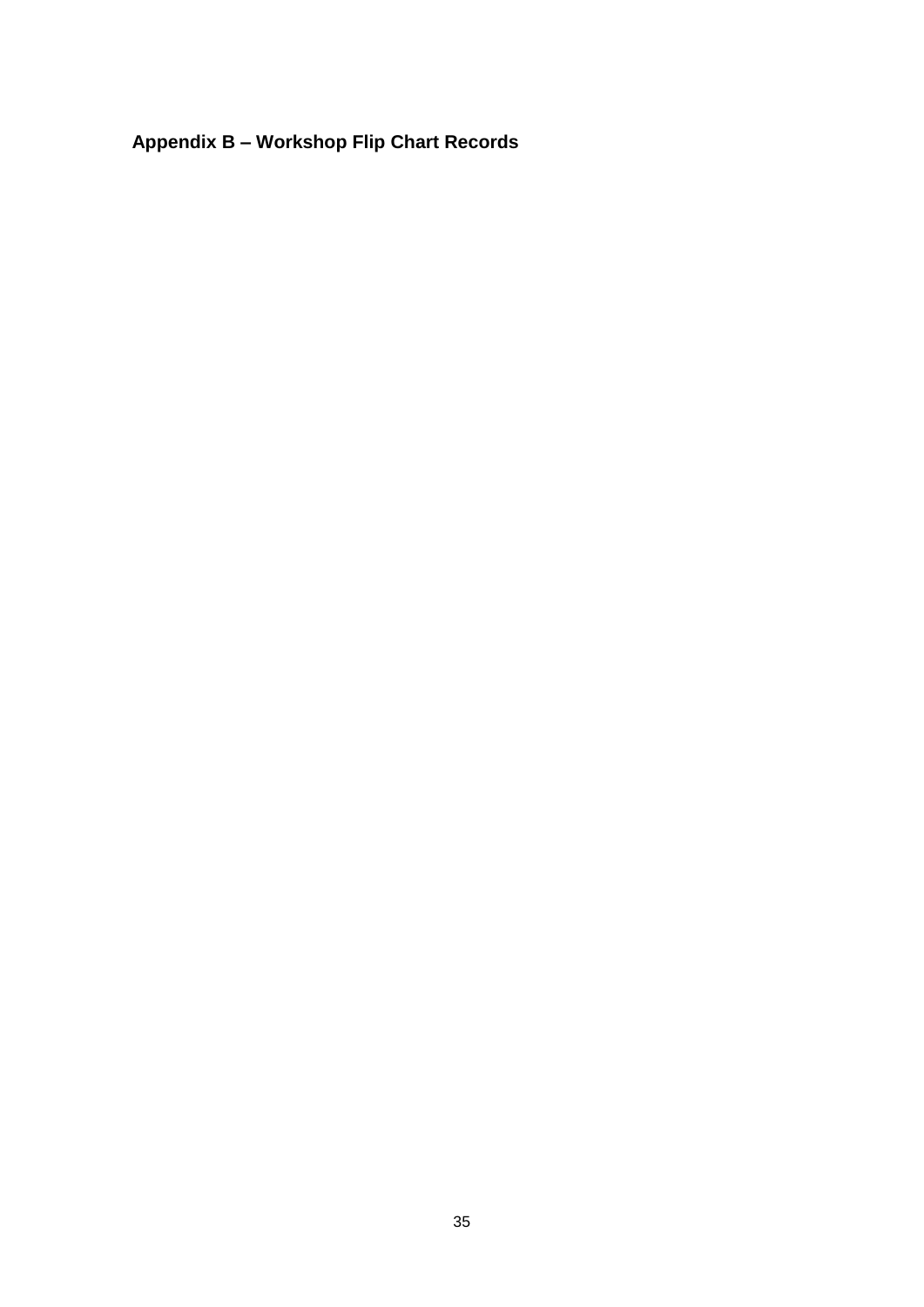\* Any new ferry will have to be bigger – EU Rules?

- Bottleneck if you are not a commute (block booked) you have a problem getting in touch
- Issues with booking system
- Ferry capacity will have to grow with population N

\* Is there a difference in cost between North Voe and South Voe option?

- Not as they are drawn at the moment
- The recent incident at Laxo if that had happened in Symbister it would have been carnage millions of pounds of damage N (either location - Whalsay would be cut off!)
- \* Timetabling issues could possibly (?) be resolved with a shorter crossing to the main land (Boniedale)??
	- South Voe no room for expanding berths N
	- Want to see Whalsay improving North Voe will help expand amenities N
	- What about a fixed link in the future?
	- Would want to see an equitable service on the ferry like other communities have so that I could catch an early flight from Sumburgh – without having to stay out of the isle overnight N S
	- South Voe development would disrupt everyday life fishing boats wouldn"t be able to come in N
	- Population will remain steady and probably grow N
	- Timetabling works at the moment linking with buses working hours larger ferries in South Voe couldn"t dock as quickly commutes would be disrupted N
	- Concern about the marina N
	- Marina is simply not big enough N
	- Ferry service is good as a commuter N S
	- Size of ferries is okay for demographics N S
	- Big vehicles better timetabling
	- To lose North Voe visual impact S
	- Population will grow we"ll need bigger ferries N
	- Safety is priority bigger boats in Symbister safety will go N
	- Ferry now every 45 minutes bigger ferries won't be able to keep to that timetable massive impact on community N
	- Small entrance to Symbister is an issue N
	- We have to think about the bigger ferries coming it would be a shame to spend £10M on South Voe for ferries not to get in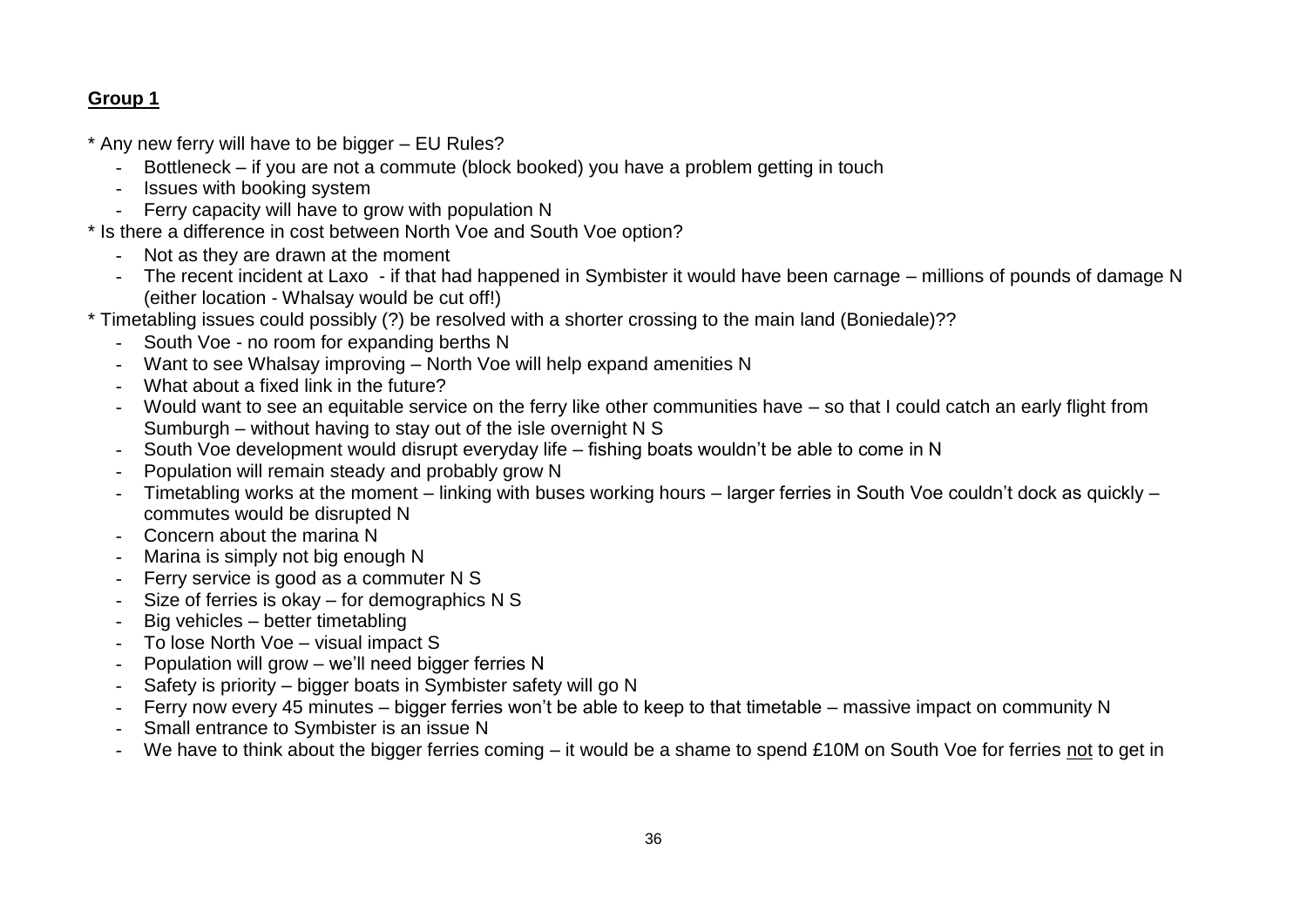- 1). Need a new terminal and bigger ferry or fixed link
- 2). Doing nothing is not an option
- 3). Reliable / Safe

**Frequent** 

**Sustainable** 

- 4). Can operate in all reasonable weather conditions
- 5). Needs to be fit for purpose specific for transport link (65m ferry new regs)
- 6). Affordable for commuters sustaining the community, and in the long term for Shetland
- 7). Needs to meet everyone in the community's needs from old to young
- 8). Capacity sufficient

Could be fixed link

9). Needs to have room for expansion (this includes potential growth of fishing fleet)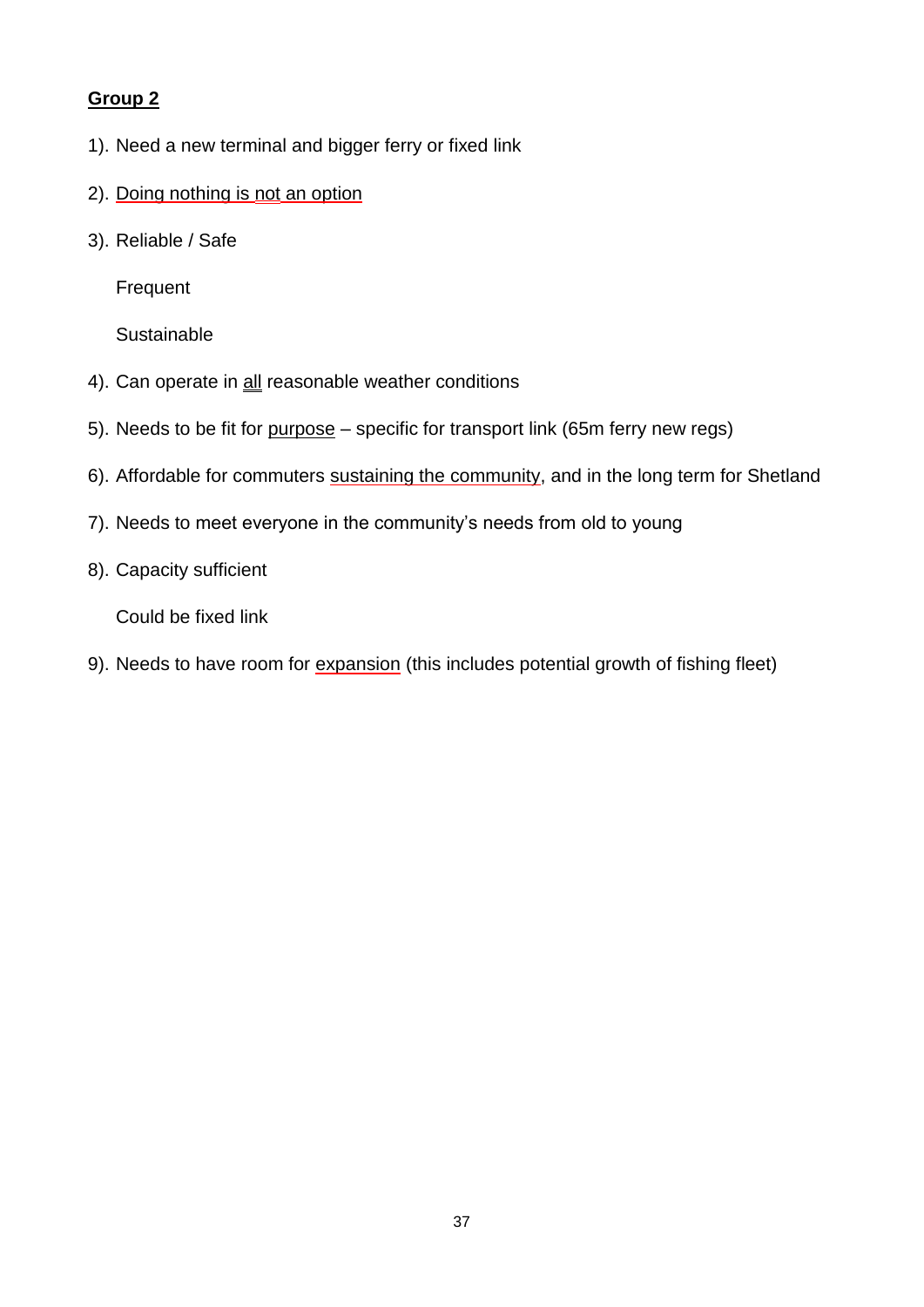# **QUESTIONS RAISED**

- 1. Is there room for 50 60m ferry to operate from existing site?
- 2. How much do we know about safety aspects in relation to North Voe / South Voe

#### NORTH VOE SOUTH VOE

Needs to happen and need to happen now

**Both sites lend themselves to being affordable for commuters and sustaining the community**

**Reliable?**

**Safe?** Questions to be answered to **everyone's** satisfaction

**Needs to be fit for purpose**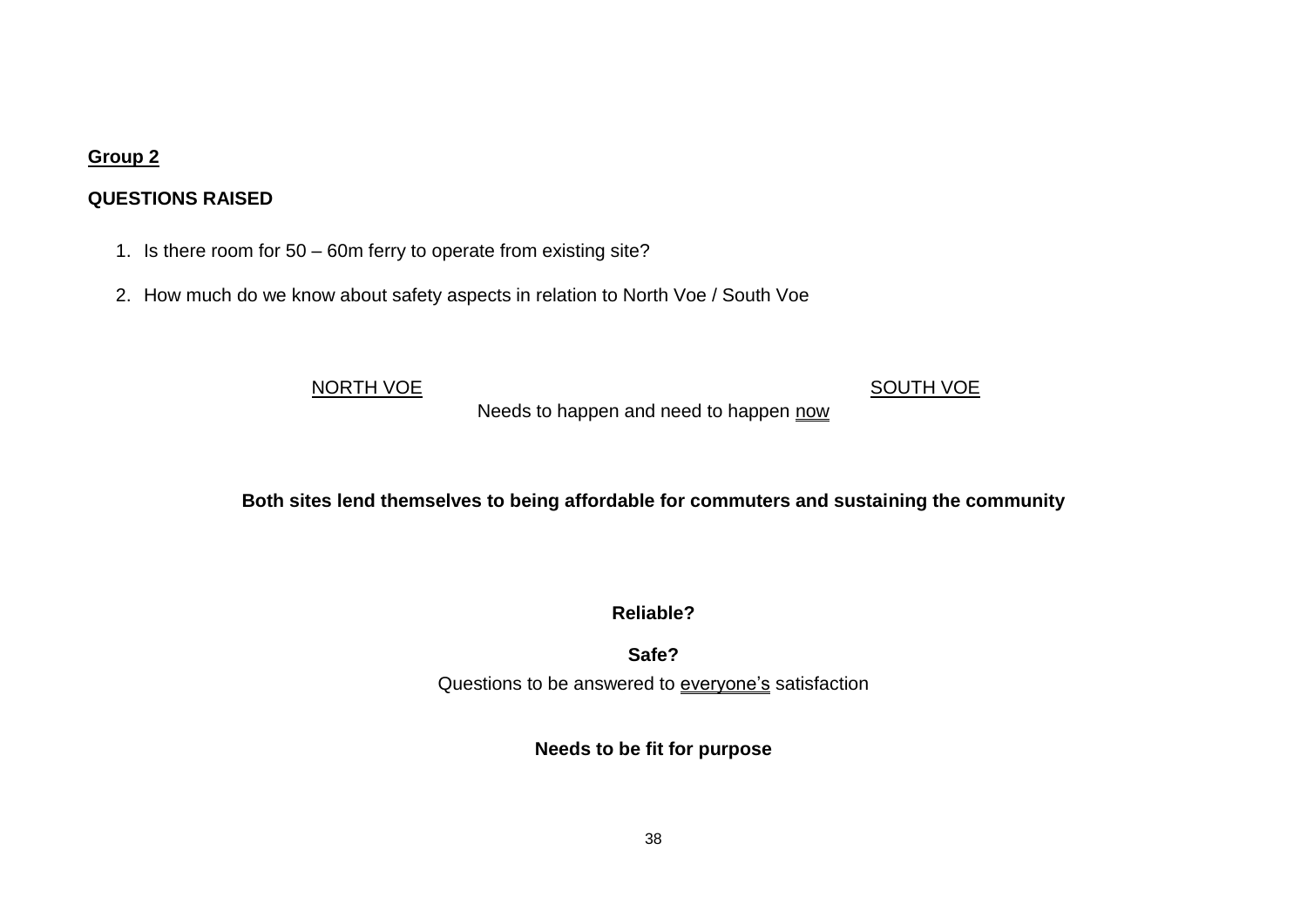#### 3) NORTH VOE

# **Positive**

Reliability / Safety

- When service is being developed in North Voe South can continue including emergency services
- More room to manoeuvre no small boats
- Better in northern winds
- Room to expand develop service able to cope with bigger ferries
- More likely to run to timetable easier access
- Similar access to all services School. Hall, Leisure Centre
- Time to move on

#### 3) SOUTH VOE

#### **Positive**

Reliability / Safety N/A

#### **Negative**

- Constraints of existing harbour
- Not enough car parking
- General congestion of small boats
- Ferry would limit any expansion of marina
- Concern about safety and ferry maintenance in poor weather

Service fit for future demands N/A

- Limited space if ferry cabins were to grow in size
- If the Voe is at capacity now how can it develop
- Development would disrupt fishing fleet
- How would emergency services be maintained with the new harbour development?

**Negative** N/A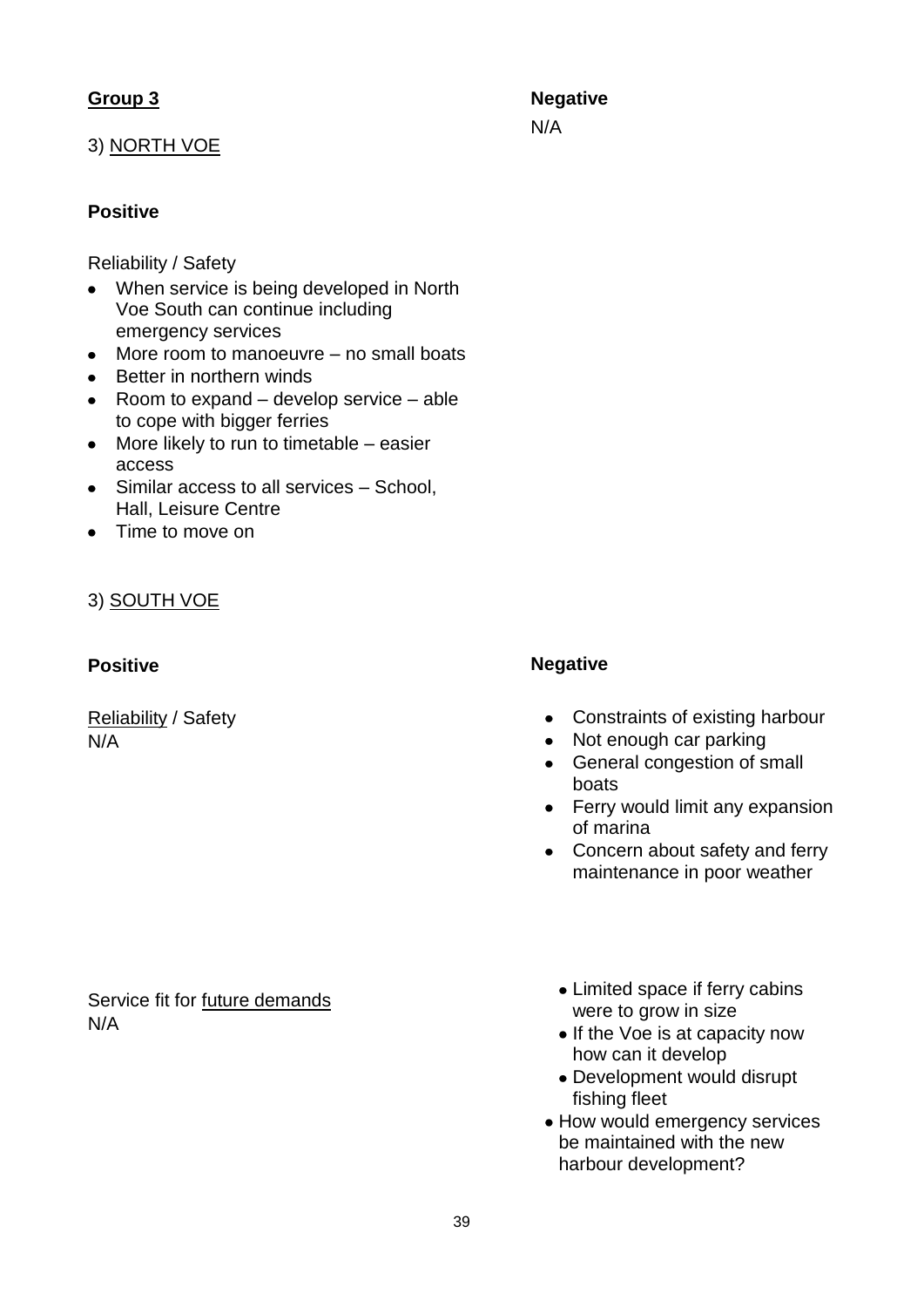- $\checkmark$  Reliable service
- $\checkmark$  Good in poor weather
- $\checkmark$  More capacity  $\bullet$
- Able to cope with peak times  $\bullet$
- Better Sunday service
- Later service on demand similar to Yell  $\bullet$
- $\checkmark$ Safe service  $\bullet$
- Passenger comfort
- $\checkmark$  Service fit for future needs, able to develop  $\bullet$
- Bookable first ferry service to enable first flights to be accessible  $\bullet$
- $\checkmark$  A service that enables folk to commute  $\bullet$
- Keep the crossing time to 30 minutes  $\bullet$
- Keeping to timetable  $\bullet$
- $\checkmark$  Discount for commuters and regular passengers  $\bullet$
- Young people and students get reduced rates to enable them to access college, etc  $\bullet$
- A service that allows businesses to flourish  $\bullet$
- The future on the isle is dependent on its ferry service
- Reliable emergency service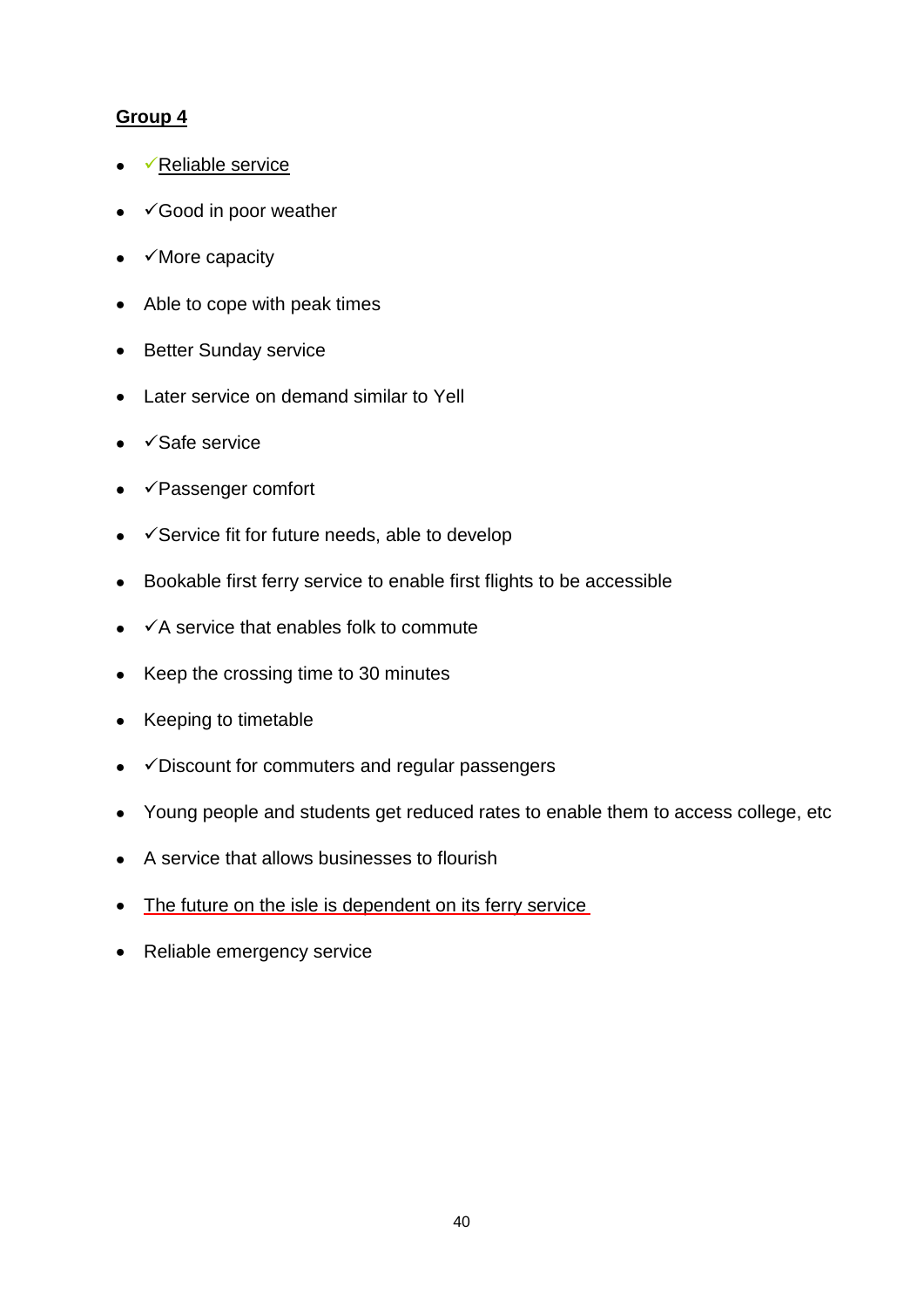#### A

- Commuting population has grown
- Local business transport
- Fewer folk working locally
- Better links / frequency for trips to the mainland
- Comfort crossing
- Depopulation possibility
- Increase opportunity for development business / community projects / social opportunities
- Terminals we have grumbling into the sea
- Not enough capacity on the ferry cars / commuting. Hendra is coming to the end of it"s life – legislation
- We have to get a bigger ferry
- So we need more space / onshore / in the harbour
- Need a service that meets the legal agreement / requirements

# B

- Quality of living on the island: sports / activities access to events both incoming to Whalsay and outgoing, etc
- Change of lifestyle more reliant on the ferries now
- Must maintain flexibility of service extended hours & late runs
- To meet the demands for the future years next 40 years
- Provide opportunities for incoming workers / trades people
- To increase population / encourage young people into the community
- Keep young people in the isle
- Encourage tourism
- Safety and fare affordability practiced and workable
- Equality of service
- $\bullet$  Tunnel? We can't wait for the tunnel!

#### $\mathcal{C}$

- Population commuting
- Safety / comfort / capacity / frequency / affordability / legislation / timetable
- Future increase employment opportunities / young people settling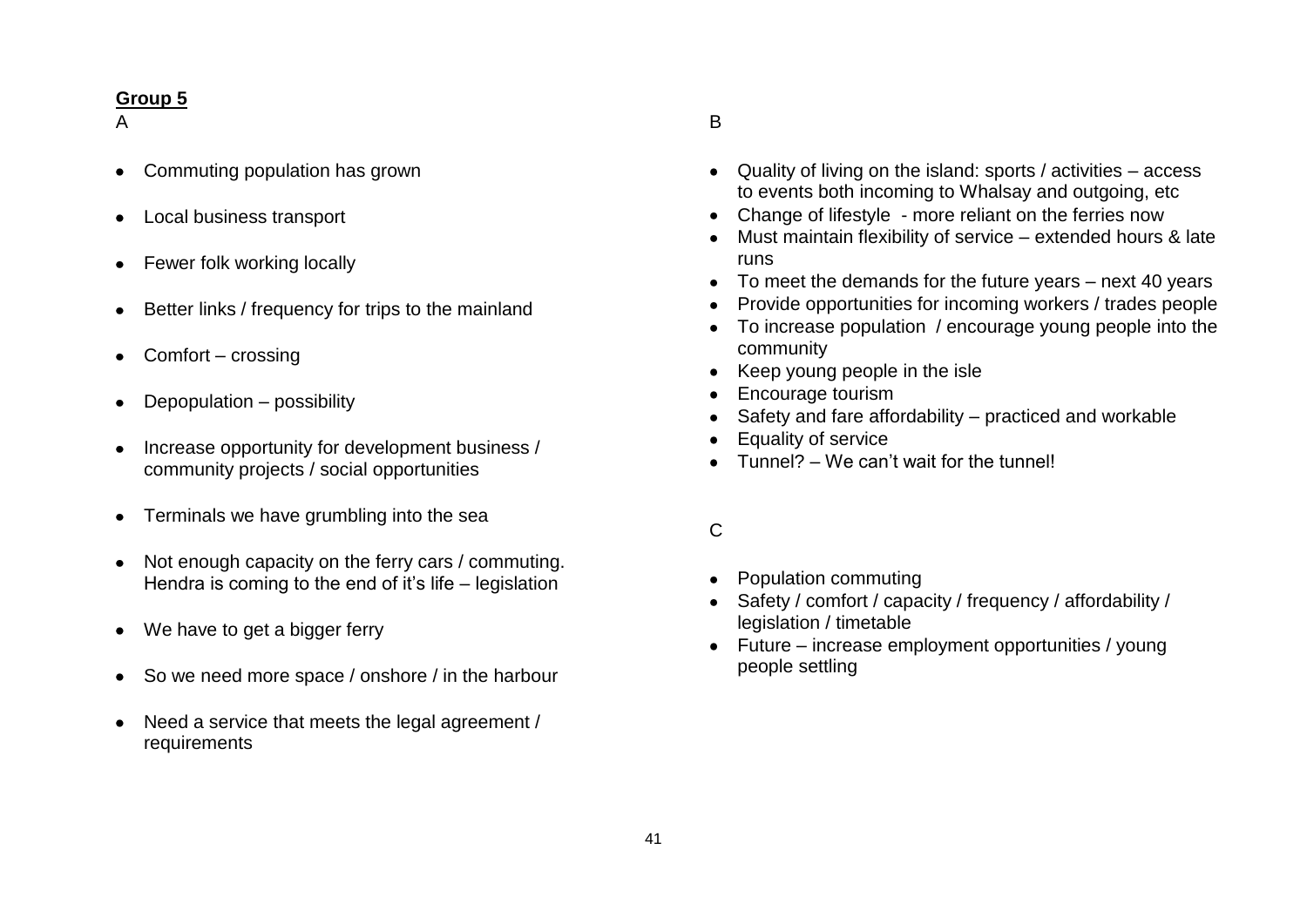#### NORTH VOE

## **Positives**:

- Ferrymen / people recommended professional opinion for this site
- Safety point of view space, better entrance, no other vessels
- Blank canvas more purpose build new build /  $\bullet$ construction
- Could be built without disrupting existing service  $\bullet$
- Ferry would be tied up less due to bad weather  $\bullet$
- Heart of the community potentially
- There will be room for improvement, possibly future marine developments
- Room to extend South Voe marina  $\bullet$
- Increase / better facilities / berths for visiting vessels

# **Negatives**:

 $\bullet$  N/A

# **More positive points:**

- Enhance the community
- Maintain ferry service jobs
- Free up space at Symbister for future developments
- Safer
- Keep the lobster boxes where they are
- Access onto the main road would be better
- Sailing boats would retain better access at Symbister
- 15 people want North Voe!!

# SOUTH VOE

# **Positives**:

- Heart of the community
- Environment impact  $\bullet$

# **Negatives**:

- Congestion of traffic
- Lack of parking
- Lack of space in Symbister passing hall  $\bullet$
- Disruption to harbour / ferry  $\bullet$
- Peerie dock heritage site  $\bullet$
- White fish boats / boats lack of room in the harbour
- Narrow entrance
- Cameron's house is nearby!

Concern about the crews being able to handle vessels in extreme weather in a confined space – safely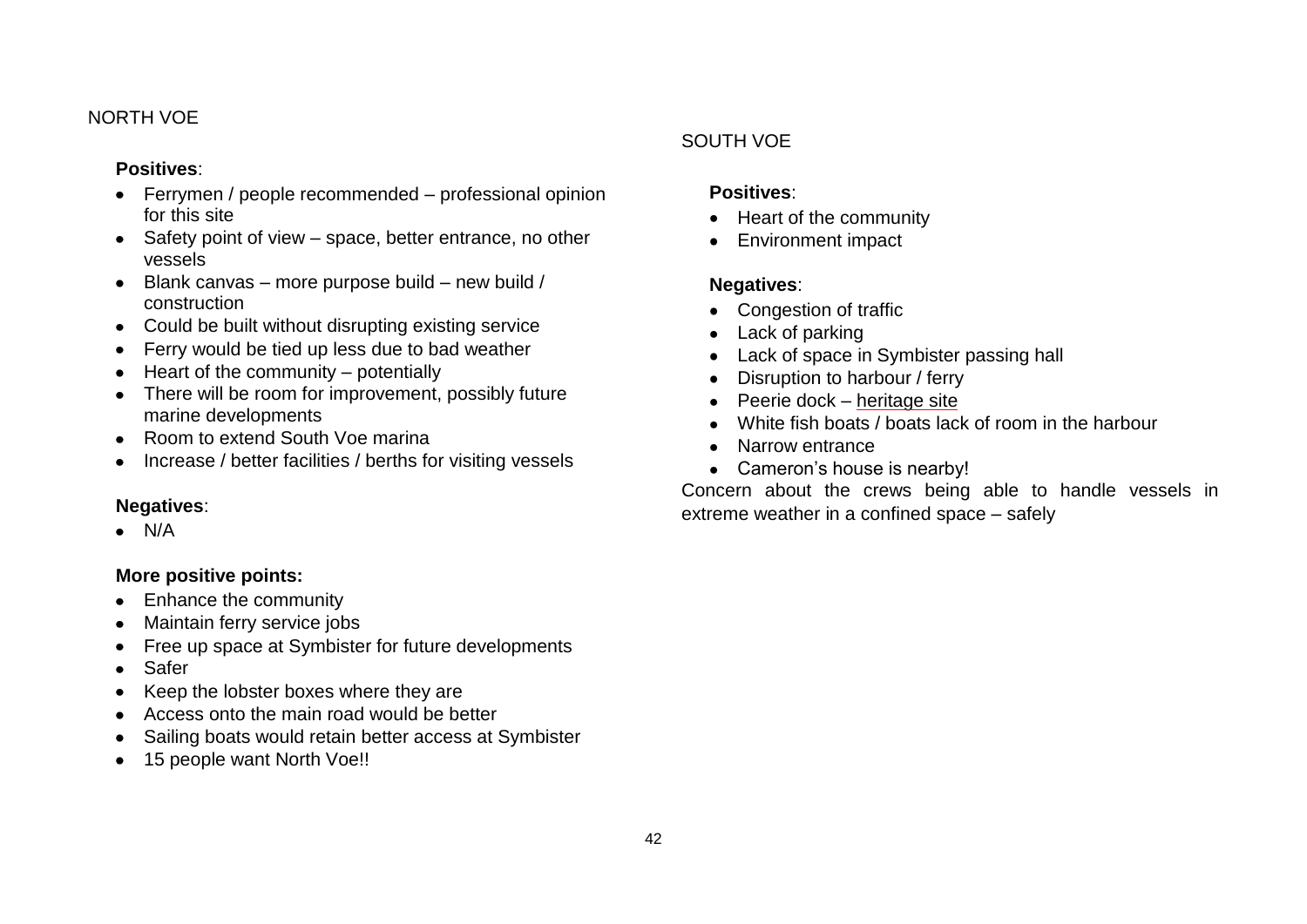# **Assuming a 65m ferry**

## NORTH

- A bigger ferry would meet most priorities & would be suitable
- Would free up berths for whitefish boats and other boats too
- Need new harbour anyway

**SOUTH** 

- South Voe could still be considered for bigger ferry
- Disruption during development
- If larger boats came in it may be a more restricted service
- Fishing boats may be pushed out of benefits
- Crowded in bad weather
- The need for a better service is more important than location
- Importance is in decision making being very thoroughly involving all views
- Need more information any other options Whalsay folk need to be fully informed
	- In any case need two ferries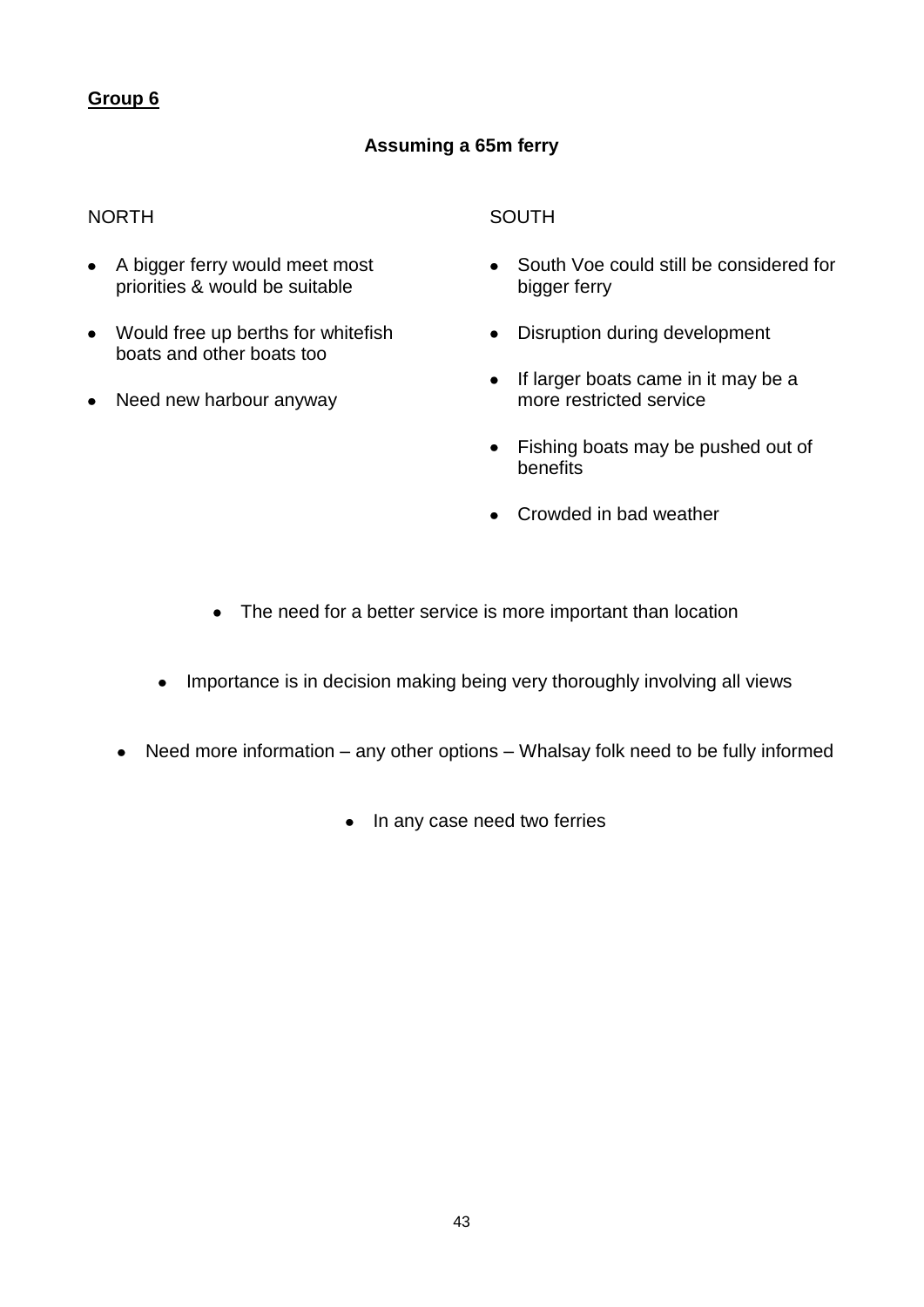# \* \* NEEDS TO CHANGE TO A BETTER SERVICE

- 1. Longer operating hours, shorter and more often crossings (working, health)
- 2. Stop people leaving keep families together
- 3. Run in bad weather, safe, reliable
- 4. Service develops with changes in community
- 5. Keeping Whalsay up with rest of Shetland
- 6. Decision making very thorough & consider all views including technical
- 7. No change will restrict future
- 8. Community developing all time better service is essential don"t restrict the future
- 9. Keep families together
- 10. Long overdue
- 11. Linking with other Shetland transport and community events
- 12. Changes in working patterns e.g. fishing, the need to get to mainland for work
- 13. Need to consider all views (including technical) and community needs to be satisfied, but change is needed
- 14. People forced out because of service now
- 15. Stop people leaving
- 16. Better service
- 17. Run in bad weather
- 18. Run safer
- 19. Commuters timekeeping work healthcare
- 20. Regular, continuous & reliable
- 21. Keeping community sustainable employment
- 22. Staying same NOT an option
- 23. Bigger ferry (cars especially)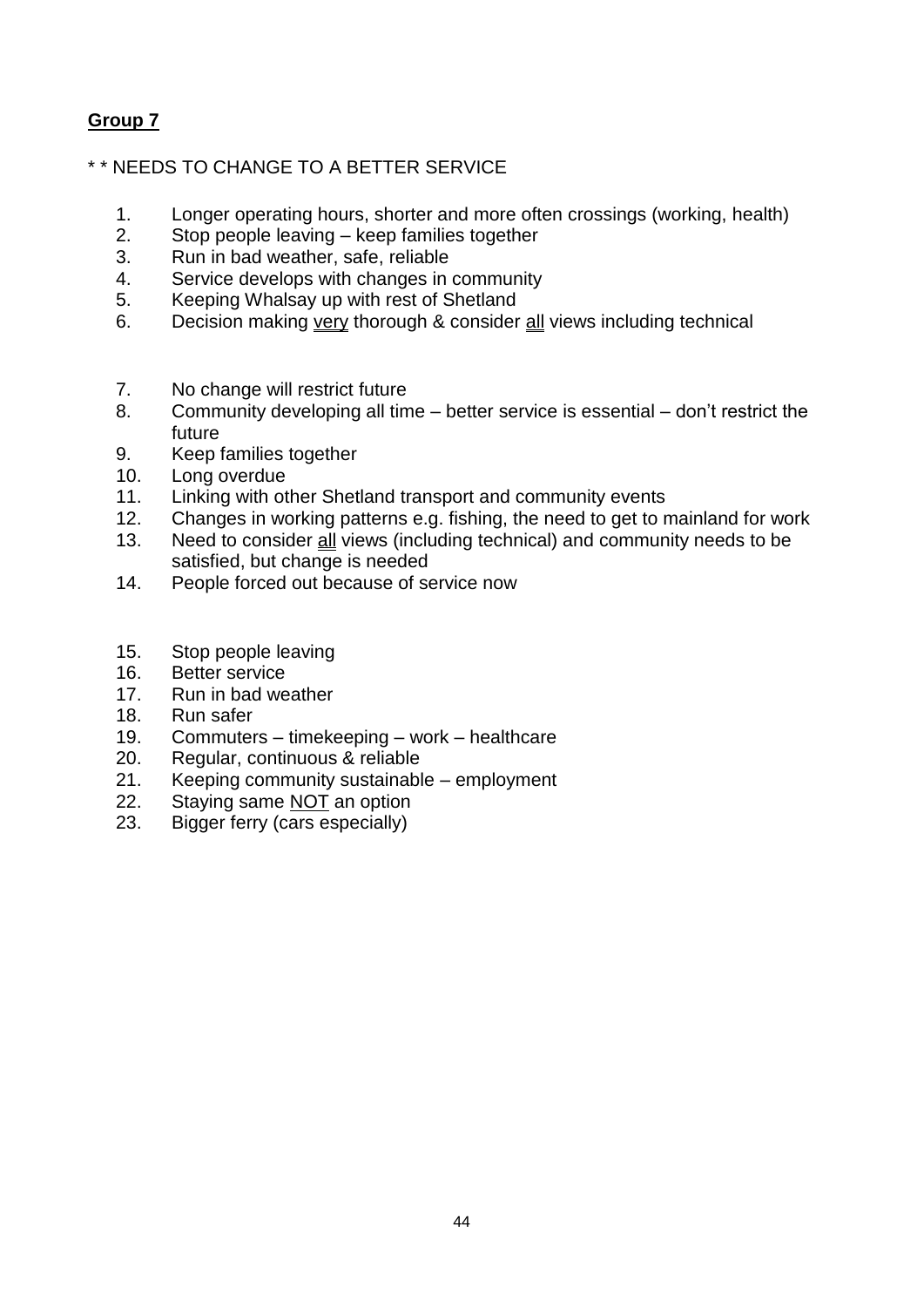#### *KEY ISSUES*

- Reliable ferry service including weather
- Conflict between ferries and fishing boats
- Safety issues
- Frequency needs to be increased to meet demands and capacity
- Need to get where you want, when you want
- Fare cost keeping fares reasonable
- Room for expansion and development of ferry service and harbour area
- Keep ferries in the isles
- Stop out migration  $\bullet$
- Also important to be reliable for people coming in to isle for work
- Time tabling issues currently a compromise needs to be improved
- Road traffic Symbister already busy
- Disruption to ferry service during works
- Stag report
- Avoid loss of heritage
- Keep two ferries
- Comfort of crossing

## *TOP PRIORITIES*

- Safety Bigger ferries in future people on marina – All harbour users & ferry users
- Reliable Can"t have reduced service
	- Now and into future
- $\bullet$  Best for Whalsay Keep young people
	- Sustainable for future
	- Option of second berth
	- Commuters both in and out to work etc
	- Both ferries to be operated from Whalsay not to be based on mainland
- Confident Crew Operation of ferry
- Disruption to small boat users in Symbister
- Need room for expansion physical space limits options for future
- No operational argument for North Voe cosmetic
- Decision should be what is best for Whalsay
- Best structure and safest surrounding for terminal
- Need for bigger ferries (to suit sea conditions)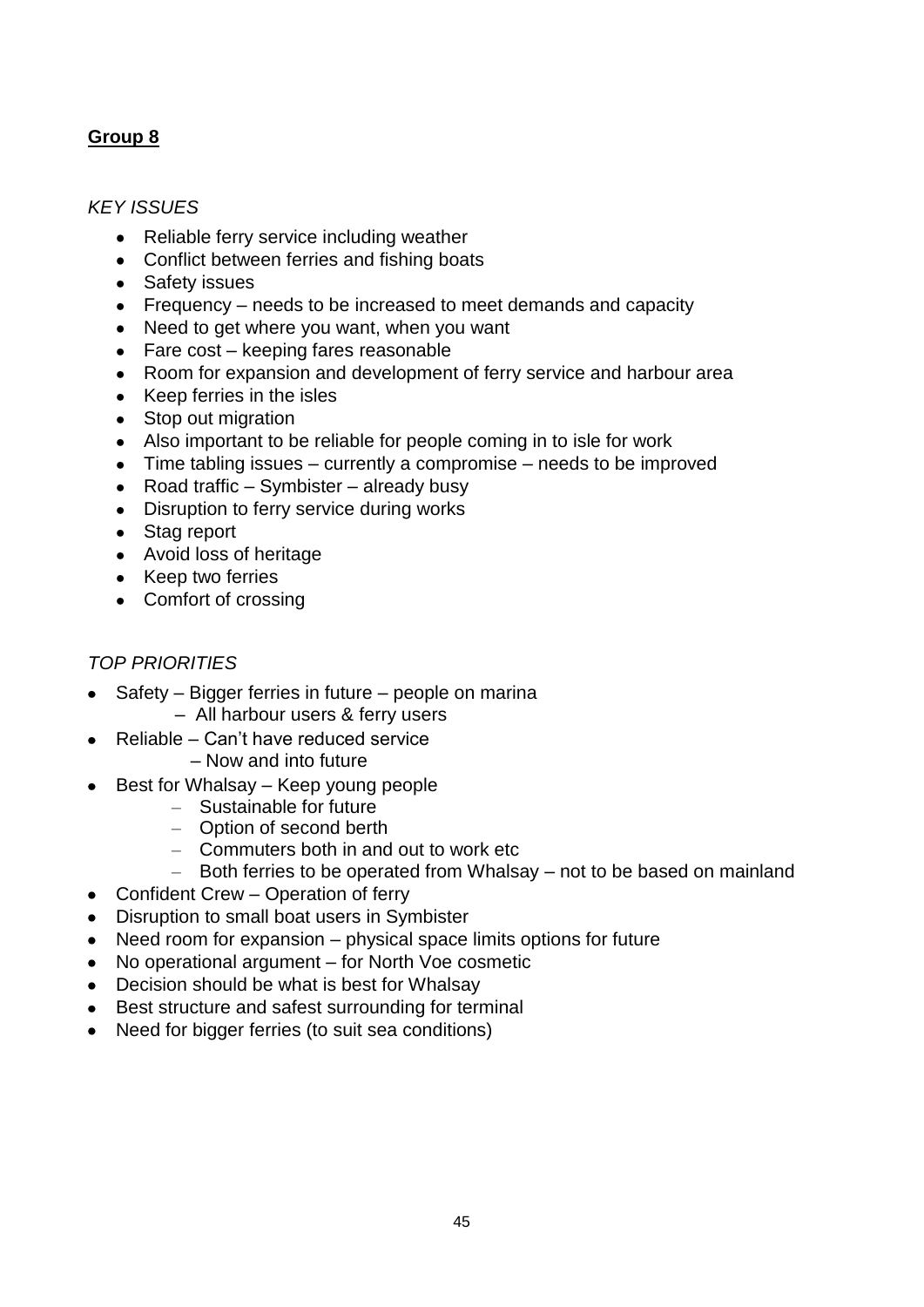# *NORTH VOE SOUTH VOE*

| Reliable           | Weather North Voe more reliable. But this option has been tank      |                                                                      |
|--------------------|---------------------------------------------------------------------|----------------------------------------------------------------------|
|                    | tested.                                                             |                                                                      |
| <b>Frequency</b>   | Turnaround time faster. Terminal designed for the ferry. No         |                                                                      |
|                    | restriction.                                                        |                                                                      |
| <b>Expansion</b>   | No competition for space. Could get two big ferries.                | Fishing impact. Lack of car parking spaces. No room for lay by berth |
| development        |                                                                     | for ferries. No room for expansion of the marina.                    |
| (Ferry service)    |                                                                     |                                                                      |
| <b>Expansion</b>   | Less conflict between users. Fishing fleet could expand. Would      |                                                                      |
| development        | allow for bonny development at Symbister.                           |                                                                      |
| (Harbour area)     |                                                                     |                                                                      |
| Stop out migration | Depends on reliability.                                             |                                                                      |
| <b>Safety</b>      | No congestion, better road layout and pavements.                    |                                                                      |
|                    |                                                                     |                                                                      |
| <b>Disruption</b>  | Greenfield site so little or no disruption.                         | Lots of disruption during construction. Loss of heritage site.       |
|                    |                                                                     |                                                                      |
| <b>STAG Report</b> | Favours North Voe. Don't feel that there would be a major impact on |                                                                      |
|                    | wild life – as many seals etc in Symbister now.                     |                                                                      |

# *NORTH VOE SYMBISTER*

|                         | Ferry - out of way – gets rid of congestion. Safer, reliable service.                                    | Too much cars and boats congestion. Potentially not safe during                                                |
|-------------------------|----------------------------------------------------------------------------------------------------------|----------------------------------------------------------------------------------------------------------------|
| <b>Safety</b>           | More room - run more regularly. Safety in construction phase.                                            | construction. Built as fishing harbour not ferry harbour. Detrimental                                          |
|                         |                                                                                                          | to small shellfish business.                                                                                   |
|                         |                                                                                                          | Clear Voe – no obstructions. No other vessels – more STAG report says Symbister not viable in certain weather. |
| <b>Reliability</b>      | manoeuvrability. STAG report suggests North Voe suitable. Possibility of reduced service in bad weather. |                                                                                                                |
|                         | Potential for greater service.                                                                           |                                                                                                                |
|                         | Room for expansion in future. Purpose built ferry terminal. Room on                                      | Impact on factory.                                                                                             |
| <b>Best for Whalsay</b> | shore for structures. Two ferries suitable for community and growth.                                     |                                                                                                                |
|                         |                                                                                                          |                                                                                                                |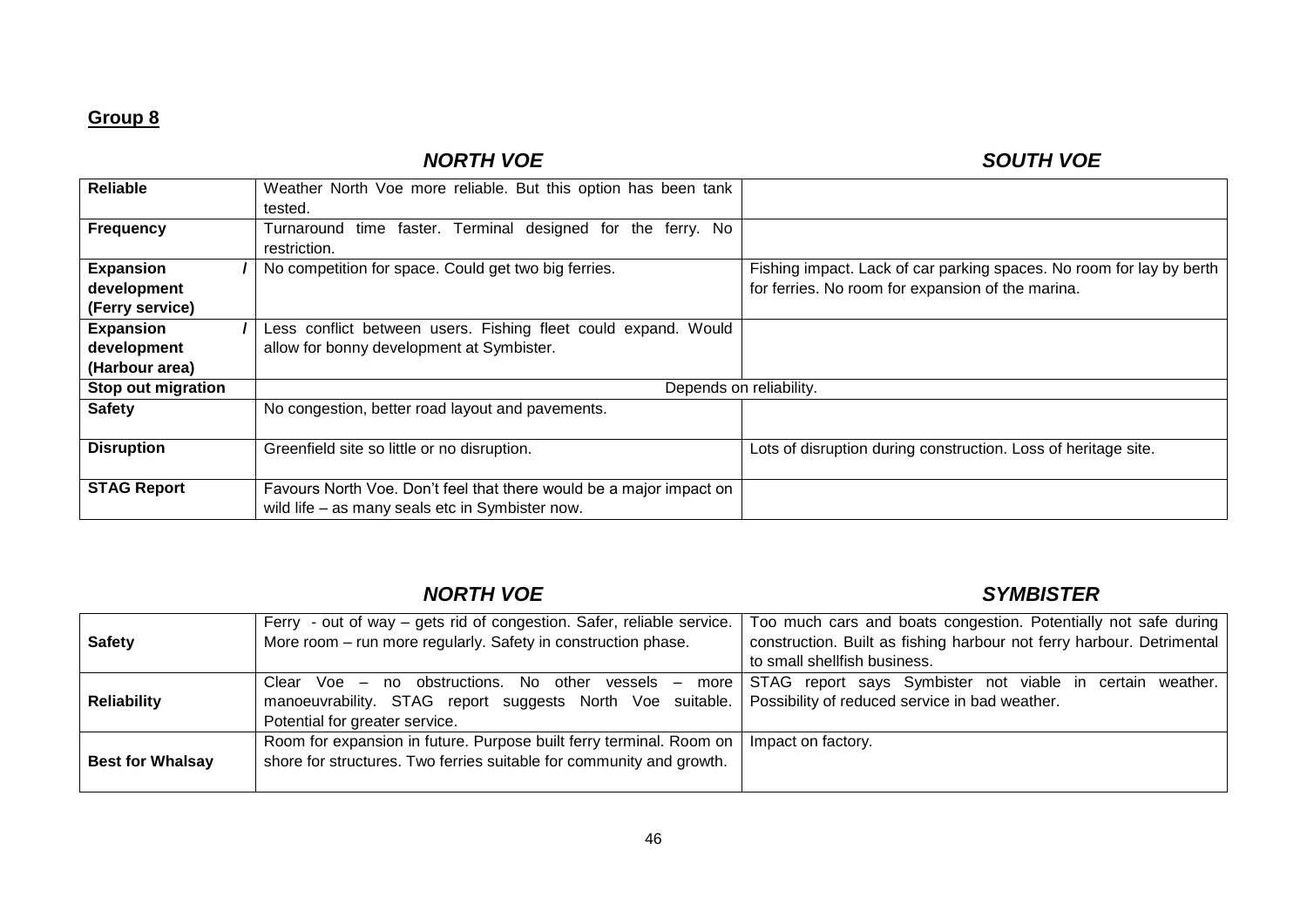#### **NORTH SOUTH**

| Young people       | If not reliable $+$ running at night times then young people will<br>leave |                                                                                                                            |  |
|--------------------|----------------------------------------------------------------------------|----------------------------------------------------------------------------------------------------------------------------|--|
| <b>Reliability</b> | Ferry crew say it's better &<br>we trust who is taking us over             | Congestion, margins of error                                                                                               |  |
| Safety             | Footpaths for roads to get<br>there as foot passengers                     | Ferry wouldn't go if not safe.   Ferry wouldn't go if not safe.<br>Congestion. Young users of<br>harbour. Traffic concerns |  |

- 1. Make sure ferry crews voice is heard, they know + run the service + we trust them
- 2. If ferry has to be bigger needs to keep it in isles for employment
- 3. Expansion marina expansion / fishing more berths
- 4. Keep the different users segregated space + safety
- 5. Meeting needs for next forty years capacity development needs – ferry traffic space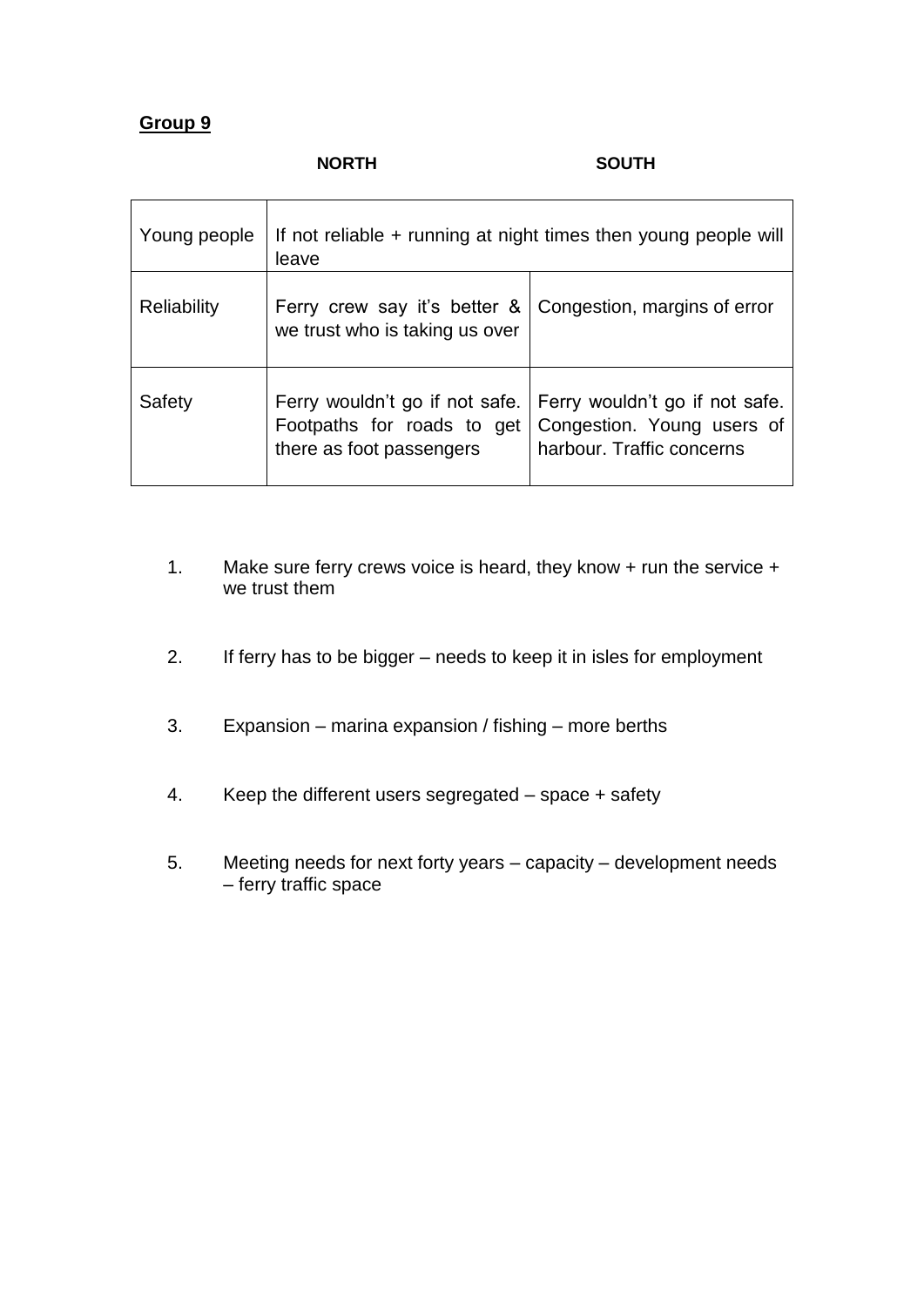#### QUESTIONS

- Q: what happens to ferry boys if the ferries have to move to mainland? Redeployment
- $\bullet$  A: we don't want that  $-$  SIC needs to confirm this won't happen
- Q: what will the impact be on jobs if the work on the South Voe interrupts ferry sailings?
- Q: is the funding in place?
- When can it start?
- How long will it take to complete?

#### ISSUES TO FEEDBACK ON

- Why not a tunnel (Timeframe if it was possible)
- What is the timescale
- What is going to happen when Hendra gets to end of life  $\sim$  2010?? \*Key date
- $\bullet$  Needs to be done now the problems happening now
- Booking system people book days ahead, block booking, online pay at time so you use it?
- Need an answer now
- Get up and running by 2014?
- Allow further development
- Employ local people based on Whalsay and not on mainland economics of island
- Bring in services
- Maintain two ferries
- No reduction to timetable
- Bigger ferry sizes seems to lower service not Whalsay
- Maintain emergency service
- $\bullet$  Maintain the population  $-$  not reduce
- Protect environment
- Maintain history and heritage